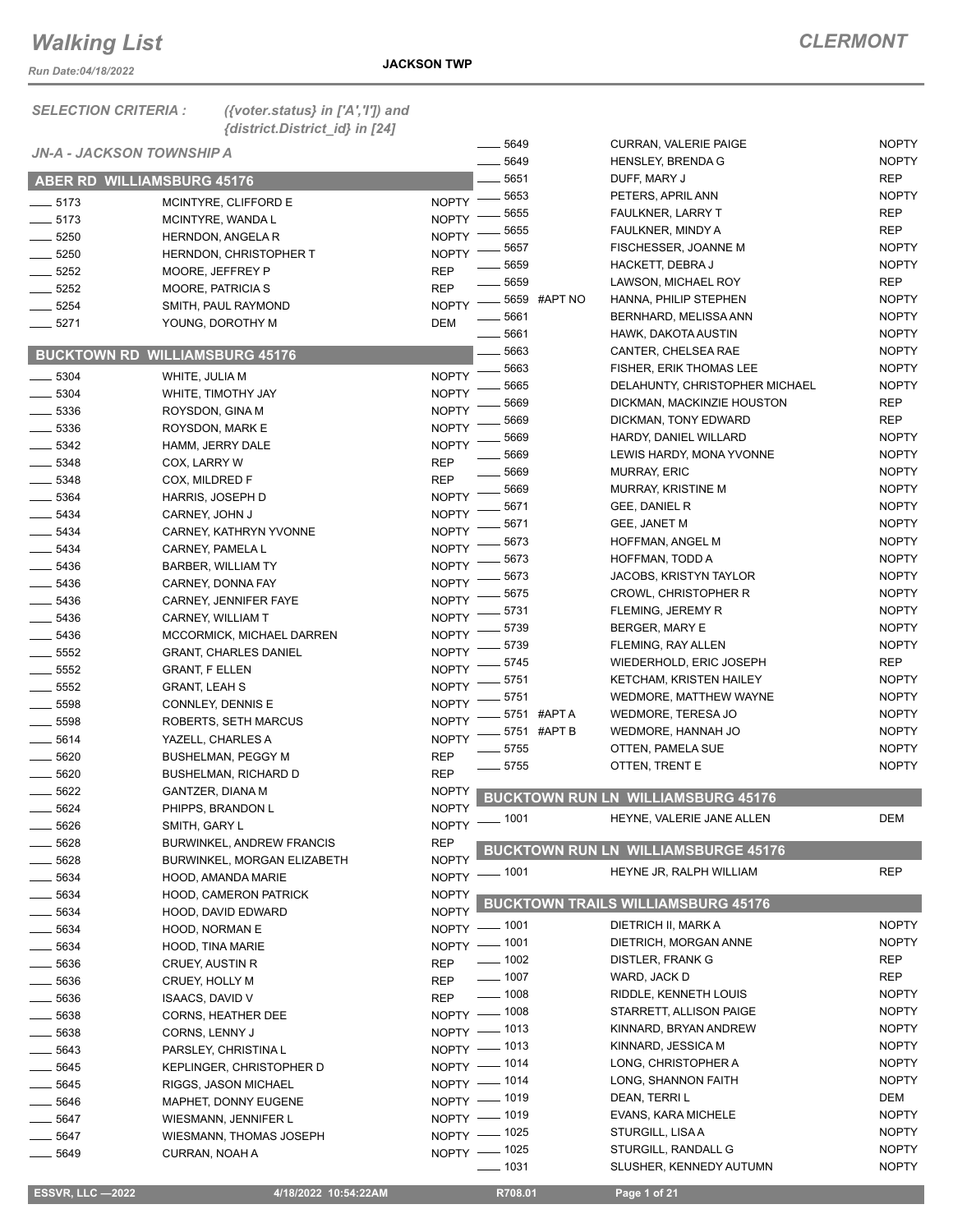*Run Date:04/18/2022*

**JACKSON TWP**

|                    | <b>JN-A - JACKSON TOWNSHIP A</b>          |              | 5421                | ELLERHORST, JACK R                                  | <b>REP</b>   |
|--------------------|-------------------------------------------|--------------|---------------------|-----------------------------------------------------|--------------|
|                    |                                           | $- 5451$     |                     | RUDY, DEBORAH L                                     | <b>REP</b>   |
|                    | <b>BUCKTOWN TRAILS WILLIAMSBURG 45176</b> |              | 5451                | RUDY, LLOYD P                                       | <b>REP</b>   |
| $- 1031$           | VEST, KIMBERLY L                          | $NOPTY$ -    | 5452                | ARSZMAN, TOBY B                                     | <b>REP</b>   |
| $- 1037$           | NOTTINGHAM, ETHAN JACOB                   | $NOPTY =$    | $-5452$             | GILL, ELMER R                                       | <b>REP</b>   |
|                    |                                           |              | 5452                | GILL, JEANNINE ELIZABETH                            | <b>REP</b>   |
|                    | <b>BURDSALL RD WILLIAMSBURG 45176</b>     |              | $-5471$             | HARDIN, MELONIE                                     | <b>REP</b>   |
|                    |                                           |              | 5471                | HARDIN, RAYMOND K                                   | <b>REP</b>   |
| 5085               | MAGOUYRK, LORI SUSAN                      | <b>NOPTY</b> | 5473                | <b>HELTON, CHRISTINE M</b>                          | <b>NOPTY</b> |
| 5085               | MAGOUYRK. TODD M                          | <b>NOPTY</b> | 5473                | <b>HELTON, HEATHER DAWN</b>                         | <b>NOPTY</b> |
| $-5112$            | <b>SCHMIDT, STEPHANIE B</b>               | <b>NOPTY</b> | 5473                | <b>HELTON, JAMES M</b>                              | <b>NOPTY</b> |
| $- 5138$           | POWELL, TRAVIS L                          | <b>NOPTY</b> | 5473                | <b>HELTON, KARA LOUISE</b>                          | <b>NOPTY</b> |
| $\frac{1}{2}$ 5139 | ROSS, SANDRAK                             | <b>NOPTY</b> | 5476                | WICHERT, DANA LEIGH                                 | <b>NOPTY</b> |
| $-5139$            | ROSS, TIMOTHY JAMES                       | <b>NOPTY</b> | 5476                | WICHERT, DENNIS SCOTT                               | <b>NOPTY</b> |
| $- 5142$           | <b>WERRING, ANTHONY G</b>                 | <b>REP</b>   | 5476                |                                                     | <b>NOPTY</b> |
| $-5142$            | WERRING, JANE L                           | <b>NOPTY</b> |                     | WICHERT, JOSHUA SCOTT                               |              |
| $-5142$            | WERRING, JENNIFER L                       | <b>NOPTY</b> | 5480                | MCNAMARA, CHERYL L                                  | <b>NOPTY</b> |
| $-5142$            | WERRING, SARAH ELIZABETH                  | <b>NOPTY</b> | 5480                | MCNAMARA JR, JOSEPH P                               | <b>NOPTY</b> |
| $- 5143$           | REYNOLDS, JANIS R                         | <b>REP</b>   | 5489                | CARL, TRACEY L                                      | <b>NOPTY</b> |
| $- 5143$           | WIEDERHOLD, CRYSTAL A                     | <b>NOPTY</b> | 5499                | <b>GLANCY, NICOLE LYNN</b>                          | <b>NOPTY</b> |
| $\frac{1}{2}$ 5143 | WIEDERHOLD, HANNAH H                      | <b>NOPTY</b> | 5499                | ROSE, ETHAN I                                       | <b>NOPTY</b> |
| $\frac{1}{2}$ 5143 | <b>WIEDERHOLD, NICK A</b>                 | <b>REP</b>   | 5500                | DORTON, GEORGE M                                    | <b>NOPTY</b> |
| $-5143$            | REYNOLDS, FLOYD R                         | <b>REP</b>   | 5500                | ROBERTS, GREGORY JAMES                              | <b>NOPTY</b> |
| 5150               | DREES, RICHARD W                          | <b>NOPTY</b> | 5507                | GLASGO, ELIZABETH DAWN                              | <b>NOPTY</b> |
| $-5150$            | DREES, SHERRY L                           | <b>NOPTY</b> | 5507                | <b>GLASGO, TIMOTHY JAY</b>                          | <b>NOPTY</b> |
| $-5185$            | LUCE, JENNIFER J                          | <b>NOPTY</b> | 5513                | <b>CREED, FARRON R</b>                              | <b>NOPTY</b> |
| $- 5185$           | LUCE, JOYCE A                             | <b>NOPTY</b> | 5513                | MOORE, MEGAN STEPHANIE                              | <b>NOPTY</b> |
| $- 5185$           | LUCE, JUSTIN ROBERT                       | <b>NOPTY</b> | 5513                | SPAETH, CHERYL L                                    | <b>NOPTY</b> |
| $-5185$            | LUCE JR, ROBERT ALLEN                     | <b>NOPTY</b> | 5522                | MANLEY, GLORIA G                                    | <b>NOPTY</b> |
|                    |                                           | <b>REP</b>   | 5522                | MANLEY, MARK RANDOLPH                               | <b>NOPTY</b> |
| $-5225$            | <b>MARLAR, BRIAN ANTHONY</b>              |              | 5522                | <b>MANLEY, ROGER L</b>                              | <b>REP</b>   |
| $-5225$            | MARLAR, CURTIS N                          | <b>REP</b>   | 5522                | PADILLA, ANDRIA S                                   | <b>REP</b>   |
| $- 5225$           | MARLAR, MILISSA L                         | <b>REP</b>   | 5540                | BRADY, HERBERT BENJAMIN                             | DEM          |
| $- 5226$           | <b>GRIBBINS SR, GENE J</b>                | <b>NOPTY</b> | 5540                | MULCAHEY, DAVID ALLEN                               | DEM          |
| $-5226$            | TYMA, JONATHAN M                          | <b>NOPTY</b> | 5545                | PEGG, DAVID M                                       | <b>NOPTY</b> |
|                    | <b>FOMORIN RD WILLIAMSBURG 45176</b>      |              |                     |                                                     |              |
|                    |                                           |              |                     | <b>GLANCY CORNER MARATHON RD WILLIAMSBURG 45176</b> |              |
| $-3716$            | THOMPSON, AUSTIN DOUGLAS                  | <b>REP</b>   | _ 5186              | ROYAL, KEITH E                                      | <b>NOPTY</b> |
| 3716               | THOMPSON, KIMBERLY LYNN                   | <b>NOPTY</b> | _ 5186              | ROYAL, LINDA F                                      | <b>REP</b>   |
| 3716               | THOMPSON, RUSSELL RALPH                   | <b>REP</b>   | 5301                | KEMPER, HEATHER LYNN                                | <b>REP</b>   |
| 3721               | <b>BUSCHUR, BETTY JEAN</b>                | <b>DEM</b>   |                     |                                                     |              |
| 3721               | BUSCHUR, DANIEL ROBERT                    | <b>DEM</b>   | $-5301$             | <b>KEMPER, ISAIAH S</b>                             | <b>REP</b>   |
| 3726               | FRITZ, DAVID A                            | <b>NOPTY</b> | 5303                | <b>BINEGAR, DIANE M</b>                             | <b>NOPTY</b> |
| 3726               | FRITZ, REBECCA J                          | <b>NOPTY</b> | 5303                | <b>BINEGAR, JEFFREY H</b>                           | <b>NOPTY</b> |
| 3736               | MILLER, TONYA W                           | <b>NOPTY</b> | 5304                | LUEHMANN, GLENN H                                   | <b>NOPTY</b> |
| 3736               | MILLER, TROY W                            | <b>NOPTY</b> | 5305                | HUSTON III, CHARLES EDWARD                          | <b>NOPTY</b> |
| _ 3737             | METZGER, DANIEL J                         | <b>NOPTY</b> | 5305                | HUSTON, MARY CECILIA                                | <b>NOPTY</b> |
| $-3744$            | <b>GROSS, CHARLES E</b>                   | <b>NOPTY</b> | 5306                | BROWN, NATHAN ARTHUR                                | <b>NOPTY</b> |
| _ 3744             | KINCER, NICHOLAS CAMERON                  | <b>NOPTY</b> | 5307                | YARMARK, FRANCES L                                  | REP          |
| 3744               | KINCER, PAIGE ELIZABETH                   | <b>NOPTY</b> | 5307                | YARMARK, ROBERT A                                   | <b>REP</b>   |
| 3744               | KINCER, TRICIA L                          | <b>NOPTY</b> | 5368                | HARDIN, MARIAN M                                    | <b>REP</b>   |
| $-3760$            |                                           | <b>REP</b>   |                     |                                                     |              |
|                    | KING, KELLI DAYLE                         | <b>REP</b>   |                     | <b>INGLE RD BLANCHESTER 45107</b>                   |              |
| $-3760$            | KING, MATTHEW ARNOLD                      |              | - 3635              | STAHL, KANDIE V                                     | <b>REP</b>   |
| _ 3770             | LACEY, ALEXIS ANNE                        | <b>NOPTY</b> |                     |                                                     |              |
| $-3770$            | TUMBLESOM, TEE JAY                        | <b>NOPTY</b> |                     | <b>IVY TRAILS WILLIAMSBURG 45176</b>                |              |
| 3770               | TUMBLESON, AVERY JAY                      | <b>NOPTY</b> |                     | HARRIS, KATLYN ROSE                                 | <b>NOPTY</b> |
| _ 3771             | WILLEY, TROY ADAM                         | NOPTY - 1010 |                     |                                                     |              |
| 3780               |                                           |              | $=$ 1010            | HARRIS, ROSEMARY DONALDA                            | <b>NOPTY</b> |
|                    | WALKER, ERIN NICOLE                       | $NOPTY =$    |                     |                                                     |              |
| 3785               | DEAN, MARLENE                             | NOPTY - 1010 |                     | HARRIS, TRYSTEN MICHEAL                             | <b>NOPTY</b> |
| 3786               | FRENCH, KEVIN SCOTT                       | <b>NOPTY</b> |                     |                                                     |              |
| 5405               | JEANE, KATHERINE ROBIN MICHELLE           | <b>NOPTY</b> | <b>MALSBEARY RD</b> | <b>WILLIAMSBURG 45176</b>                           |              |
| _ 5411             | HALLERAN, JAMIE                           | $NOPTY -$    | __ 5524             | <b>WEST, GEORGE MICHAEL</b>                         | REP          |
| $-5414$            | <b>CARNEY, THOMAS J</b>                   | <b>DEM</b>   | _ 5524              | <b>WEST, KAREN SUE</b>                              | <b>REP</b>   |
| $-5421$            | ELLERHORST, GLENNA J                      | $NOPTY -$    | $-5585$             | RUST, MILDRED                                       | <b>NOPTY</b> |

 **ESSVR, LLC —2022 4/18/2022 10:54:22AM R708.01 Page 2 of 21**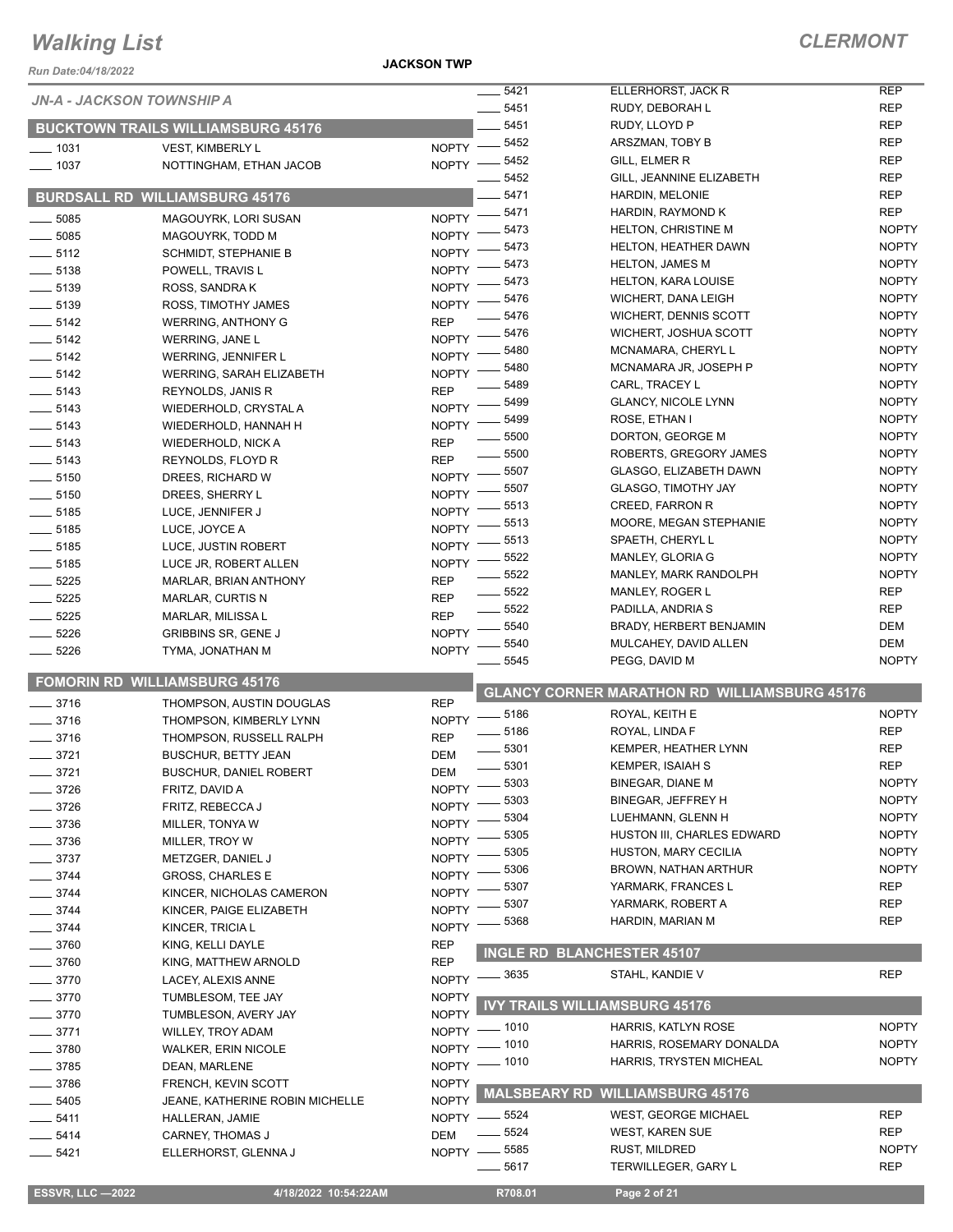*Run Date:04/18/2022*

**JACKSON TWP**

### *CLERMONT*

-

| Run Date:04/18/2022       |                                                      |                              |                |
|---------------------------|------------------------------------------------------|------------------------------|----------------|
| JN-A - JACKSON TOWNSHIP A |                                                      |                              | $\equiv$ 5535  |
|                           | <b>MALSBEARY RD WILLIAMSBURG 45176</b>               |                              | 5535<br>_ 5536 |
| 5617                      | <b>TERWILLEGER, KATIE L</b>                          | REP                          | - 5536         |
| _ 5623                    | HUHN, KATHY JEAN                                     | <b>NOPTY</b>                 | 5536           |
| _ 5623                    | HUHN, TERRENCE M                                     | <b>NOPTY</b>                 | 5536           |
| _ 5629                    | DOWNS, CURTIS L                                      | DEM                          | 5554           |
| $=$ 5643                  | <b>GROVES, ROBERT W</b>                              | REP                          | 5560           |
| - 5643                    | <b>GROVES, RYAN ROBERT</b>                           | <b>NOPTY</b>                 | 5560           |
| _ 5643                    | GROVES, SUSAN K                                      | REP                          | 5566           |
| __ 5649                   | CORSON, JOSEPH MICHAEL                               | <b>NOPTY</b>                 | 5566           |
| $=$ 5649                  | CORSON, REBECCA JEAN                                 | <b>NOPTY</b>                 | 5610           |
| _ 5649                    | <b>CORSON, ROBERT H</b>                              | <b>NOPTY</b>                 | 5610           |
| _ 5650                    | MCGRAW, DAVID A                                      | <b>NOPTY</b>                 | 5640<br>5646   |
| $-5650$                   | MCGRAW, KATIE E                                      | <b>NOPTY</b>                 | 5646           |
| $=$ 5659                  | DAY, SCOTT A                                         | <b>NOPTY</b>                 | $-5646$        |
| _ 5659                    | DAY, TAMMIE LOU                                      | <b>NOPTY</b>                 | 5662           |
| $=$ 5662                  | <b>GACEK, CHASE MICHAEL</b>                          | <b>NOPTY</b>                 | 5662           |
| - 5662                    | GACEK, DANA L                                        | REP                          | 5665           |
| _ 5662                    | <b>GACEK, STANLEY MICHAEL</b>                        | <b>NOPTY</b>                 | 5665           |
| $=$ 5662                  | GACEK, SYDNEY F                                      | <b>NOPTY</b>                 | 5665           |
| $-5667$                   | <b>CURRY, IMOGENE</b>                                | REP                          | 5665           |
| $=$ 5667                  | CURRY, RAYMOND L                                     | REP                          | - 5665         |
| - 5670<br>__ 5673         | <b>WHITTON, JAMMIE ELIZABETH</b>                     | <b>NOPTY</b>                 | 5670           |
| $=$ 5673                  | <b>BRATE SR, ROBERT</b><br><b>BRATE, STEVEN PAUL</b> | <b>NOPTY</b><br><b>NOPTY</b> | 5670           |
| _ 5678                    | <b>WERRING, LISA M</b>                               | <b>NOPTY</b>                 | 5686           |
| $=$ 5678                  | WERRING, RUSSELL JOSEPH                              | DEM                          | 5686           |
| - 5681                    | STETSON, CONNIE R                                    | <b>REP</b>                   | 5690           |
| _ 5681                    | STETSON, JOSHUA CAIN                                 | <b>NOPTY</b>                 | 5690           |
| __ 5681                   | STETSON, RAYMOND M                                   | REP                          | - 5693         |
| 5691                      | KIDDER, JEFFREY D                                    | REP                          | 5693           |
| 5691                      | KIDDER, RUTH A                                       | <b>NOPTY</b>                 | 5693           |
|                           |                                                      |                              | 5697           |
|                           | <b>MARATHON EDENTON RD BLANCHESTER 45107</b>         |                              | 5697           |
| $-5990$                   | JOHNSON, JENNY REBECCA                               | REP                          | 5699<br>- 5699 |
| . 5990                    | JOHNSON JR, JOHN J                                   | <b>REP</b>                   | 5702           |
| 5990                      | JOHNSON, MADILYN REBECCA                             | <b>NOPTY</b>                 | 5702           |
| 6003                      | CORDES, JUDITH A                                     | <b>NOPTY</b>                 | 5712           |
| $-6028$                   | BARBER, DON                                          | <b>NOPTY</b>                 | 5715           |
| 6028                      | COOPER, DARLENE CAROL                                | <b>NOPTY</b>                 | 5715           |
|                           | <b>MARATHON EDENTON RD MARATHON 45118</b>            |                              | 5715           |
| 5462                      | ROBINSON, PATRICIA L                                 | <b>NOPTY</b>                 | 5715           |
|                           |                                                      |                              | 5715           |
|                           | <b>MARATHON EDENTON RD WILLIAMSBURG 45176</b>        |                              | 5715           |
| .5456                     | OPPENHEIMER, DONNA L                                 | <b>NOPTY</b>                 | 5718<br>5718   |
| 5458                      | HOLDEN JR, LOUIS E                                   | <b>NOPTY</b>                 | 5731           |
| . 5465                    | ERNST, BRANDY L                                      | REP                          | 5731           |
| 5465                      | ERNST, CHARLES M                                     | REP                          | 5738           |
| - 5465                    | ERNST, VICKIE L                                      | REP                          | 5740           |
| - 5469                    | DICKEY, DESHAUN ROBERT                               | <b>NOPTY</b>                 | 5740           |
| - 5469                    | JORDAN, BECKY LYNN                                   | <b>NOPTY</b>                 | 5740           |
| - 5469                    | JORDAN, BRIAN RUSSELL                                | <b>NOPTY</b>                 | 5740           |
| - 5469                    | JORDAN, RUSSELL FRANKLIN                             | <b>NOPTY</b>                 | 5760           |
| - 5473                    | KELSEY, MARY FAITH                                   | <b>NOPTY</b>                 | 5760           |
| $=$ 5473                  | <b>KELSEY, RONALD VICTOR</b>                         | <b>NOPTY</b>                 | 5764           |
| - 5475                    | CUNNINGHAM, CHRISTIAN J                              | <b>NOPTY</b>                 | 5797           |
| . 5475                    | <b>CUNNINGHAM, ERIN NICOLE</b>                       | <b>NOPTY</b>                 | 5815           |
| 5500                      | LLOYD, PAMELA J                                      | NOPTY                        | 5815           |
| . 5521                    | <b>BUSAM, DANIEL J</b>                               | <b>NOPTY</b>                 | 5823           |
| 5521                      | <b>BUSAM, SUEANN LUCILE</b>                          | <b>NOPTY</b>                 | 5823           |
|                           |                                                      |                              |                |

| 5535 | <b>EVANSHINE, RITA ELLENE</b>  | REP          |
|------|--------------------------------|--------------|
| 5535 | EVANSHINE, VINCENT ANTHONY     | <b>NOPTY</b> |
| 5536 | <b>CHRISTIE, ANTHONY W</b>     | <b>NOPTY</b> |
| 5536 | CHRISTIE, LEANNA M             | <b>NOPTY</b> |
| 5536 | SHIRLEY. ROBERT MELVILLE       | REP          |
| 5536 | SHIRLEY, SUSAN N               | <b>NOPTY</b> |
| 5554 | CRISP, TYLER MICHAEL           | <b>NOPTY</b> |
| 5560 | SIMMOINS, TAYLOR MARIE         | <b>NOPTY</b> |
| 5560 | SIMMONS, JOSHUA TAYLOR         | <b>NOPTY</b> |
| 5566 | <b>BALZHISER, ELLA C</b>       | REP          |
| 5566 | <b>BALZHISER, JAMES H</b>      | REP          |
|      |                                | REP          |
| 5610 | <b>BROWN, CHRISTEL J</b>       | REP          |
| 5610 | BROWN, HALLE RAYE              |              |
| 5640 | LAY, DIANA LYNNE               | <b>NOPTY</b> |
| 5646 | <b>TEANEY, KELLI S</b>         | <b>NOPTY</b> |
| 5646 | TEANEY, MICHAEL D              | <b>NOPTY</b> |
| 5646 | TEANEY, MICHAEL JAY            | <b>NOPTY</b> |
| 5662 | LLOYD, ROBERT SCOTT            | <b>NOPTY</b> |
| 5662 | LLOYD, STEPHANIE REINE         | <b>NOPTY</b> |
| 5665 | <b>BROCK, JOHN R</b>           | <b>NOPTY</b> |
| 5665 | CLEM, RANDY                    | <b>NOPTY</b> |
| 5665 | CLEM, SHAWNA K                 | <b>NOPTY</b> |
| 5665 | HOLLAND, JONI MARIE            | <b>NOPTY</b> |
| 5665 | TILLEY, ALIZEBETH HOPE         | <b>NOPTY</b> |
| 5670 | SHIFFER, JOSHUA ALAN           | <b>REP</b>   |
| 5670 | SHIFFER, TIFFANY ELAINE        | REP          |
| 5686 | GREEN, ELIZABETH ANN           | <b>NOPTY</b> |
| 5686 | <b>WOLF, MICHAEL ALLEN</b>     | <b>NOPTY</b> |
| 5690 | <b>GLASGO, FAITH S</b>         | <b>NOPTY</b> |
| 5690 | <b>GLASGO, VICTOR DEAN</b>     | DEM          |
| 5693 | <b>CLEM, NICOLE ANNAMARIE</b>  | <b>NOPTY</b> |
| 5693 | CLEM, RICKY L                  | <b>NOPTY</b> |
| 5693 | CLEM, THERESA A                | <b>NOPTY</b> |
| 5697 | ASHER, WILLIAM EDWARD          | <b>NOPTY</b> |
| 5697 | CLEM, WILLIAM L                | REP          |
| 5699 | <b>CLEM, RANDY JUSTIN</b>      | <b>NOPTY</b> |
| 5699 | <b>CLEM, STEPHANIE N</b>       | <b>NOPTY</b> |
| 5702 | DALLAS, MELODY K               | <b>NOPTY</b> |
| 5702 | EPPERSON, DALLAS RAY           | <b>NOPTY</b> |
| 5712 | DAYE, HEATHER LYNN             | <b>NOPTY</b> |
| 5715 | BURRISS, BARBARA L             | <b>DEM</b>   |
|      | <b>BURRISS, CARL E</b>         |              |
| 5715 |                                | <b>NOPTY</b> |
| 5715 | <b>BURRISS, JACQUELYN L</b>    | <b>NOPTY</b> |
| 5715 | <b>BURRISS, KYLE EDWIN</b>     | <b>NOPTY</b> |
| 5715 | DAVIS, JACOB CARL              | <b>NOPTY</b> |
| 5715 | DOLLENMAYER, CODY JOSEPH       | <b>NOPTY</b> |
| 5718 | RANSOM, SKASENIIO              | <b>NOPTY</b> |
| 5718 | WOESTE, JEREMY R               | REP          |
| 5731 | <b>BROWN, JASON G</b>          | <b>REP</b>   |
| 5731 | <b>BROWN, KARI MICHELLE</b>    | <b>REP</b>   |
| 5738 | DOAN, DORIS A                  | <b>NOPTY</b> |
| 5740 | <b>GROEBER, ANTHONY JOSEPH</b> | <b>NOPTY</b> |
| 5740 | GROEBER, JACOB EDWARD          | <b>NOPTY</b> |
| 5740 | <b>GROEBER, JOSEPH HUNTER</b>  | <b>NOPTY</b> |
| 5740 | <b>GROEBER, LISA ANN</b>       | <b>NOPTY</b> |
| 5760 | ROGMAN, JOHN TIMOTHY           | <b>NOPTY</b> |
| 5760 | ROGMAN, URSULA ERFRIEDE        | <b>NOPTY</b> |
| 5764 | SCHAEFER, TERI LYNNETTA        | <b>NOPTY</b> |
| 5797 | GRIFFIN, REBECCA ELIZABETH     | <b>NOPTY</b> |
| 5815 | <b>CREAGER, JAMES TIMOTHY</b>  | <b>NOPTY</b> |
| 5815 | <b>CREAGER, TAMMY LYNN</b>     | <b>NOPTY</b> |
| 5823 | HABETZ, KAREN J                | <b>NOPTY</b> |
| 5823 | HABETZ, MATTHEW RODERICK       | NOPTY        |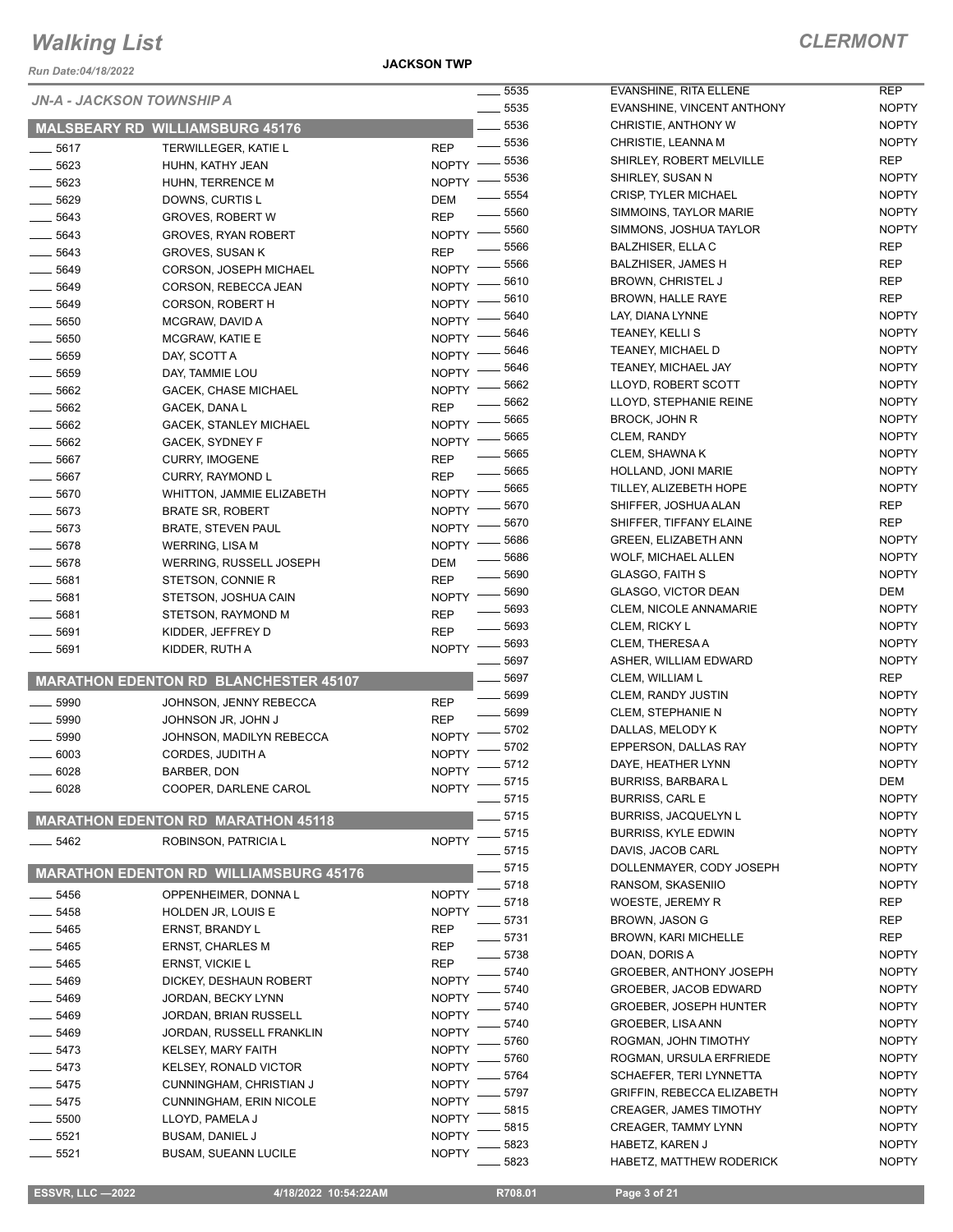*Run Date:04/18/2022*

**JACKSON TWP**

|                    | <b>JN-A - JACKSON TOWNSHIP A</b>              | $- 3794$                       | STEPHENS, ROBERT LEE          | <b>NOPTY</b>                 |
|--------------------|-----------------------------------------------|--------------------------------|-------------------------------|------------------------------|
|                    |                                               | $\frac{1}{2}$ 3805             | FREY, JULIE KATHERINE         | <b>NOPTY</b>                 |
|                    | <b>MARATHON EDENTON RD WILLIAMSBURG 45176</b> | 3805                           | FREY, MARVIN L                | <b>NOPTY</b>                 |
| $-5823$            | HABETZ, RODERICK L                            | NOPTY __ 3825                  | FRANZ, DONALD WAYNE           | <b>NOPTY</b>                 |
| $- 5823$           | TAYLOR, NICHOLAS ALEXANDER                    | NOPTY __ 3825                  | FRANZ JR, DONALD WAYNE        | <b>NOPTY</b>                 |
| $\frac{1}{2}$ 5847 | DERICKS, KARISSA M                            | NOPTY __ 3833                  | CORDES, ALLAN A               | <b>NOPTY</b>                 |
| $-5847$            | DERICKS, PATRICK A                            | NOPTY __ 3833                  | CORDES, REGINA LYNN           | <b>NOPTY</b>                 |
| $\frac{1}{2}$ 5851 | ANGE, HEATHER ANNE                            | NOPTY __ 3863                  | BURNS, JOHNNY VERNON          | <b>NOPTY</b>                 |
| $\frac{1}{2}$ 5851 | CARCUTT, CHRISTOPHER SCOT                     | NOPTY __ 3863                  | <b>BURNS, LINDAL</b>          | <b>NOPTY</b>                 |
| $\frac{1}{2}$ 5851 | YENKE, PHYLLIS M                              | NOPTY __ 3875                  | PFANKUCH, MARY JANE           | REP                          |
| $\frac{1}{2}$ 5864 | VONDERHEIDE, KONRAD F                         | NOPTY __ 3881                  | FAULKNER, CECELIA J           | REP                          |
| $- 5867$           | HAUGEN, SAVANAH LAUREN                        | NOPTY __ 3881                  | FAULKNER, LARRY D             | <b>REP</b>                   |
| $- 5867$           | <b>HAUGEN, STEVEN LEE</b>                     | REP _______ 3883               | DALE, LOWELL T                | <b>NOPTY</b>                 |
| $\frac{1}{2}$ 5868 | MILLER, HAROLD KENNETH                        | NOPTY __ 3883                  | DALE, MARY LOUISE             | <b>NOPTY</b>                 |
| $- 5868$           | NOAKES, CHERYL LYNN                           | NOPTY __ 3883                  | HODGES, ANGELA KAY            | <b>NOPTY</b>                 |
| $\frac{1}{2}$ 5868 | NOAKES MILLER, TREVA LYNN                     | NOPTY __ 3883                  | HODGES, JEFFREY DANIEL        | <b>NOPTY</b>                 |
| $-5874$            | ALSIP, DANIELLE NICOLE                        | NOPTY __ 3883                  | WISE, TINA A                  | <b>NOPTY</b>                 |
| $-5874$            | WALSH, MARY L                                 | NOPTY __ 3887                  | HILL, JOEL C                  | <b>NOPTY</b>                 |
| $\frac{1}{2}$ 5887 | REEVES, JAMES ERNEST                          | NOPTY __ 3891                  | MAYS, SANDRA JEAN             | <b>NOPTY</b>                 |
| $- 5891$           | CROUSE, MICHAEL A                             | NOPTY __ 3897                  | DUNN, HEATHER MARIE           | <b>NOPTY</b>                 |
| $\frac{1}{2}$ 5891 | <b>REEVES, ERIC S</b>                         | NOPTY __ 3897                  | DUNN, TONY LEE                | <b>NOPTY</b>                 |
| $- 5896$           | HAYNES, JEREMY A                              | NOPTY __ 3899                  | HESTER, KEITH AARON           | <b>NOPTY</b>                 |
| $\frac{1}{2}$ 5896 | HAYNES, SHANNON R                             | NOPTY __ 3899                  | <b>SEXTON, ANDREW PATRICK</b> | <b>NOPTY</b>                 |
| $\frac{1}{2}$ 5900 | DIXON, NATALIE A                              | NOPTY __ 3899                  | STANSBERRY, AARON DANIEL      | <b>NOPTY</b>                 |
| $\frac{1}{2}$ 5900 | DIXON, SHAUN MICHAEL                          | NOPTY __ 3913                  | FLETCHER, CHRISTIAN LARAY     | <b>NOPTY</b>                 |
| $\frac{1}{2}$ 5900 | SNIDER, ANGEL ROSE                            | NOPTY __ 3913                  | SHIMKOWIAK, PATRICIA SUE      | REP                          |
| $\frac{1}{2}$ 5908 | MATHEWS, SARAH LOUISE                         | NOPTY __ 3919                  | BEVERLY, BRUCE L              | <b>NOPTY</b>                 |
| $\frac{1}{2}$ 5915 | REEVES, VALERIE JEAN                          | NOPTY __ 3935                  | OAKES, KATHY D                | <b>NOPTY</b>                 |
| $\frac{1}{2}$ 5915 | VILLATORO CASTELLANOS, CRYSTAL S              | NOPTY __ 3935                  | OAKES, LARRY C                | <b>NOPTY</b>                 |
| $- 5923$           | COOK, JEREMY JAMES                            | NOPTY __ 3937                  | FISHER, DUSTYN W              | <b>NOPTY</b>                 |
| $-5924$            | SIPPLE, NATHANIAL JAY                         | NOPTY __ 3937                  | MYERS, BOBBIE NICOLE          | <b>NOPTY</b>                 |
| $- 5924$           | SIPPLE, TAMMY SUE                             | NOPTY __ 3939                  | WALLACE, KELSEY LAYNE         | <b>NOPTY</b>                 |
| $- 5924$           | SIPPLE, VINCENT JAY                           | NOPTY __ 3939                  | WRITESEL, KORY EDWARD         | <b>NOPTY</b>                 |
| $\frac{1}{2}$ 5925 | SCHAEFER, TANYA FAYE                          | NOPTY __ 3941                  | FITE, SAMANTHA BELLE          | <b>NOPTY</b>                 |
| -6925 #APT 1       | PENDANG, MICHELLE LYNN                        | NOPTY __ 3941                  | PARKER, CHARLENE M            | <b>NOPTY</b>                 |
| $\frac{1}{2}$ 5938 | JEFFERS, AMY S                                | NOPTY __ 3941                  | PARKER, RANDALL               | <b>NOPTY</b>                 |
| $\frac{1}{2}$ 5938 | WORKMAN, KELVYN RAE                           | NOPTY __ 3960                  | WERRING, JUDITH A             | REP                          |
| $\frac{1}{2}$ 5955 | <b>GENTRY, JAMES R</b>                        | NOPTY __ 3970<br>NOPTY __ 3972 | RILEY, PEGGY ANN              | <b>NOPTY</b>                 |
| $\frac{1}{2}$ 5963 | CHASTAIN, COLEMAN BRIAN                       |                                | CORIELL, JULIE ANN            | REP                          |
| $- 5963$           | CHASTAIN, MARIA                               | NOPTY __ 3972                  | CORIELL, ZACHARY C            | <b>REP</b>                   |
| 5965               | DONALDSON, ADAM C                             | NOPTY __ 3976                  | DAVIS, DIANE L                | <b>NOPTY</b>                 |
| 5965               | DONALDSON, MEGAN E                            | NOPTY __ 3976                  | DAVIS, EMILY ELAINE           | <b>NOPTY</b>                 |
| _ 5969             | <b>GRIDER, JESSICA LYNN</b>                   | NOPTY __ 3976                  | DAVIS, MICHAEL C              | <b>NOPTY</b>                 |
| ____ 5969          | <b>GRIDER, KEVIN SCOTT</b>                    | NOPTY __ 3976                  | DAVIS, MICHAEL J              | <b>NOPTY</b>                 |
| $-5971$            | GAPINSKI, AMANDA NICHOLE                      | NOPTY __ 3978<br>NOPTY __ 3978 | MOORE, LARRY E                | <b>NOPTY</b>                 |
| ____ 5971          | TASCH JR, ROBERT M                            | NOPTY __ 3978                  | MOORE, TERI LYNN              | <b>NOPTY</b><br><b>NOPTY</b> |
| ____ 5971          | <b>TASCH, SHERRY LYNN</b>                     | $- 3984$                       | WOODRUFF, CLAYTON E           | <b>NOPTY</b>                 |
| $-5979$            | HICKMAN, ANNECHIA L                           | DEM                            | BASSETT, ADRINA SEBRING       |                              |
| __ 5979            | HICKMAN JR, WILLIAM O                         | <b>REP</b><br>$-4000$          | JACKSON, JOSHUA JOSEPH        | <b>NOPTY</b>                 |
| 5983               | VANCE, JONATHAN W                             | NOPTY __ 4000                  | <b>JACKSON, STEPHANIE G</b>   | <b>NOPTY</b>                 |
|                    | <b>MOORE MARATHON RD WILLIAMSBURG 45176</b>   | - 4006                         | CUTTER, KATHRYN A             | <b>NOPTY</b><br>REP          |
|                    |                                               | 4009                           | WERRING, CHRISTINA L          |                              |
| $-3710$            | COLLINS, LOUELLA SUE                          | NOPTY - 4009                   | <b>WERRING, REBECCA MARIE</b> | <b>NOPTY</b>                 |
| $-3724$            | SILCOX, GRANT EDWIN                           | NOPTY __ 4009<br>NOPTY -4009   | <b>WERRING, TERRA RENEE</b>   | <b>NOPTY</b><br><b>NOPTY</b> |
| $- 3724$           | TRAINELLO, CATHERINE M                        |                                | <b>WERRING, TIMOTHY S</b>     |                              |
| $- 3747$           | FREY, JESSICA CHARLENE                        | NOPTY -4009                    | <b>WERRING, WILLIAM P</b>     | <b>NOPTY</b>                 |
| $\frac{1}{2}$ 3747 | FREY II, MARVIN L                             | NOPTY -4012                    | FLORES JR, GLOSTORA LOPEZ     | REP                          |
| $- 3748$           | MOORE, ALLAN C                                | $-4012$<br><b>REP</b>          | FLORES, JENNIFER L            | <b>NOPTY</b>                 |
| $- 3748$           | MOORE, PATRICIA A                             | $-4020$<br><b>REP</b>          | HAKES, DAVID SCOTT            | REP                          |
| $\frac{1}{2}$ 3769 | FELLERS, ANTHONY JAMES                        | NOPTY -4020                    | HAKES, JILL W                 | DEM                          |
| __ 3769            | FELLERS, TIFFANY MARIE                        | NOPTY -4020                    | <b>HAKES, MATTHEW D</b>       | DEM                          |
| ____ 3769          | PAZIENZA SR, STEPHAN MARIO                    | $-4039$<br>REP                 | CHAMBERS, KEVIN J             | <b>NOPTY</b>                 |
| 3794               | STEPHENS, LINDA SUE                           | NOPTY -4039                    | CLAYTON, PAMELA LEA           | <b>NOPTY</b>                 |

**ESSVR, LLC -2022 4/18/2022 10:54:22AM R708.01 Page 4 of 21**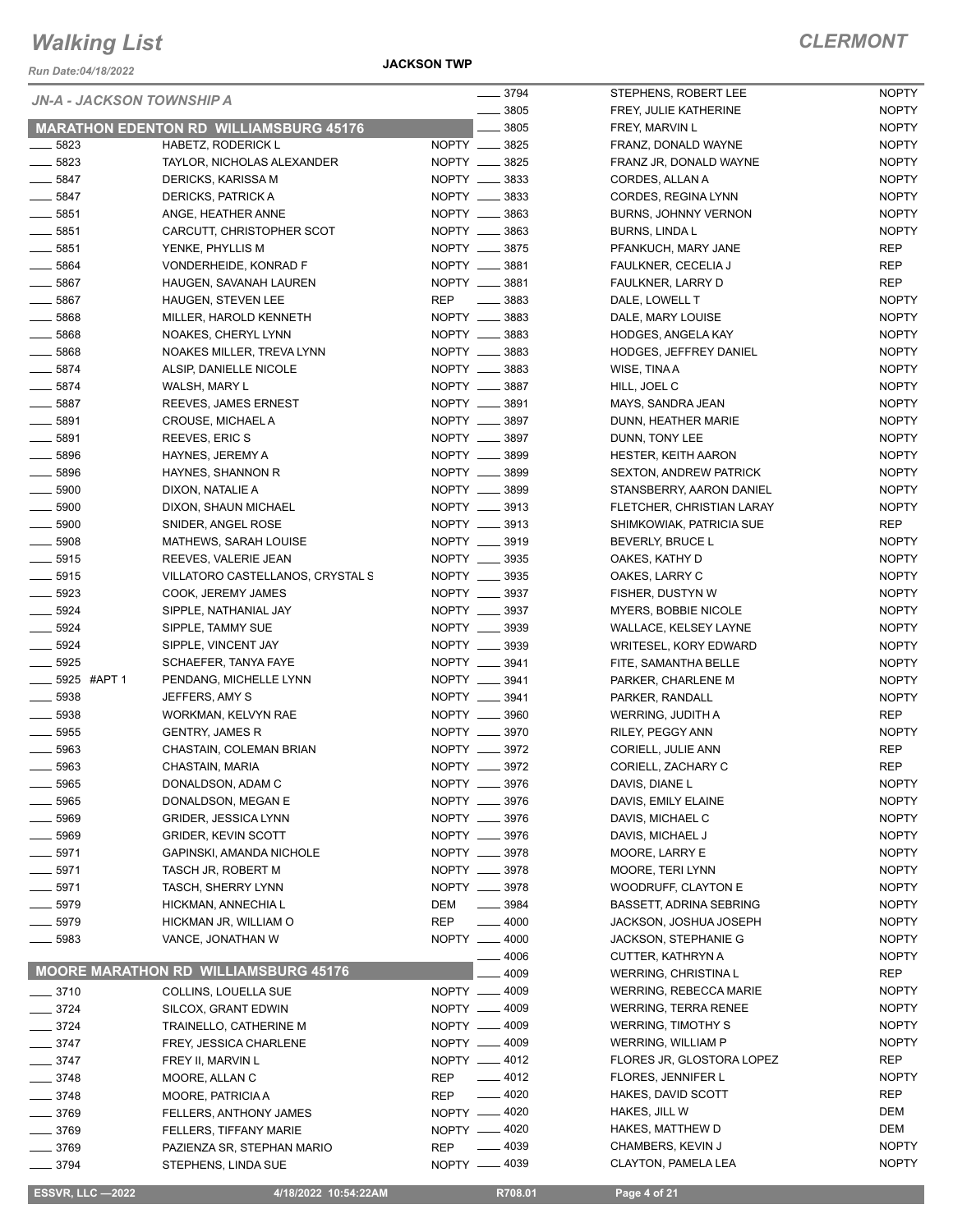**JACKSON TWP**

| Run Date:04/18/2022     |                                                      | <b>JACKSON TWP</b>         |                       |                                                            |                              |
|-------------------------|------------------------------------------------------|----------------------------|-----------------------|------------------------------------------------------------|------------------------------|
|                         | <b>JN-A - JACKSON TOWNSHIP A</b>                     |                            | 3634                  | WILLIAMS, JOHN ALLEN                                       | <b>NOPTY</b>                 |
|                         |                                                      |                            | 3638                  | <b>WOLFER, CHRISTINA E</b>                                 | <b>REP</b>                   |
|                         | <b>MOORE MARATHON RD WILLIAMSBURG 45176</b>          |                            | 3638                  | <b>WOLFER, JONATHON R</b>                                  | <b>REP</b>                   |
| $-4110$                 | <b>WOLF, KATIE MARIE</b>                             |                            | NOPTY -8662           | ESTEP, DONALD E                                            | <b>NOPTY</b>                 |
| $-4110$                 | WOLF, KERRY L                                        |                            | NOPTY -8668           | BARTLETT, MICHAEL SCOTT                                    | <b>NOPTY</b><br><b>NOPTY</b> |
| $-4110$                 | WOLF, LIDIA AUTUMN                                   |                            | NOPTY -8668<br>_ 3668 | <b>EMMONS, STACIE LYNN</b><br><b>GARRISON, SYDNEY RUTH</b> | <b>NOPTY</b>                 |
| $-4116$                 | ALBARELLO, MARY B                                    | <b>DEM</b>                 | NOPTY -8696           | <b>BUSAM, GREGORY M</b>                                    | <b>NOPTY</b>                 |
| $-4122$                 | CRAYCRAFT, AMANDA CARRIE                             |                            | 3696                  | <b>BUSAM, KRISTI ANN</b>                                   | <b>REP</b>                   |
|                         | <b>PREDMORE RD FAYETTEVILLE 45118</b>                |                            | 3698                  | HICKEY, AMBER RENEE                                        | <b>NOPTY</b>                 |
|                         |                                                      |                            | NOPTY -8698           | HICKEY, GAVIN JOSEPH LELAND                                | <b>NOPTY</b>                 |
| $- 1010$                | LOWE JR, RICKY JOSEPH                                |                            | $- 3698$              | HICKEY, SCOTT J                                            | <b>NOPTY</b>                 |
|                         | <b>SMOKEY RD WILLIAMSBURG 45176</b>                  |                            | $-3713$               | WOODS, WILLIAM L                                           | <b>NOPTY</b>                 |
|                         |                                                      | <b>REP</b>                 | $- 3740$              | <b>BOGGS, TYLER JAMES</b>                                  | <b>NOPTY</b>                 |
| $- 5162$<br>$-5170$     | <b>BRINSON, SHERRIL D</b><br>DOYLE, BRITTANY NICHOLE |                            | NOPTY -8760           | COLLINS, PATRICIA A                                        | <b>REP</b>                   |
| $- 5170$                | DOYLE, MICHAEL S                                     | <b>REP</b>                 | 3760                  | <b>COLLINS, TERRY L</b>                                    | <b>REP</b>                   |
| $- 5170$                | DOYLE, ROBERT                                        | <b>NOPTY</b>               | _ 3767                | BIERMAN, DAVID C                                           | <b>NOPTY</b>                 |
| $-5222$                 | <b>JORDAN, ARTHUR L</b>                              | NOPTY -                    | 3771                  | BIERMAN, DONALD C                                          | DEM                          |
| $- 5226$                | SMITH, CHRISTOPHER B                                 | $NOPTY$ -                  | 3771                  | JOHNSON, CYNTHIA A                                         | DEM                          |
| 5226                    | SMITH, LEAH M                                        | $NOPTY =$                  | 3774                  | MOORE, JAMES R                                             | <b>REP</b>                   |
| $-5235$                 | COLLINS, KRISTA DANIELLE                             | NOPTY -                    | 3774                  | MOORE, JULIE E                                             | <b>NOPTY</b>                 |
| $- 5235$                | <b>COLLINS, STEPHEN L</b>                            | $N$ OPTY $-$               | 3796                  | WONDERLY, HEATHER ALISON                                   | <b>NOPTY</b>                 |
| $-5246$                 | MULVIHILL, CATHERINE M                               | <b>DEM</b>                 | 3796                  | <b>WONDERLY, RYAN PATRICK</b>                              | <b>NOPTY</b>                 |
| $- 5246$                | MULVIHILL, TIMOTHY C                                 | <b>REP</b>                 | $-3803$               | BIERMAN, DONALD                                            | <b>REP</b>                   |
| 5266                    | YOUNG, ASHLEY CHRISTINE                              |                            | NOPTY -8803           | BIERMAN, JOYCE A                                           | <b>REP</b>                   |
| 5266                    | YOUNG, JAMES D                                       | <b>REP</b>                 | $\frac{1}{2}$ 3806    | RIDDLE, EGBERT W                                           | <b>NOPTY</b>                 |
| $- 5266$                | YOUNG, KENDRA L                                      | <b>REP</b>                 | $\frac{1}{2}$ 3806    | RIDDLE, JULIE ANN                                          | <b>REP</b>                   |
| $-5270$                 | LEMASTERS, JANIS L                                   | $NOPTY$ –                  | 3808                  | PRESTON, BARBARA JEAN                                      | <b>NOPTY</b>                 |
| $- 5270$                | PRINGLE, CRYSTAL CLARE                               | NOPTY $-$                  | 3808                  | PRESTON, GILBERT HOWARD                                    | <b>REP</b>                   |
| $-5276$                 | JENKINS, GREGORY D                                   | <b>REP</b>                 | $\frac{1}{2}$ 3808    | PRESTON, SANDRA KAY                                        | <b>REP</b>                   |
| $-5276$                 | <b>JENKINS, MATTHEW GREGORY</b>                      | <b>REP</b>                 | 3814                  | SHARP, DEBORAH BRITTON                                     | <b>REP</b>                   |
| $- 5276$                | JENKINS, REGINA Z                                    | <b>REP</b>                 | $=$ 3814              | SHARP, JASON D                                             | <b>NOPTY</b>                 |
| 5281                    | NUCHOLS, RICHARD P                                   | <b>NOPTY</b>               |                       |                                                            |                              |
| $- 5281$                | NUCHOLS, VICKI L                                     | <b>NOPTY</b>               |                       | STATE ROUTE 133 BATAVIA 45103                              |                              |
| $-5282$                 | REYNOLDS, LARRY R                                    | <b>REP</b>                 | 5042                  | RACKLEY, RUTH LOUISE                                       | <b>NOPTY</b>                 |
| $-5282$                 | <b>REYNOLDS, ROSEMARY</b>                            | $NOPTY$ —                  | 5080                  | <b>WILLIAMS, DENNIS L</b>                                  | <b>NOPTY</b>                 |
| $- 5296$                | NETHERLY, BECKY A                                    | <b>REP</b>                 | 5080                  | WILLIAMS, SHARYN L                                         | <b>NOPTY</b>                 |
| 5296                    | NETHERLY, JAMIE L                                    | <b>REP</b>                 | 5080                  | <b>WILLIAMS, SHARYN LOUISE</b>                             | <b>NOPTY</b>                 |
| 5298                    | YEAGER, DAVID P                                      | $N$ OPTY $\longrightarrow$ | 5084                  | <b>SEXTON, GARY L</b>                                      | <b>NOPTY</b>                 |
| 5298                    | YEAGER, MEGAN B                                      | $NOPTY =$                  | $-5084$               | <b>SEXTON, PATRICIA E</b>                                  | <b>NOPTY</b>                 |
| 5300                    | <b>BROWNING, ALICE F</b>                             | <b>NOPTY</b>               | 5086                  | <b>WALKER, ANTHONY</b><br>WALKER, LAURA DAWN               | <b>NOPTY</b>                 |
| 5300                    | BROWNING, HOWARD H                                   | <b>NOPTY</b>               | 5086                  |                                                            | <b>NOPTY</b><br><b>NOPTY</b> |
| 5301                    | LOVINS, DELORES J                                    | <b>REP</b>                 | 5096<br>$- 5104$      | PARTIN, MATTHEW EDWARD<br>HUNT, JOHN CURTIS                | <b>NOPTY</b>                 |
| 5301                    | LOVINS, TIMOTHY A                                    | <b>REP</b>                 | —— 5104               | LAWSON, JODI NICOLE                                        | <b>NOPTY</b>                 |
| 5320                    | NICKELL, CHRISTOPHER P                               | REP                        | $\frac{1}{2}$ 5116    | FRENCH, CONNIE JUNE                                        | <b>NOPTY</b>                 |
| 5320                    | NICKELL, DEBORAH LYNN                                | <b>REP</b>                 | $- 5116$              | FRENCH, ROLLIE E                                           | <b>NOPTY</b>                 |
|                         | STATE ROUTE 131 GOSHEN 45122                         |                            | 5128                  | <b>BOGAN, ESTHER L</b>                                     | <b>REP</b>                   |
|                         |                                                      |                            | $- 5128$              | <b>BOGAN, STEPHEN R</b>                                    | <b>REP</b>                   |
| $= 3493$                | MEGRUE, DAVID P                                      | <b>REP</b>                 | $\frac{1}{2}$ 5156    | BOGAN, BEVERLY LYNN                                        | <b>NOPTY</b>                 |
| $-3493$                 | MEGRUE, JANET H                                      | <b>REP</b><br><b>NOPTY</b> |                       |                                                            |                              |
| $-3510$                 | BRYAN, PATRICIA L                                    | <b>DEM</b>                 |                       | STATE ROUTE 286 WILLIAMSBURG 45176                         |                              |
| _ 3560<br>3560          | MICHAELIS, DERICK A<br>MICHAELIS, KATELIN M          | $NOPTY =$                  | $-5393$               | <b>GARNICH, OLIVIA BRITTANY</b>                            | <b>REP</b>                   |
| 3580                    | <b>WEST, DEBRA SUE</b>                               | $NOPTY -$                  | $-5393$               | <b>GARNICH, VINCENT A</b>                                  | <b>REP</b>                   |
| 3580                    | WEST III, WILLIAM E                                  | <b>REP</b>                 | 5407                  | RYAN, MICHELE LEAH                                         | <b>NOPTY</b>                 |
| 3590                    | PFANKUCH, SYLVIA M                                   | REP                        | 5409                  | BAINE, GRANT D                                             | <b>NOPTY</b>                 |
| 3600                    | PFANKUCH, KAREN SUE                                  | $NOPTY -$                  | 5409                  | BARNO, GRANT DANIEL                                        | <b>NOPTY</b>                 |
| 3600                    | PFANKUCH, TOD F                                      | $NOPTY =$                  | 5409                  | LINDSLEY, HEATHER NOEL                                     | <b>NOPTY</b>                 |
| 3610                    | PRIDE, DONNAL                                        | <b>REP</b>                 | 5409                  | <b>WELLS, BETHANY ERINN NCOLE</b>                          | <b>NOPTY</b>                 |
| 3610                    | PRIDE, ROBERT L                                      | <b>REP</b>                 | $-5410$               | THOMAS, ANDREW PATRICK                                     | <b>NOPTY</b>                 |
|                         |                                                      |                            | $-5412$               | WOLF, MARY A                                               | <b>REP</b>                   |
|                         | STATE ROUTE 131 WILLIAMSBURG 45176                   |                            | 5415                  | SLATER, DIANA J                                            | <b>REP</b>                   |
|                         |                                                      |                            | $- 5415$              | SLATER, RONALD L                                           | <b>REP</b>                   |
|                         |                                                      |                            |                       |                                                            |                              |
| <b>ESSVR, LLC -2022</b> | 4/18/2022 10:54:22AM                                 |                            | R708.01               | Page 5 of 21                                               |                              |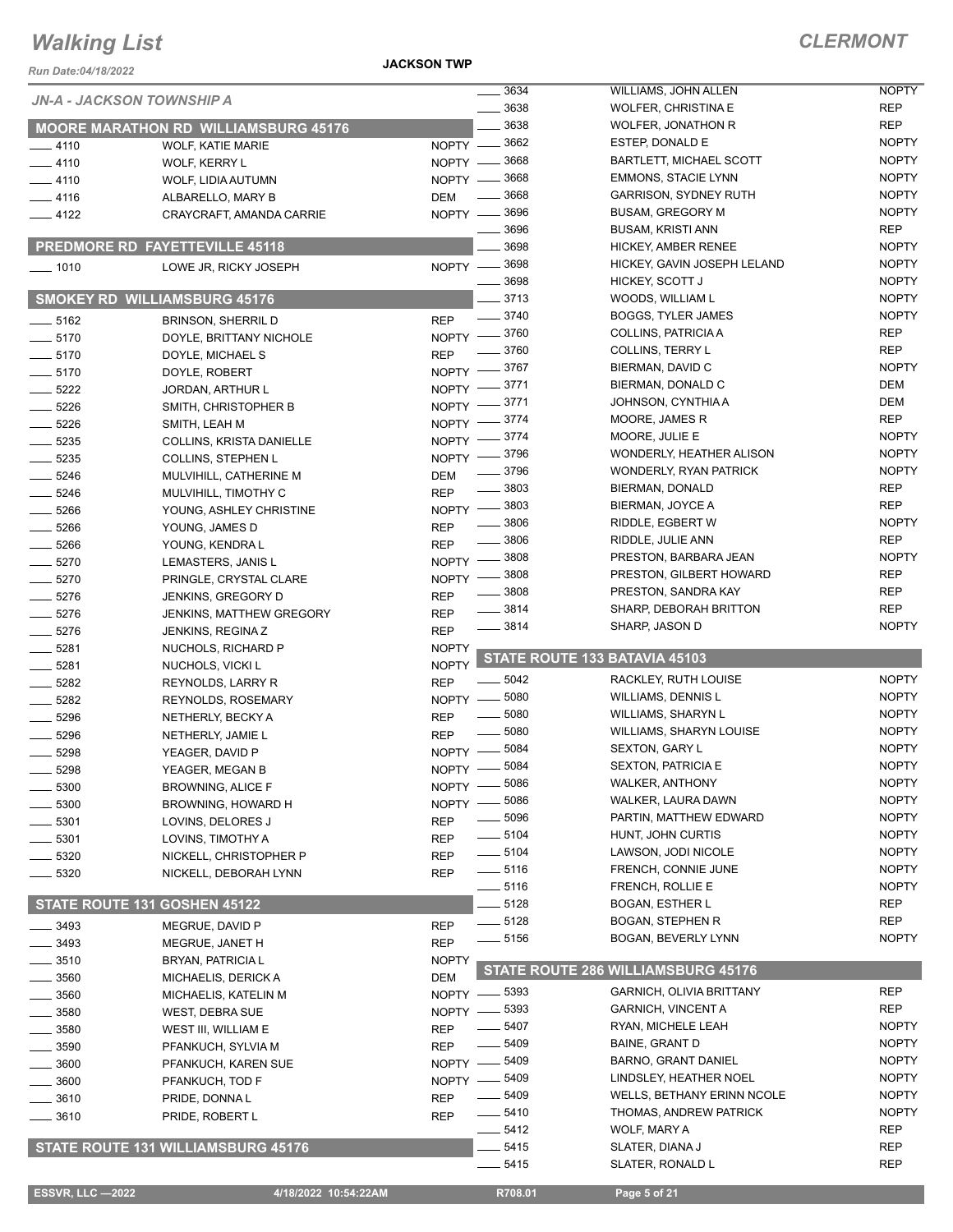*Run Date:04/18/2022*

**JACKSON TWP**

|                             |                           | <b>JN-A - JACKSON TOWNSHIP A</b>      |                    | 3802               |               | HOSKINS, GLENNA S                | <b>DEM</b>   |
|-----------------------------|---------------------------|---------------------------------------|--------------------|--------------------|---------------|----------------------------------|--------------|
|                             |                           |                                       |                    | $- 3802$           |               | <b>ISAACS, DERRON R</b>          | <b>REP</b>   |
|                             |                           | STATE ROUTE 286 WILLIAMSBURG 45176    |                    | 3802               |               | WILLIAMS, BROOKLYN CHEYANNE      | <b>NOPTY</b> |
| 5417                        |                           | <b>SLATER, THOMAS LEE</b>             | <b>REP</b>         | $\frac{1}{2}$ 3805 |               | ACREE, DEREK BENJAMIN            | <b>NOPTY</b> |
| $-5422$                     |                           | FIELDS, BRENDA L                      |                    | NOPTY -8805        |               | <b>ACREE, DUSTIN ANDREW</b>      | <b>NOPTY</b> |
| $-5423$                     |                           | HARR, ANTHONY A                       | <b>REP</b>         | $=$ 3806           |               | <b>CULBRETH, JAMES ANDREW</b>    | <b>NOPTY</b> |
| 5423                        |                           | HARR, DARLA RAE                       | <b>REP</b>         | $-3807$            |               | JOHNSTON, HARVRY P               | <b>NOPTY</b> |
| $-5424$                     |                           | BIRKHIMER, NATHANIEL M                |                    | NOPTY -8810        |               | DUMFORD, SANDRA FAYE             | <b>NOPTY</b> |
| $-5428$                     |                           | CHAMBERS, CHRISTINA M                 |                    | NOPTY -8818        |               | JONES, RACHEL MARIE MOZELL       | <b>NOPTY</b> |
| $-5428$                     |                           |                                       |                    | NOPTY -8823        |               | HAHN III, DONALD RAY             | <b>NOPTY</b> |
|                             |                           | <b>CHAMBERS, SHANE HOWARD</b>         |                    | NOPTY -8823        |               | HAHN III, DONALD RAY             | <b>NOPTY</b> |
| $- 5435$                    |                           | <b>FLOWERS, TERESA A</b>              |                    | NOPTY -8823        |               | HAHN, SHANNA R                   | <b>NOPTY</b> |
| $-5437$                     |                           | HOSKINS, SELENA CHANTE                |                    |                    |               | KATHMAN, DENNIS C                | DEM          |
| $-5437$                     |                           | SEAGERS, PAUL WILLIAM                 |                    | NOPTY -8824        |               |                                  | <b>NOPTY</b> |
|                             |                           |                                       |                    | $-3828$            |               | BUCKTA, AMANDA JO                |              |
|                             |                           | <b>TAYLOR RD WILLIAMSBURG 45176</b>   |                    | 3828               |               | MILLS, BETH ANN                  | <b>NOPTY</b> |
| $- 3300$                    |                           | DALES, EDDIE A                        | <b>REP</b>         | $\frac{1}{2}$ 3834 |               | VILVENS, CODY JAMES              | <b>NOPTY</b> |
| $\frac{1}{2}$ 3300          |                           | DALES, GIGI                           | <b>REP</b>         | $\frac{1}{2}$ 3834 |               | <b>VILVENS, KASIE DAWN</b>       | <b>NOPTY</b> |
| $\frac{1}{2}$ 3300          |                           | <b>GROTHAUS, ANTHONY MICHAEL THOM</b> | NOPTY -            | 3835               |               | MOORMAN, DAVID E                 | <b>NOPTY</b> |
| $\frac{1}{2}$ 3310          |                           | EATON-DIEHL, RACHEL RENEE             | <b>NOPTY</b>       | 3835               |               | ROTTENBERGER, KADI L             | <b>NOPTY</b> |
| $\frac{1}{2}$ 3515          |                           | CALLIHAN, CALI ANN                    | <b>NOPTY</b>       |                    |               |                                  |              |
| $-3515$                     |                           | CALLIHAN, MATTHEW DUSTIN              | <b>NOPTY</b>       |                    |               | <b>U S 50 WILLIAMSBURG 45176</b> |              |
| $-3527$                     |                           | HAWKINS, DARRELL CURTIS               | <b>REP</b>         | $\frac{1}{2}$ 3103 |               | COMBS, BETTY GENE                | <b>NOPTY</b> |
| $-3527$                     |                           | HAWKINS, DEBORAH M                    | <b>REP</b>         | $- 3227$           |               | MILLER, JORDAN ASHLEY            | <b>NOPTY</b> |
| $-3527$                     |                           | HAWKINS III, DEWARD TAYLOR            |                    | NOPTY -8275        |               | SHIELDS, DAVID M                 | <b>NOPTY</b> |
| $\frac{1}{2}$ 3537          |                           | DUNDES, JOYCE A                       |                    | NOPTY -3318        |               | SNIDER, HAROLD WAYNE             | <b>NOPTY</b> |
| $\frac{1}{2}$ 3537          |                           | DUNDES, SHELBY L                      |                    | NOPTY - 3338       |               | <b>BEST, CAREY EDWARD</b>        | <b>NOPTY</b> |
|                             |                           |                                       |                    | 3338               |               | SIBERT, KRISTINE J               | <b>NOPTY</b> |
|                             |                           | <b>TECUMSEH LN WILLIAMSBURG 45176</b> |                    | 3338               |               | SIBERT, TIFFANY MARIE            | <b>NOPTY</b> |
|                             |                           |                                       |                    |                    |               | CHURCH, LOGAN ROBERT             | <b>REP</b>   |
| $\frac{1}{2}$ 5100          |                           | EIFERT, MICHAYLA LYNN                 |                    | NOPTY -8348        |               | CHURCH, MANESSA ANNE             | <b>REP</b>   |
| $-5100$                     |                           | HUHN, JOSEPH T                        |                    | NOPTY -8348        |               |                                  | <b>NOPTY</b> |
| $\frac{1}{2}$ 5100          |                           | HUHN, MICHELLE LYNN                   | $N$ OPTY $\qquad$  | 3384               |               | KIDD, CAROL ANN                  |              |
| $\frac{1}{2}$ 5102          |                           | MITCHELL, DAMIAN PATRICK              | NOPTY -            | 3392               |               | SHAW, REBECCA L                  | <b>NOPTY</b> |
| $\frac{1}{2}$ 5102          |                           | MITCHELL, LAURA S                     | NOPTY -            | _ 3392             |               | SHAW, ROBERT D                   | <b>NOPTY</b> |
| $\frac{1}{2}$ 5102          |                           | MITCHELL JR, WILLIAM R                | <b>REP</b>         | 3452               |               | WOLFER, ERIC T                   | <b>NOPTY</b> |
| $\frac{1}{2}$ 5103          |                           | MULLENIX, TERRIS G                    | <b>REP</b>         | $-3452$            |               | <b>WOLFER, TISHA L</b>           | <b>REP</b>   |
| $- 5104$                    |                           | TOLES, BRYCE ROBERT                   | $NOPTY -$          | $-3549$            |               | LANEY, MICHAEL D                 | <b>NOPTY</b> |
| $-5104$                     |                           | TOLES, KYLA RENEE                     | NOPTY -            | 3549               |               | LANEY, RONDA R                   | <b>NOPTY</b> |
| $-5104$                     |                           | TOLES, ROBERT W                       | $NOPTY -$          | 3610               |               | <b>WOLFER, ANTHONY T</b>         | <b>NOPTY</b> |
| $-5104$                     |                           | TOLES, ROBIN R                        | NOPTY $-$          | 3610               |               | <b>WOLFER, SHERRY L</b>          | <b>NOPTY</b> |
| 5106                        |                           | FERGUSON, ALYSSA R                    | $NOPTY -$          | 3620               |               | <b>CRUMBAKER, DANIEL P</b>       | <b>REP</b>   |
| $\frac{1}{2}$ 5106          |                           | FERGUSON, JOSEPH W                    | <b>REP</b>         | $- 3620$           |               | CRUMBAKER, JENNIFER L            | <b>REP</b>   |
| $-5106$                     |                           | FERGUSON, KRISTIN L                   | <b>REP</b>         | 3652               |               | <b>WOESTE, MARCIA L</b>          | <b>REP</b>   |
| $-5107$                     |                           | ERNST, AMY LYNN                       | NOPTY -            | - 3655             |               | LEGGETT, RAYMOND G               | <b>REP</b>   |
| $-5107$                     |                           | ERNST, JERRY D                        | NOPTY -            | 3655               |               | LEGGETT, VANESSA K               | <b>REP</b>   |
| $-5107$                     |                           | ERNST, NICHOLAS D                     | NOPTY -            | _ 3659             |               | FLETCHER, DANA M                 | <b>NOPTY</b> |
|                             |                           |                                       | $NOPTY -$          | ${=}$ 3659         |               | GARROW, DONALD JUSTIN            | <b>NOPTY</b> |
| $- 5107$                    |                           | ERNST, ZACHARY RYAN                   |                    | __ 3659            |               | <b>GILKISON, KIRA ROSE</b>       | <b>NOPTY</b> |
| $- 5108$                    |                           | HELVEY, GWENDOLYN K                   | <b>REP</b>         | $\frac{1}{2}$ 3663 |               | QUICKLE, DONN                    | <b>REP</b>   |
| $\_\_5108$                  |                           | HELVEY, KEVIN M                       | <b>REP</b>         | $\frac{1}{2}$ 3663 |               | QUICKLE, PAMELA K                | <b>REP</b>   |
| —— 5109                     |                           | KREIMER JR, CHARLES C                 | <b>REP</b>         | $- 3672$           |               |                                  | <b>NOPTY</b> |
| $- 5109$                    |                           | KREIMER, PATRICIA LEE                 | <b>REP</b>         |                    |               | MUZYCZKA, RUSSELL J              |              |
|                             |                           |                                       |                    | $\frac{1}{2}$ 3672 |               | NELSEN, LISA MUZYCZKA            | <b>NOPTY</b> |
|                             | U S 50 FAYETTEVILLE 45118 |                                       |                    | $-3672$            |               | NELSEN, VICTOR D                 | <b>REP</b>   |
| $-3796$                     |                           | GILKISON, AUSTIN DAVID                |                    | NOPTY -8697        |               | DIPIETRANTONIO, ANTHONY          | <b>NOPTY</b> |
| $-3796$                     |                           | GILKISON, BETHANY LYNN                | NOPTY -            | 3697               |               | DIPIETRANTONIO, PAUL A           | <b>REP</b>   |
| $-3796$                     |                           | GILKISON, DAVID C                     | NOPTY -            | _ 3697             |               | DIPIETRANTONIO, TRACY V          | <b>NOPTY</b> |
| $=$ 3796                    |                           | GILKISON, TABITHA L                   | <b>REP</b>         |                    | 3697 #HIGHWAY | DIPIETRANTONIO, PAIGE ELIZA      | <b>NOPTY</b> |
| _ 3799                      |                           | GUISEWHITE, SALLY NICHOLE             | NOPTY <sup>-</sup> | _ 3711             |               | STEINBECK, DAVID KEITH           | <b>NOPTY</b> |
| $-3799$                     |                           | YOUNG, CRYSTAL ANN                    |                    | NOPTY -8711        |               | YARMARK, BRADLEY SCOTT           | <b>NOPTY</b> |
| <sub>_</sub> __ 3799 #APT A |                           | WALLACE, AVERIALL IRELAND ANN         | NOPTY -            | 3723               |               | HODGE, DONALD G                  | <b>NOPTY</b> |
|                             | 3799 #APTA                | WALLACE, JENNIFER BERNICE             | NOPTY -            | - 3723             |               | <b>TUCKER, KENNETH EDGAR</b>     | <b>NOPTY</b> |
| $-3802$                     |                           | GODFREY, KIMBERLY LYNN                | NOPTY -            | $-3723$            |               | TUCKER, MATTHEW RYAN             | <b>NOPTY</b> |
| $- 3802$                    |                           | <b>HOSKINS, CLARENCE B</b>            | <b>REP</b>         | $-3723$            |               | TUCKER, SUMMER B                 | <b>NOPTY</b> |
|                             |                           |                                       |                    | $-3725$            |               | LANG, JOSEPH L                   | <b>NOPTY</b> |
|                             |                           |                                       |                    |                    |               |                                  |              |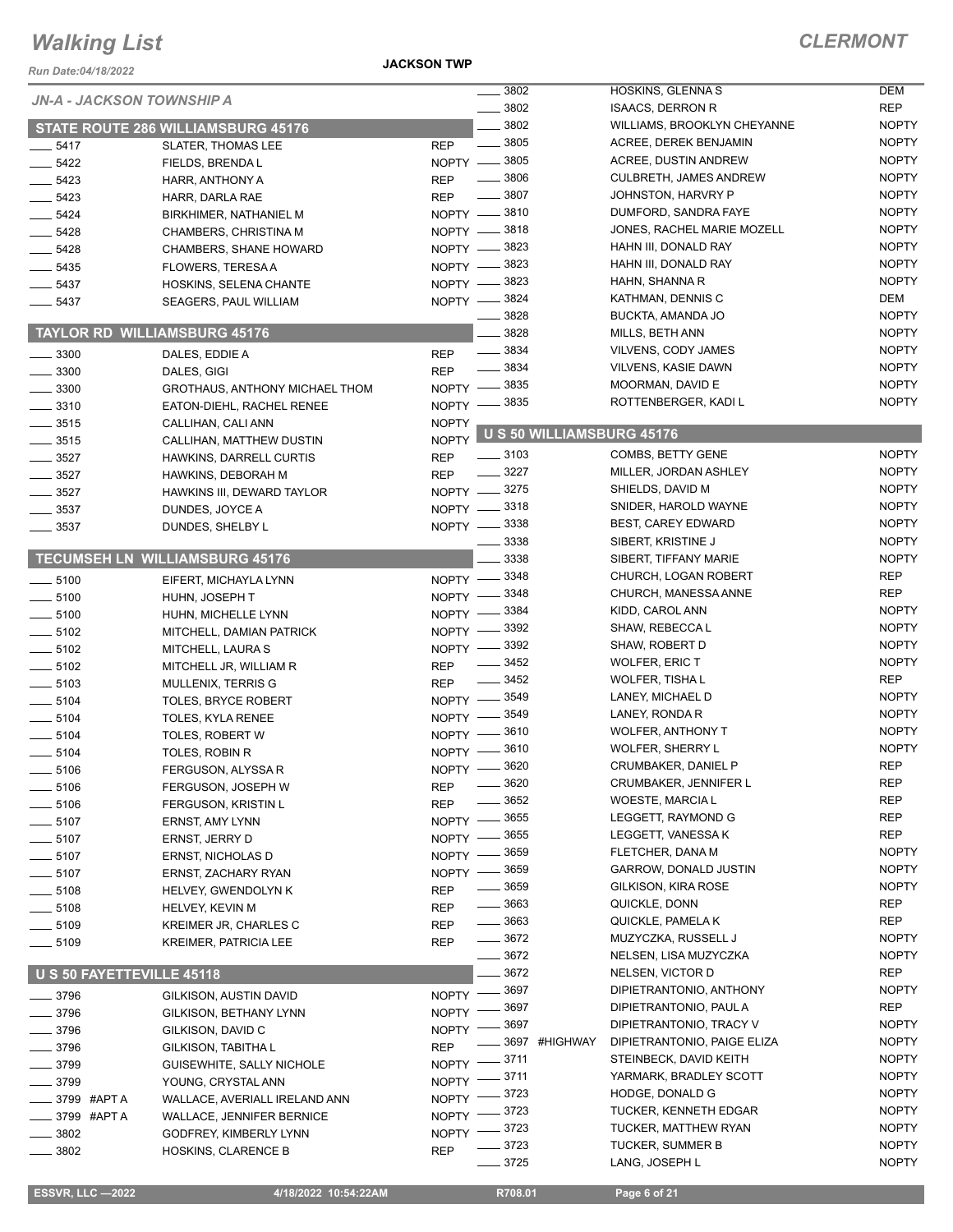*Run Date:04/18/2022*

#### *JN-A - JACKSON TOWNSHIP A*

| <b>U S 50 WILLIAMSBURG 45176</b> |                             |              |
|----------------------------------|-----------------------------|--------------|
| $\frac{1}{2}$ 3727               | LIBECAP, ROBERT MELVIN      | <b>NOPTY</b> |
| $- 3727$                         | MADDEN, RHONDA L            | <b>NOPTY</b> |
| $-3729$                          | SIMONS, AMANDA MARIE        | <b>NOPTY</b> |
| $- 3729$                         | WARD, JAMES ROBERT          | <b>NOPTY</b> |
| $- 3731$                         | TAYLOR, MARY JO             | <b>NOPTY</b> |
| $\frac{1}{2}$ 3731               | TAYLOR, WILLIAM A           | <b>NOPTY</b> |
| $- 3733$                         | LAWSON, FELICIA M           | <b>NOPTY</b> |
| $\frac{1}{2}$ 3733               | LAWSON, JARRET HARVEY       | <b>NOPTY</b> |
| $- 3733$                         | LAWSON, JEFFERY DONALD      | <b>NOPTY</b> |
| $\frac{1}{2}$ 3733               | LAWSON, RONALD J            | <b>NOPTY</b> |
| $- 3751$                         | CRAVER, DENISE C            | <b>DEM</b>   |
| $- 3751$                         | CRAVER. RICHARD A           | <b>REP</b>   |
| $- 3775$                         | RUTHERFORD, BRIAN EDWARD    | <b>DEM</b>   |
| $-3775$                          | RUTHERFORD, DAVID C         | <b>NOPTY</b> |
| $- 3775$                         | RUTHERFORD, DEBORAH KAY     | <b>DEM</b>   |
| $- 3784$                         | EICHELBRENNER, ESTHER D     | <b>NOPTY</b> |
| $- 3784$                         | KING, JAMES FREDRICK        | <b>NOPTY</b> |
| $- 3784$                         | MILLER, PAUL RANDY          | <b>NOPTY</b> |
| $\frac{1}{2}$ 3786               | MANASE, RENEE NICOLE        | <b>NOPTY</b> |
| $\frac{1}{2}$ 3790               | KNUCKLES, BRIAN K           | <b>NOPTY</b> |
| $- 3790$                         | SCHUCHMANN, WENDY SUE       | <b>NOPTY</b> |
| $- 3790$                         | SPARKS, STEVEN W            | <b>NOPTY</b> |
| $- 3791$                         | WARD, PATRICIA MARIE        | <b>NOPTY</b> |
| $- 3794$                         | CHAMBERS, MALINDA D         | <b>NOPTY</b> |
| $- 3794$                         | CHAMBERS, MAUD E            | <b>NOPTY</b> |
| $- 3794$                         | CHAMBERS, SETH MICHAEL      | <b>NOPTY</b> |
| $- 3794$                         | CHAMBERS, SHAD E            | <b>NOPTY</b> |
| —— 3799 #APT 2                   | <b>BISHOP, KIMBERLY ANN</b> | <b>NOPTY</b> |
|                                  |                             |              |

*TOTAL :* **707**

**JACKSON TWP**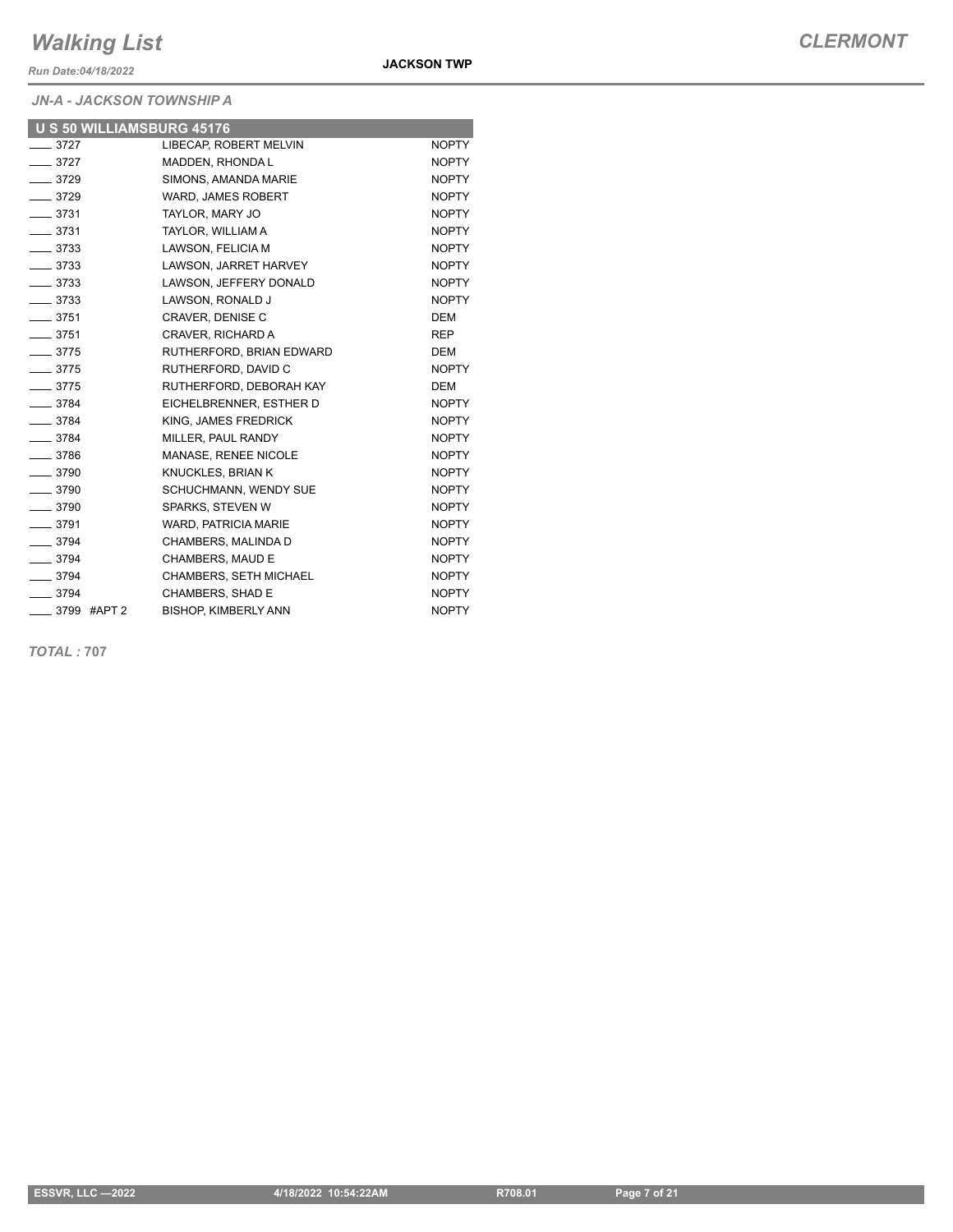*Run Date:04/18/2022*

#### **JACKSON TWP**

|                                | <b>JN-B - JACKSON TOWNSHIP B</b>    | .3832                   | MOUNTAIN, CHRISTINE ELIZABETH         | <b>REP</b>                 |  |  |
|--------------------------------|-------------------------------------|-------------------------|---------------------------------------|----------------------------|--|--|
| <b>ASHTON RD BATAVIA 45103</b> |                                     |                         | <b>BRIARCREEK LN BATAVIA 45103</b>    |                            |  |  |
| $-3098$                        |                                     | $-4399$<br>$NOPTY =$    | <b>WALTERS, COLLIN ANDREW</b>         | <b>NOPTY</b>               |  |  |
| $\frac{1}{2}$ 3098             | COYLE HERRON, DEANNA LEAH           | - 4400<br><b>NOPTY</b>  | ASHCRAFT, LINDA M                     | <b>NOPTY</b>               |  |  |
|                                | <b>HERRON, JAMES E</b>              | 4400                    | ASHCRAFT, MICHAEL R                   | <b>NOPTY</b>               |  |  |
| $\frac{1}{2}$ 3101             | BARRY, HOLLYANN MARGARET            | <b>DEM</b><br>- 4401    | <b>BROSE, AARON C</b>                 | <b>NOPTY</b>               |  |  |
| $\frac{1}{2}$ 3101             | HAMILTON, DAVID MICHAEL             | NOPTY -<br>$-4401$      | <b>BROSE, JAMIE M</b>                 | <b>NOPTY</b>               |  |  |
| $\frac{1}{2}$ 3101             | <b>HAMILTON, ELIZABETH C</b>        | NOPTY -<br>4402         | HAGER, ELIZABETH ANN                  | <b>NOPTY</b>               |  |  |
| $\frac{1}{2}$ 3152             | EVANS, CASANDRA KAY                 | NOPTY -<br>4402         | HAGER, MIKE D                         | <b>NOPTY</b>               |  |  |
| $\frac{1}{2}$ 3152             | EVANS, JOHN H                       | NOPTY =<br>4404         | ANDRE, DEBORAH L                      | <b>NOPTY</b>               |  |  |
| $\frac{1}{2}$ 3152             | HENDERSON, ALEXANDER STEVEN         | <b>NOPTY</b><br>4404    | ANDRE, JAMES STEPHEN                  | <b>NOPTY</b>               |  |  |
| $\frac{1}{2}$ 3180             | NICKELL, JAMIE D                    | <b>NOPTY</b>            |                                       |                            |  |  |
| $\frac{1}{2}$ 3180             | NICKELL, MICHELLE LEE               | $-4404$<br>NOPTY -      | ANDRE, SARAH E                        | <b>NOPTY</b>               |  |  |
|                                |                                     | 4404                    | TRAYLOR, LINDA LEE                    | <b>NOPTY</b>               |  |  |
|                                | BLUE SKY PARK RD WILLIAMSBURG 45176 | 4405                    | WAHL, JENNA S                         | <b>REP</b>                 |  |  |
| $\frac{1}{2}$ 3461             | BROWNING, SARAH JEAN                | 4405<br>NOPTY -         | WAHL, MITCHELL E                      | <b>REP</b>                 |  |  |
| 3461                           | VIZE, BLAINE D                      | 4406<br><b>NOPTY</b>    | SEFTON, MANDY R                       | <b>NOPTY</b>               |  |  |
| 3606                           | DILLINGER JR, JAMES P               | 4406<br><b>NOPTY</b>    | SEFTON, WILLIAM THOMAS                | <b>NOPTY</b>               |  |  |
| $-3606$                        | DILLINGER, JULIE A                  | 4407<br><b>NOPTY</b>    | GOETZ, BRADLEY ADAM                   | <b>REP</b>                 |  |  |
| $- 3629$                       | CLOSSER, KAITLYN HANNAH             | 4407<br><b>NOPTY</b>    | GOETZ, MELISSA JUNE                   | <b>REP</b>                 |  |  |
| $- 3629$                       | HONAKER, DANA MARIE                 | <b>NOPTY</b>            |                                       |                            |  |  |
| 3629                           | <b>SCOTT, DYLAN CURTIS</b>          | <b>NOPTY</b>            | <b>BURDSALL RD WILLIAMSBURG 45176</b> |                            |  |  |
| $\frac{1}{2}$ 3634             | VANZANT, LESLIE JEAN                | NOPTY -4761             | MARSH, MICHELE BRIGETTE               | <b>REP</b>                 |  |  |
| 3634                           | VANZANT, MARK E                     | $-4761$<br><b>REP</b>   | MARSH JR, ROBERT FRANKLIN             | <b>REP</b>                 |  |  |
| 3651                           | FERREE, TIMOTHY L                   | __ 4765<br><b>REP</b>   | SANDERS, AMBER LYNN                   | <b>NOPTY</b>               |  |  |
| $- 3658$                       | BOWLING JR, MICHAEL CURTIS          | 4765<br><b>NOPTY</b>    | SANDERS JR, RICHARD DARRELL           | <b>NOPTY</b>               |  |  |
| 3658                           | <b>BRUSMAN, JESSIE L</b>            | 4769<br><b>NOPTY</b>    | FISCHER, ADAM J                       | <b>NOPTY</b>               |  |  |
| 3660                           | ANDERSON, FRED W                    | 4769<br><b>NOPTY</b>    | FISCHER, JOE P                        | <b>NOPTY</b>               |  |  |
|                                |                                     | 4769<br>NOPTY -         | FISCHER, MATTHEW R                    | <b>NOPTY</b>               |  |  |
| 3660                           | ANDERSON, MICHAEL C                 | $-4775$                 | HURLEY, HEATHER LYNN                  | <b>NOPTY</b>               |  |  |
| 3660                           | ANDERSON, SHIRLEY A                 | NOPTY -<br>$-4775$      | KEITH, BRYAN SCOTT                    | <b>NOPTY</b>               |  |  |
| 3670                           | LIMING, CARROLL A                   | <b>REP</b><br>$-4775$   | KEITH, DELORES D                      | <b>NOPTY</b>               |  |  |
| 3670                           | LIMING, RICHARD T                   | <b>REP</b><br>_ 4775    | KEITH, KEVIN J                        | <b>NOPTY</b>               |  |  |
| 3681                           | HAMILTON, RYAN DOUGLAS              | NOPTY -<br>$-4775$      | KEITH, LARRY N                        | <b>NOPTY</b>               |  |  |
| 3684                           | FELTS, CYNTHIA L                    | $N$ OPTY $-$            | KEITH, MADISON C                      | <b>NOPTY</b>               |  |  |
| 3684                           | ROEHM, STORM COLLIN                 | NOPTY -4775<br>$-4779$  | MITCHELL, ANDREW LEE                  | <b>NOPTY</b>               |  |  |
| $\frac{1}{2}$ 3688             | ROHRICH, CORYNNE D                  | <b>REP</b><br>$-4779$   | MITCHELL, TINA A                      | <b>NOPTY</b>               |  |  |
| 3688                           | ROHRICH, JAMES A                    | <b>REP</b>              |                                       |                            |  |  |
| $-3688$                        | ROHRICH, JAMES N                    | $-4789$<br><b>REP</b>   | HOLDEN JR, CHRISTOPHER JOHN           | <b>REP</b><br><b>REP</b>   |  |  |
| 3700                           | <b>BRADLEY, CAROL S</b>             | $-4789$<br><b>REP</b>   | HOLDEN, JILL NICHOLE                  |                            |  |  |
| $\frac{1}{2}$ 3700             | BRADLEY, GARY L                     | $-4797$<br><b>REP</b>   | SOCIA, JONATHAN ANDREW                | <b>NOPTY</b><br><b>REP</b> |  |  |
| $- 3717$                       | GROOMS, KITTIE L                    | NOPTY -4797             | SOCIA, KEITH R                        |                            |  |  |
| $=$ 3725                       | BELLAMY, DEANNA M                   | NOPTY -4797             | WAGERS, MELISSA M                     | <b>NOPTY</b>               |  |  |
| $\frac{1}{2}$ 3733             | BELLOMO, CHRIS ANTHONY              | - 4805<br>NOPTY -       | ELKINS, BRETT                         | <b>REP</b>                 |  |  |
| $-3733$                        | WALLEN, DEANNA L                    | NOPTY -4805             | ELKINS, REBECCA LYNN                  | REP                        |  |  |
| $\frac{1}{2}$ 3743             | <b>BURROUGHS, KEVIN WAYNE</b>       | _ 4807<br><b>REP</b>    | <b>BAILEY, AMANDA R</b>               | <b>NOPTY</b>               |  |  |
| $\frac{1}{2}$ 3743             | BURROUGHS, KRISTINA LYNN KENNED     | 4807<br>DEM             | BAILEY, KARA RENEE                    | <b>NOPTY</b>               |  |  |
| $-3747$                        | DUNCAN, JANELLE MARIE               | $-4807$<br><b>NOPTY</b> | BAILEY, ROBERT ADAM                   | <b>NOPTY</b>               |  |  |
| $\frac{1}{2}$ 3747             | STEPHENS, TODD LEWIS                | . 4813<br><b>REP</b>    | FISHER, MICHELLE D                    | <b>REP</b>                 |  |  |
| $-3749$                        | BALDWIN, JUDY                       | _ 4813<br><b>REP</b>    | FISHER, PAIGE MCKENNA                 | <b>NOPTY</b>               |  |  |
| $-3774$                        | MEAD, JACKIE D                      | $-4813$<br>$NOPTY =$    | FISHER, PEYTON MCKENZIE               | <b>REP</b>                 |  |  |
| $- 3774$                       | NICKELL, JONI LINN                  | NOPTY -4813             | FISHER, TRAVIS D                      | REP                        |  |  |
| $-3774$                        | NICKELL, SYDNIE LINN                | _ 4817<br>NOPTY -       | BLANKENSHIP, AMY LYNN                 | <b>NOPTY</b>               |  |  |
| $-3796$                        | KIRBY, JANET L                      | _ 4817<br>NOPTY -       | BLANKENSHIP, BONNIE JEAN              | <b>NOPTY</b>               |  |  |
| $- 3796$                       | KIRBY, JEANETTE LEIGH               | NOPTY -4817             | BLANKENSHIP, RANDY W                  | <b>NOPTY</b>               |  |  |
| $\frac{1}{2}$ 3796             | KIRBY-SCHWARBER, VICTORIA JADE      | NOPTY -4818             | BICE, JAMES M                         | <b>NOPTY</b>               |  |  |
| $\frac{1}{2}$ 3821             |                                     | NOPTY -4818             | BICE, JOHN H                          | <b>NOPTY</b>               |  |  |
|                                | WIESENHAHN, KATHYLN                 | NOPTY -4818             | BICE, TARA C                          | <b>NOPTY</b>               |  |  |
| $-3821$                        | WIESENHAHN, SHARON A                | _ 4820<br>$N$ OPTY $-$  | HINES, GARY P                         | REP                        |  |  |
| $\frac{1}{2}$ 3821             | <b>WIESENHAHN, TONY M</b>           | $-4820$                 | HINES, PATRICIA S                     | REP                        |  |  |
| $-3821$                        | WIESENHAHN, VICTORIA M              | NOPTY -<br>- 4821       | MORGAN, RACHEL J                      | <b>NOPTY</b>               |  |  |
| 3830                           | BOTA, KATHLEEN R                    | NOPTY -<br>4821         | WEINBERG III, EDWARD J                | <b>NOPTY</b>               |  |  |
| 3830                           | BOTA, LASZLO                        | NOPTY -<br>.4821        | WEINBERG, MELINDA M                   | <b>NOPTY</b>               |  |  |
| 3832                           | DIEDRICK, DOTTIE                    | NOPTY -<br>4823         | LYNCH, CRAIG A                        | <b>NOPTY</b>               |  |  |
|                                |                                     |                         |                                       |                            |  |  |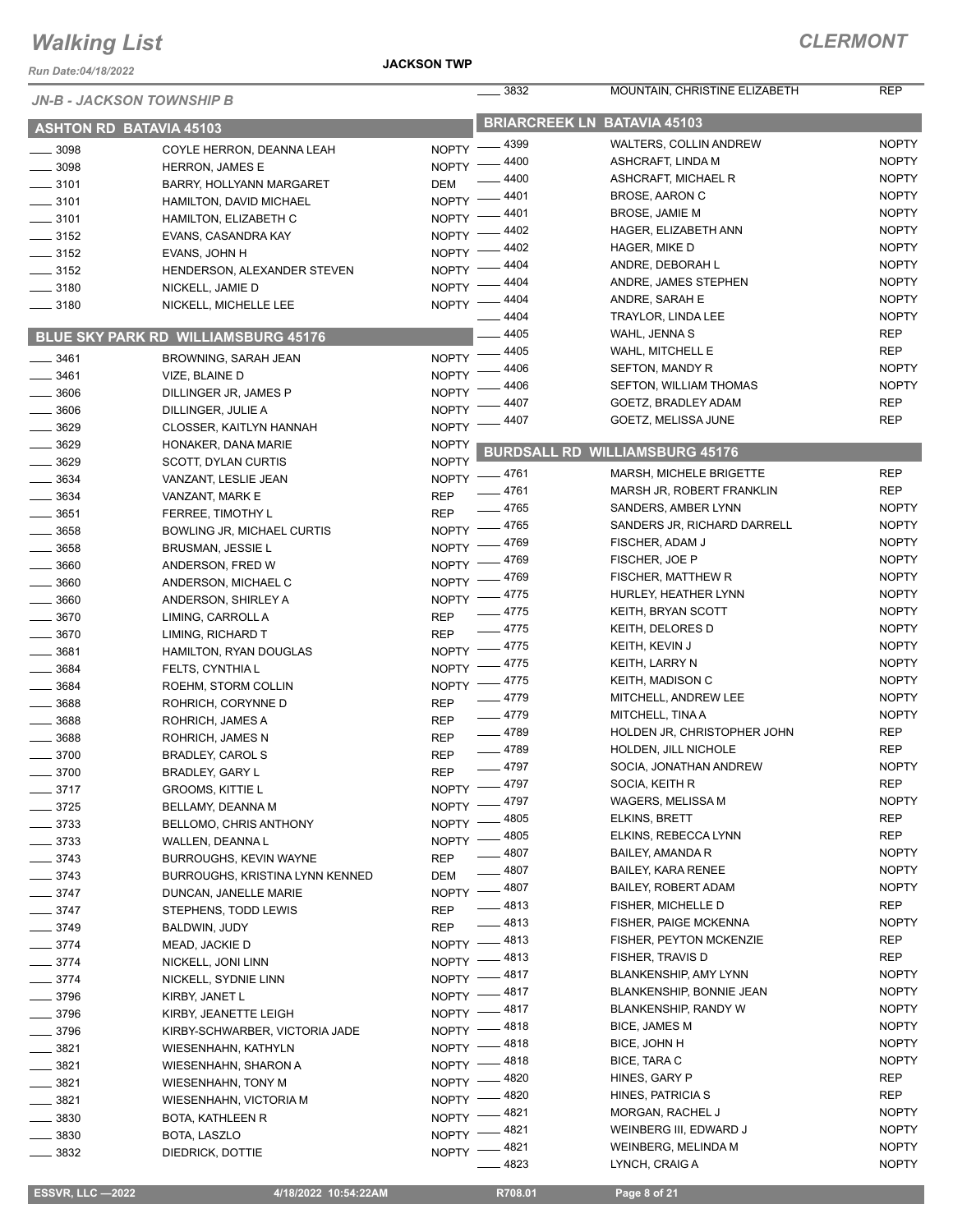*Run Date:04/18/2022*

**JACKSON TWP**

### *CLERMONT*

| Kun Date:04/16/Z0ZZ              |                                                     |                                    |                            |                                             |                              |
|----------------------------------|-----------------------------------------------------|------------------------------------|----------------------------|---------------------------------------------|------------------------------|
| <b>JN-B - JACKSON TOWNSHIP B</b> |                                                     |                                    | $-4653$                    | BOLENDER, JUDITH MARIE                      | <b>NOPTY</b>                 |
|                                  |                                                     |                                    | 4665                       | SCOTT, DONALD L<br><b>SCOTT, PATRICIA J</b> | <b>REP</b><br><b>REP</b>     |
|                                  | <b>BURDSALL RD WILLIAMSBURG 45176</b>               |                                    | $-4665$                    |                                             |                              |
| —— 4823                          | LYNCH, SUGAR D                                      | <b>NOPTY</b><br>NOPTY <sup>1</sup> |                            | <b>JACKSON PIKE BATAVIA 45103</b>           |                              |
| $-4824$                          | THOMPSON, SANDRA D                                  |                                    | NOPTY -8238                | SMITH, CATHERINE ELISE                      | <b>NOPTY</b>                 |
| $-4827$<br>$-4829$               | DIAL, LARRY S<br>HINES, NATHAN A                    |                                    | NOPTY -8238                | SMITH, MATTHEW TROY                         | <b>NOPTY</b>                 |
| $-4833$                          | TOMAMICHEL, SHARON ROSE                             |                                    | NOPTY -8240                | <b>BARBOUR, LORETTA R</b>                   | <b>NOPTY</b>                 |
| $-4833$                          | TOMAMICHEL, WILLIAM R                               |                                    | NOPTY -8240                | DUNFORD, MICAH RYAN                         | <b>NOPTY</b>                 |
| $-4835$                          | POPE, JOSEPH PATRICK                                |                                    | NOPTY -8240                | DUNFORD, ROGER D                            | <b>REP</b>                   |
| $-4835$                          | POPE, MALLORY GRACE CAROL                           |                                    | NOPTY -8240                | DUNFORD, SUNNY G                            | <b>REP</b>                   |
| $-4849$                          | <b>SCOTT, JIMMY</b>                                 |                                    | NOPTY -8240                | EPLER, PEGGY A                              | <b>REP</b>                   |
| $- 4850$                         | GILLIAM, JERRY L                                    | <b>REP</b>                         | $\frac{1}{2}$ 3240         | KAMMERER, DOUGLAS M                         | <b>REP</b>                   |
| $-4850$                          | GILLIAM, VANDELIA SUE                               |                                    | NOPTY -8244                | CALVERT, GARY ARTHUR                        | <b>NOPTY</b>                 |
| $-4855$                          | BAKER, BRIAN C                                      |                                    | NOPTY -8246                | HAYES, KYLE STEVEN                          | <b>REP</b>                   |
| $- 4855$                         | <b>BAKER, MICHELLE E</b>                            |                                    | NOPTY -8246                | HAYES, SAMARA R                             | <b>REP</b>                   |
| $-4860$                          | SHUMARD, KORRENA N                                  |                                    | NOPTY -8278                | TISSANDIER, HOLLY J                         | <b>DEM</b>                   |
| $-4870$                          | MARZIALE, JUDITH A                                  |                                    | NOPTY -8278                | TISSANDIER, MICHAEL A                       | <b>DEM</b>                   |
| $-4880$                          | STEGALL, DONNA M                                    | <b>REP</b>                         | $\frac{1}{2}$ 3390         | <b>BAUMER, JACQUES HOWARD</b>               | <b>REP</b>                   |
| $-4880$                          | STEGALL JR, FRED T                                  | <b>REP</b>                         | $\frac{1}{2}$ 3391         | NUTT SR, GLENN E                            | <b>NOPTY</b>                 |
| $\frac{1}{2}$ 4906               | SMITH, ESTHER IDA                                   |                                    | NOPTY -8395                | RICHESON II, RICKY LEE                      | <b>NOPTY</b>                 |
| $-4908$                          | JOHNSON, GREGORY                                    |                                    | NOPTY -8397                | KNABB, MARK WAYNE                           | <b>NOPTY</b>                 |
| $-4908$                          | JOHNSON, TERESA A                                   | <b>REP</b>                         | $\frac{1}{2}$ 3397         | KNABB, MARTIN R                             | <b>NOPTY</b>                 |
| $-4918$                          | DEHNER, KRISTA ANN                                  |                                    | NOPTY -8397                | KNABB, RAMONA O                             | <b>NOPTY</b>                 |
| $-4927$                          | <b>BUTTS, ELIJAH LEE</b>                            |                                    | NOPTY -8402                | HENRY, ROBERT L                             | <b>REP</b>                   |
| $-4927$                          | <b>BUTTS, ROBERT J</b>                              |                                    | NOPTY -8402                | HENRY, STANETTE                             | <b>DEM</b>                   |
| $-4927$                          | <b>BUTTS, SHAWN E</b>                               |                                    | NOPTY -8404                | STEVENS, JAMES C                            | <b>NOPTY</b>                 |
| $-4958$                          | VANCE, JUSTIN DEAN                                  |                                    | NOPTY -8407                | FLORENCE, LINDSEY J                         | <b>REP</b>                   |
| $-4958$                          | VANCE, MARY M                                       | <b>REP</b>                         | $\frac{1}{2}$ 3407         | FLORENCE, ZACHARIAH GABRIEL                 | <b>REP</b>                   |
| $-4959$                          | KUNTZ, BILLIE D                                     | <b>REP</b>                         | $\frac{1}{2}$ 3408         | <b>BICKEL, FAITH LOUISE</b>                 | <b>NOPTY</b>                 |
| $-4959$                          | KUNTZ, GRACE ANN MARIE                              | <b>REP</b>                         | $\frac{1}{2}$ 3408         | BICKEL, SCOTT T                             | <b>REP</b>                   |
| $- 4959$                         | KUNTZ, SCOTT J                                      | <b>REP</b>                         | $\frac{1}{2}$ 3408         | <b>BICKEL, SCOTT T</b>                      | <b>NOPTY</b>                 |
| $-4962$                          | GRANT, JACOB ALAN                                   |                                    | NOPTY -8408                | <b>BICKEL, SHARI LOUISE</b>                 | <b>REP</b>                   |
| $-4962$                          | <b>GRANT, JEFFREY A</b>                             |                                    | NOPTY -8411                | SEBASTIAN, ROBIN J                          | <b>NOPTY</b>                 |
| $\frac{1}{2}$ 5014               | WASHBURN, CANDACE BROOKE                            |                                    | NOPTY -8411                | THORNBERRY, CHRISTOPHER D                   | <b>NOPTY</b>                 |
|                                  |                                                     |                                    | 3411                       | THORNBERRY, DAKOTA DESTINY                  | <b>NOPTY</b>                 |
|                                  | <b>GLANCY CORNER MARATHON RD WILLIAMSBURG 45176</b> |                                    |                            | <b>JACKSON PIKE WILLIAMSBURG 45176</b>      |                              |
| $-4914$                          | HUTCHINSON, NANCY C                                 | <b>DEM</b>                         |                            |                                             |                              |
| - 4958                           | <b>BROWN, FREDERICK M</b>                           |                                    | NOPTY -8447                | FOEBAR, CRAIG R                             | <b>REP</b>                   |
| $-4958$                          | BROWN, JUDITH M                                     | NOPTY -                            | 3464<br>$\frac{1}{2}$ 3464 | SEIBERT, MARLENE                            | <b>NOPTY</b><br><b>NOPTY</b> |
| —— 4958                          | <b>BROWN, MARTIN RICHARD</b>                        | <b>REP</b>                         | $\frac{1}{2}$ 3518         | SEIBERT, STEVE A<br>LOVINS, VICKI L         | <b>NOPTY</b>                 |
| $-4958$                          | BROWN, SHARON LEE                                   | <b>REP</b>                         | $\frac{1}{2}$ 3518         | ZISTLER, ROBERT W                           | <b>NOPTY</b>                 |
| $-4979$                          | HUTCHINSON, RUTH A                                  | <b>REP</b>                         | NOPTY -8532                | FISCHER, SHELI L                            | <b>NOPTY</b>                 |
| _ 5036                           | MULLEN, EMILY LAUREN                                |                                    | $\frac{1}{2}$ 3543         | LANEY, REBECCA K                            | <b>NOPTY</b>                 |
| _ 5058<br>$= 5058$               | KREIMER, ALLEN J<br><b>KREIMER, MARY A</b>          | <b>REP</b><br>REP                  | $\frac{1}{2}$ 3548         | COOK, KATHLEEN A                            | <b>DEM</b>                   |
| _ 5066                           | BROWN, LINDA A                                      |                                    | NOPTY -8563                | <b>BROCKMAN, SHEILA D</b>                   | REP                          |
| _ 5090                           | REEDY, SANDRA J                                     |                                    | NOPTY -8563                | <b>BROCKMAN, TONY L</b>                     | <b>REP</b>                   |
| $- 5122$                         | ROWAN, HERBERT F                                    | REP                                | 3611                       | <b>JESTER, SHIRLEY JEAN</b>                 | <b>NOPTY</b>                 |
| ____ 5122                        | ROWAN, SANDRA W                                     | <b>REP</b>                         | _ 3611                     | MITCHUM JR, ALVIN R                         | <b>NOPTY</b>                 |
| $=$ 5144                         | RETZLER, MICHAEL J                                  |                                    | NOPTY -8619                | CARTER, DAISY LYNN                          | <b>NOPTY</b>                 |
|                                  |                                                     |                                    | __ 3619                    | <b>JESTER, ALBERT W</b>                     | <b>NOPTY</b>                 |
| <b>HUTCHINSON RD</b>             | <b>WILLIAMSBURG 45176</b>                           |                                    | 3619                       | <b>JESTER, LINDA L</b>                      | <b>NOPTY</b>                 |
| $=$ 3566                         | LOWE, CRAIG ALLEN                                   | NOPTY -                            | 3620                       | MALOTT, KENNETH M                           | <b>REP</b>                   |
| $-3566$                          | LOWE, DEBORAH LYNN                                  |                                    | NOPTY -8620                | <b>MALOTT, PORTIA K</b>                     | DEM                          |
|                                  |                                                     |                                    | 3621                       | WHEATON, JANE M                             | <b>REP</b>                   |
|                                  | <b>IRETON RD WILLIAMSBURG 45176</b>                 |                                    | $-3621$                    | WHEATON JR, WENDELL WAYNE                   | <b>REP</b>                   |
| —— 4651                          | CRAWFORD, JULIE JEAN                                | <b>DEM</b>                         | 3632                       | PATTERSON, ANDREW DAVID                     | <b>NOPTY</b>                 |
| _ 4651                           | SMITH, ALFRED                                       | NOPTY $-$                          | 3632                       | PATTERSON, JACQUELINE DENISE                | <b>NOPTY</b>                 |
| _ 4651                           | SMITH, CEDRIC DEMETRIUS                             | $NOPTY -$                          | 3632                       | PATTERSON, ZACHARY ANDREW                   | <b>NOPTY</b>                 |
| $-4651$                          | SMITH, WAYNE                                        | NOPTY -                            | 3633                       | KIMMERLY, KAREN L                           | <b>DEM</b>                   |
| _ 4651                           | SMITH, WILLIE                                       | <b>NOPTY</b>                       | 3646                       | FITHEN, ELIZABETH F                         | DEM                          |
|                                  |                                                     |                                    | 3646                       | VERNIER JR, JAMES R                         | <b>DEM</b>                   |
|                                  |                                                     |                                    |                            |                                             |                              |

 **ESSVR, LLC —2022 4/18/2022 10:54:22AM R708.01 Page 9 of 21**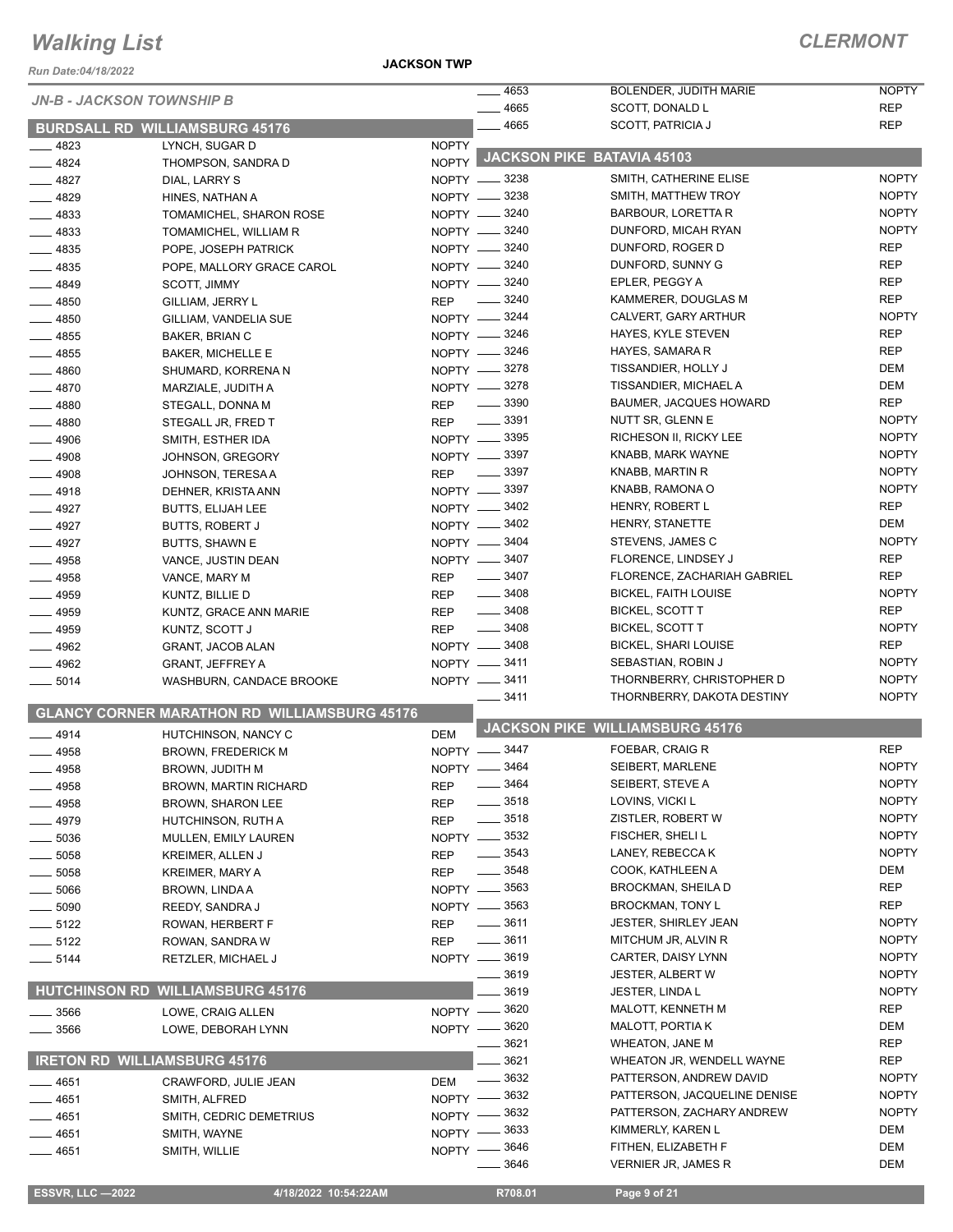*Run Date:04/18/2022*

#### **JACKSON TWP**

| <b>JN-B - JACKSON TOWNSHIP B</b>    |                                 |              | $- 2010$      | WILLIG, HILDA AMELIA                  | <b>REP</b>   |
|-------------------------------------|---------------------------------|--------------|---------------|---------------------------------------|--------------|
|                                     |                                 |              | 2015          | FURUYA, DENISE K                      | <b>REP</b>   |
|                                     | JACKSON PIKE WILLIAMSBURG 45176 |              | 2020          | <b>BURGESS, HOLLY KAY</b>             | <b>NOPTY</b> |
| 3667                                | KOOGLER, LEONARD E              | <b>REP</b>   | 2020          | WABNITZ, DALE L                       | <b>NOPTY</b> |
| 3668                                | FROMMEYER, MARK ANTHONY         | NOPTY ___    | 2025          | GOOD, HAROLD M                        | <b>NOPTY</b> |
| 3668                                | FROMMEYER, SARA J               | NOPTY __     | 2025          | GOOD, MELODY A                        | <b>NOPTY</b> |
| 3668                                | SANSONE, CHRISTINA              | <b>NOPTY</b> | 2030          | WIRTHLIN, GREGORY J                   | <b>REP</b>   |
| $-3696$                             | <b>SCHERER, ROSEMARY</b>        | <b>REP</b>   |               |                                       |              |
|                                     |                                 |              | 2030          | <b>WIRTHLIN, LYNNE E</b>              | <b>REP</b>   |
| 3702                                | GILDEA, CAROL L                 | <b>DEM</b>   | 2035          | MALOTT, MICHAEL JOE                   | <b>NOPTY</b> |
| $- 3702$                            | GILDEA, LOUIS W                 | <b>DEM</b>   | $-2035$       | MALOTT, SANDRA                        | <b>NOPTY</b> |
| $-3705$                             | BOONE, ETHAN CLAYTON            |              | NOPTY __ 2040 | LOUISO, CLINTON R                     | <b>NOPTY</b> |
| $-3705$                             | BOONE, LINDA S                  |              | NOPTY __ 2045 | LOUISO, PATRICIA J                    | <b>REP</b>   |
| $\frac{1}{2}$ 3705                  | BOONE, MILLARD TIMOTHY          | <b>NOPTY</b> |               |                                       |              |
| $-3759$                             | SCHAFER, AMY ALLISON            | <b>REP</b>   |               | MC KEEVER PIKE WILLIAMSBURG 45176     |              |
| $- 3759$                            | SCHAFER JR, GARY JOSEPH         | <b>REP</b>   | $-4592$       | SPURLOCK, JARED TYLER                 | <b>NOPTY</b> |
| $- 3760$                            | EVANS, DANA                     | <b>NOPTY</b> |               |                                       |              |
| $- 3760$                            | EVANS, JAMEY E                  | <b>NOPTY</b> | 4592          | SPURLOCK, WALTER LEE                  | <b>NOPTY</b> |
|                                     |                                 |              | 4594          | PERRIN, DARLENE M                     | <b>NOPTY</b> |
| $- 3760$                            | EVANS, KYLE JAMES               | <b>NOPTY</b> | $-4594$       | PERRIN, SCOTT P                       | <b>NOPTY</b> |
| 3761                                | MEADORS, ELIZABETH A            | <b>DEM</b>   | $-4597$       | COOPER, ANNALISA PAIGE                | <b>NOPTY</b> |
| 3761                                | MEADORS, TIMOTHY M              | <b>DEM</b>   | $-4597$       | COOPER, TINA M                        | <b>NOPTY</b> |
| 3764                                | MEANS, JODI K                   | <b>NOPTY</b> | 4599          | ARMACOST, MARY KATYA                  | <b>REP</b>   |
| 3764                                | <b>MEANS, ZACHARY THOMAS</b>    | <b>REP</b>   | 4599          | PRUDENCIO, JEFFREY R                  | <b>NOPTY</b> |
| $-3766$                             | <b>BECKETT, SHERRI LYNN</b>     | <b>NOPTY</b> | 4600          | FULMER, BELA RAND                     | <b>NOPTY</b> |
| 3768                                | WINKLER, SUZANNE                | <b>NOPTY</b> |               |                                       |              |
| $- 3769$                            | SPEEG, CHARLENE A               | <b>REP</b>   | $-4600$       | FULMER, DAVID E                       | <b>REP</b>   |
|                                     |                                 |              | $-4600$       | FULMER, KIMBERLY A                    | <b>NOPTY</b> |
| $-3769$                             | SPEEG, JOSEPH P                 | <b>REP</b>   | 4601          | RIEDEL, JAY L                         | <b>NOPTY</b> |
| $-3775$                             | PROFFITT, BRENDA S              | <b>NOPTY</b> | 4609          | EWING, JESSICA L                      | <b>NOPTY</b> |
| $-3779$                             | MCNICHOLS, HEATHER LYNN         | <b>NOPTY</b> | 4609          | EWING, TINA L                         | <b>NOPTY</b> |
| $-3779$                             | MCNICHOLS, WILLIAM E            | <b>NOPTY</b> | 4611          | <b>HEFLIN, JOSEPH L</b>               | <b>REP</b>   |
| $- 3781$                            | PROFFITT, GARY D                | <b>NOPTY</b> | 4611          | HEFLIN, KATHLEEN J                    | <b>REP</b>   |
| $- 3799$                            | LOCH, ASHLEY NICOLE             | <b>NOPTY</b> | 4611          | MAUPIN, TYLER L R                     | <b>NOPTY</b> |
| 3799                                | LOCH, MICHAEL BRANDON           | <b>NOPTY</b> | 4619          | DEFRANK, LISA MARIE                   | DEM          |
| 3818                                | HORNSBY, CONNIE MARIA           | <b>NOPTY</b> |               |                                       |              |
| 3818                                | HORNSBY, MICHAEL W              | <b>NOPTY</b> | 4619          | DEFRANK, NATHAN MICHAEL               | <b>NOPTY</b> |
|                                     |                                 |              | 4619          | STARR, MARSHALL RANDALL               | <b>NOPTY</b> |
| 3819                                | LACY, SHARON K                  | <b>REP</b>   | 4619          | STARR, TINA LEE                       | <b>NOPTY</b> |
|                                     |                                 |              | 4625          | RADLOFF, JAMES E                      | <b>REP</b>   |
| <b>JESTER RD WILLIAMSBURG 45176</b> |                                 |              | 4625          | RADLOFF, JUDITH E                     | <b>REP</b>   |
| $-4743$                             | FEE, ROBERT M                   | <b>REP</b>   | 4673          | WHARTON, ALBERT S                     | <b>REP</b>   |
| $-4743$                             | FEE, THERESAK                   | <b>REP</b>   | 4673          | <b>WHARTON, KAREN L</b>               | <b>NOPTY</b> |
| 4743                                | RIGGS, DAMION DAVID             | <b>NOPTY</b> | 4680          | <b>EMERY, ROGER E</b>                 | <b>DEM</b>   |
| 4773                                | DULLE, BENJAMIN A               | <b>NOPTY</b> |               |                                       |              |
|                                     |                                 |              |               | RICHEY RD WILLIAMSBURG 45176          |              |
| 4773                                | DULLE, MARY FEE                 | <b>NOPTY</b> |               |                                       |              |
| 4786                                | CHAMBERS, BRIAN CLIFTON         | <b>NOPTY</b> | 4695          | HEINK, CHRISTOPHER JOSEPH             | <b>REP</b>   |
| 4786                                | CHAMBERS, RACHEAL ROCHELLE      | <b>NOPTY</b> | 4695          | <b>HEINK, NANCY MARIE</b>             | <b>NOPTY</b> |
| 4789                                | RIGGS, CHARLES DAVID            | <b>NOPTY</b> | 4699          | BLEVINS, MARY ELLEN                   | <b>NOPTY</b> |
| $-4789$                             | SCOTT, CHRISTINE E              | <b>NOPTY</b> | $-4699$       | <b>BLEVINS, TIMOTHY ALAN</b>          | <b>NOPTY</b> |
| 4798                                | DIDDAY, H C                     | <b>REP</b>   | $-4712$       | SPEEG, HAILEY NICOLE                  | <b>REP</b>   |
| 4798                                | DIDDAY, KATHERINE E             | <b>REP</b>   | $-4712$       | SPEEG, TINA M                         | <b>REP</b>   |
| 4806                                | BURROUGHS, DONALD W             | REP          |               |                                       |              |
| 4806                                |                                 | <b>REP</b>   | $-4712$       | SPEEG, TREVOR W                       | <b>REP</b>   |
|                                     | <b>BURROUGHS, PAMELA G</b>      |              | $-4795$       | <b>GRAINGER, DAVID J</b>              | <b>NOPTY</b> |
| 4894                                | <b>BURROUGHS, MARY J</b>        | REP          |               |                                       |              |
| 4896                                | <b>BURROUGHS JR, CHARLES P</b>  | <b>REP</b>   |               | <b>SHARPS CUTOFF RD BATAVIA 45103</b> |              |
| 4896                                | <b>BURROUGHS, JUDY A</b>        | <b>REP</b>   | 4444          | <b>GREENE, CHARLES MELVIN</b>         | <b>REP</b>   |
| 4925                                | BROWN, DAVID MACOMB             | <b>NOPTY</b> | 4444          | MCGOWAN, DONNA J                      | <b>REP</b>   |
| 4925                                | BROWN, DAWN M                   | <b>NOPTY</b> | 4446          | WATSON, ALEKSANDR ROBERT              | DEM          |
| 4925                                | <b>BROWN, DENNIS MACOMB</b>     | <b>NOPTY</b> |               |                                       |              |
| 4939                                | SAMPSEL, KRISTIN RENE           | <b>NOPTY</b> | 4446          | <b>WATSON, ISABELLA M</b>             | <b>DEM</b>   |
|                                     |                                 |              | 4446          | WATSON, KENNETH J                     | <b>DEM</b>   |
| <b>LOUIE LN BATAVIA 45103</b>       |                                 |              | 4446          | WATSON, MARY A                        | <b>DEM</b>   |
|                                     |                                 |              | 4448          | RIGDON, JAMES E                       | <b>REP</b>   |
| 2005                                | HENNING, LARA ASHLEY            | <b>NOPTY</b> | 4448          | RIGDON, STACEY NICOLE                 | REP          |
| 2005                                | MOORE, GEORGIA L                | <b>NOPTY</b> | $-4515$       | <b>HERRON, DEBHORA A</b>              | REP          |
| $-2005$                             | MOORE, RODNEY W                 | <b>NOPTY</b> | $-4515$       | <b>HERRON, HAROLD S</b>               | <b>DEM</b>   |
| $-2010$                             | WILLIG, ANDREW J                | <b>REP</b>   |               |                                       |              |
|                                     |                                 |              |               |                                       |              |
| <b>ESSVR, LLC -2022</b>             | 4/18/2022 10:54:22AM            |              | R708.01       | Page 10 of 21                         |              |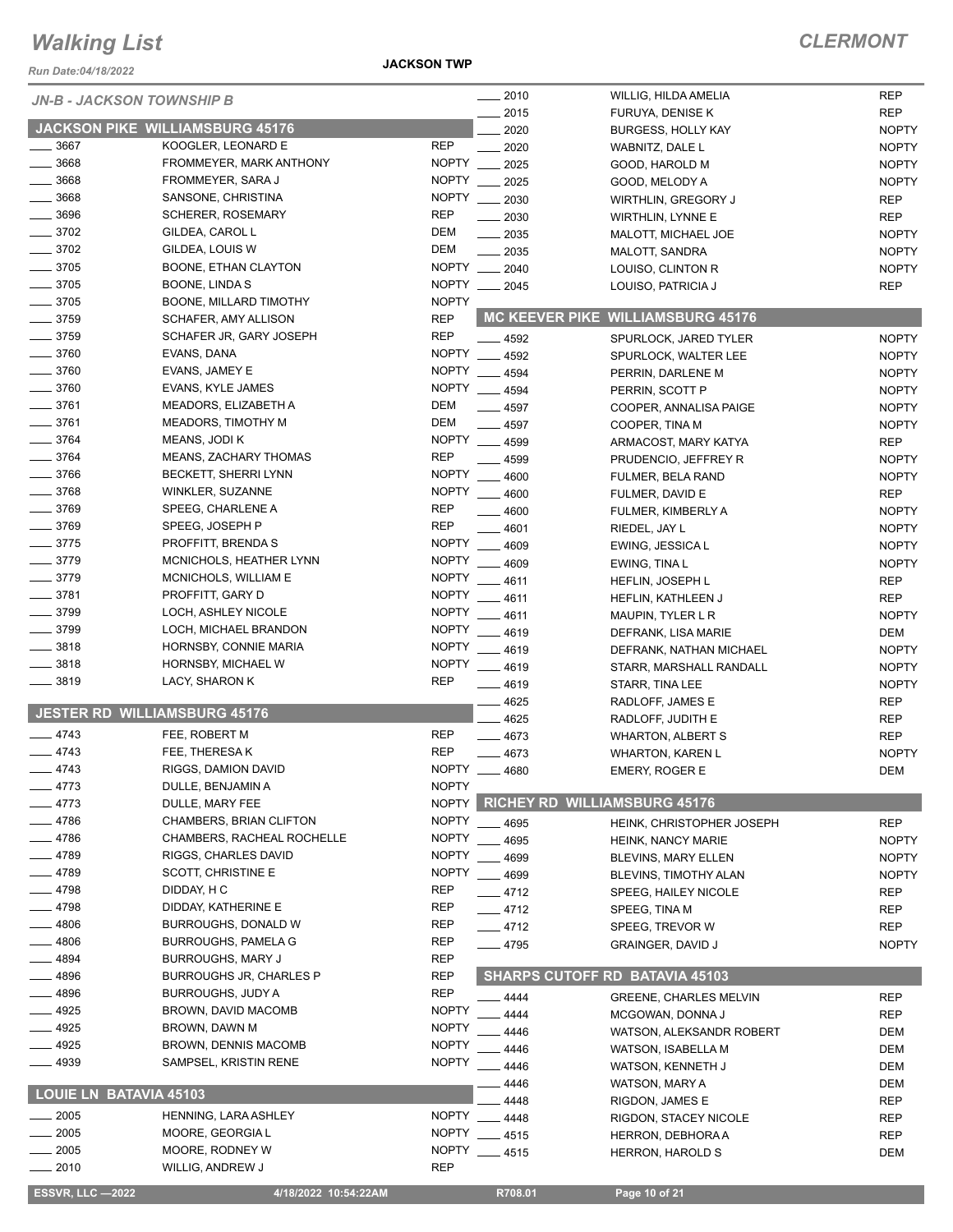**JACKSON TWP**

| Run Date:04/18/2022                 |                                       | <b>JACKSON TWP</b>       |                           |             |                                                        |                              |
|-------------------------------------|---------------------------------------|--------------------------|---------------------------|-------------|--------------------------------------------------------|------------------------------|
| JN-B - JACKSON TOWNSHIP B           |                                       |                          | $-4640$                   |             | SULLIVAN, VIVIEN R                                     | <b>REP</b>                   |
|                                     |                                       |                          | 4641                      |             | VARNEY, JUDITH L                                       | <b>REP</b>                   |
|                                     | <b>SHARPS CUTOFF RD BATAVIA 45103</b> |                          | 4641                      |             | VARNEY, PAUL A                                         | <b>REP</b>                   |
| .4536                               | PATTON, GERALD ROY                    | <b>NOPTY</b>             | 4642                      |             | GOODRICH, ADAM CARL                                    | <b>NOPTY</b>                 |
| $-4536$                             | PATTON, LORI A                        | <b>NOPTY</b>             | 4642                      |             | NIXON, APRIL LYNN                                      | <b>NOPTY</b>                 |
| $-4544$                             | PATTON, HANNAH E                      | <b>NOPTY</b>             | 4649                      |             | VARNEY, SCOTT W                                        | <b>REP</b>                   |
| $-4544$                             | WOERNER, JEFFREY DOUGLAS              | <b>NOPTY</b>             | $-4649$                   |             | VARNEY, WINONA GRACE                                   | <b>NOPTY</b>                 |
| $-4578$                             | HUTCHINSON, THOMAS P                  | <b>DEM</b>               | $-4651$                   |             | <b>VARNEY, MARK ODELL</b>                              | <b>NOPTY</b>                 |
| $-4581$                             | DEATON, KRYSTAL JEAN                  | <b>NOPTY</b>             | 4651                      |             | VARNEY, TERESITA G                                     | <b>NOPTY</b>                 |
| 4643                                | HARRY, HAROLD G                       | <b>DEM</b>               | $-4661$                   |             | MALJE JR, PAUL ANTHONY                                 | <b>REP</b>                   |
| <b>SHELTON RD BATAVIA 45103</b>     |                                       |                          | 4661                      |             | POTTS. JONATHAN KENT                                   | <b>DEM</b>                   |
|                                     |                                       | <b>REP</b>               | 4681                      |             | BITZER, JEREMY C                                       | <b>NOPTY</b>                 |
| $-4763$<br>$-4763$                  | STAHL, JAMES E<br>STAHL, JUDY L       |                          | 4681<br>NOPTY __ 4681     |             | <b>ISAACS, JODY M</b>                                  | <b>NOPTY</b>                 |
| $-4763$                             | STAHL, TANYA N                        |                          | NOPTY 4685                |             | ISAACS, JOSHUA LEN                                     | <b>NOPTY</b>                 |
| $-4845$                             | MILLS, JOSEPH ROBERT                  |                          | NOPTY 4685                |             | COUCH, JENNIFER LYNN                                   | <b>NOPTY</b><br><b>NOPTY</b> |
| $-4845$                             | MILLS, SALLY ANN                      |                          | NOPTY 4687                |             | HORSLEY, HEATHER RENEE<br>DANIEL, BRIDGET JO           | <b>NOPTY</b>                 |
| 4845                                | MILLS JR, VERNON LEE                  |                          | NOPTY __ 4687             |             | DANIEL, MATTHEW W                                      | <b>NOPTY</b>                 |
| 4900                                | RANKS, MEGAN R                        |                          | NOPTY __ 4687             |             | LIGHT, STEVEN DAVID                                    | <b>NOPTY</b>                 |
| .4900                               | SINKKING, DOUGLAS EDWARD              | <b>REP</b>               |                           |             | ___ 4687 #BLDG 4687 KEITZ, ETHAN DANIEL                | <b>NOPTY</b>                 |
| $-4900$                             | SINKKING, JOHN J                      |                          | NOPTY __ 4695             |             | PATTON. MIRANDA DAWN                                   | <b>NOPTY</b>                 |
|                                     |                                       |                          | 4695                      |             | SPOERNER, DAVID JAMES                                  | <b>NOPTY</b>                 |
| <b>SMOKEY RD WILLIAMSBURG 45176</b> |                                       |                          | 5024                      |             | MINEER, DESIRAE SUE                                    | <b>NOPTY</b>                 |
| $\frac{1}{2}$ 5075                  | DUGAN, DANA LYNN                      |                          | NOPTY __ 5024             |             | NESS, JAYCEN CHRISTOPHER                               | <b>NOPTY</b>                 |
| $-5075$                             | FLETCHER, SHIRLEY A                   |                          | NOPTY __ 5028             |             | MCALISTER, KENNETH JEFFREY                             | <b>NOPTY</b>                 |
| $-5075$                             | GILLMAN, MONIQUE RENE                 |                          | NOPTY __ 5030             |             | CECIL, CANDICE O                                       | <b>NOPTY</b>                 |
| $\frac{1}{2}$ 5075                  | LISCINSKI, CHERYL LYNN                |                          | NOPTY __ 5030             |             | HERALD, JEANNIE TRISTA                                 | <b>NOPTY</b>                 |
| $-5198$                             | <b>BRATE, DORIS L</b>                 | <b>REP</b>               | $\frac{1}{2}$ 5031        |             | <b>BRANDNER, ELAINE MARIE</b>                          | <b>NOPTY</b>                 |
| $\frac{1}{2}$ 5198                  | BRATE JR, FLOYD B                     | <b>REP</b>               | $\frac{1}{2}$ 5031        |             | SABO, MARK J                                           | <b>REP</b>                   |
|                                     |                                       |                          | 5032 #C                   |             | CONLEY, ELIZABETH LYNN                                 | <b>NOPTY</b>                 |
| STATE ROUTE 133 BATAVIA 45103       |                                       |                          | 5032 #C                   |             | CONLEY III, TEDDY FRANKLIN                             | <b>NOPTY</b>                 |
| __ 4590                             | SINKKING, ANDREA T                    | REP                      |                           | 5032 #APT B | GLOVER, CYNTHIA D                                      | <b>NOPTY</b>                 |
| .4590                               | SINKKING, JOHN J                      | <b>REP</b>               | $\equiv$ 5032 #LOTA       |             | LAWSON, BRANDOLYN BELLE                                | <b>NOPTY</b>                 |
| 4608                                | SHAFFER, CATHY A                      |                          | NOPTY __ 5033             |             | TURNER, KEVIN R                                        | <b>NOPTY</b>                 |
| $-4612$                             | ANDREYKO, JESSICA MARIE               |                          | NOPTY __ 5034             |             | BOWLING, ABIGAIL MACKENZIE                             | <b>REP</b>                   |
| $-4613$                             | <b>HOEB, JOSEPH ERNEST</b>            |                          | NOPTY __ 5034 #APTA       |             | FAHRNBACH, DONALD S                                    | <b>REP</b>                   |
| $-4614$                             | <b>GARR, DAVID SHANE</b>              |                          | NOPTY __ 5034 #APTA       |             | FAHRNBACH, STEPHANIE D                                 | <b>REP</b>                   |
| $-4614$                             | <b>GARR, TAMMY MARIE</b>              |                          | NOPTY __ 5034 #APT B      |             | PHILPOT, MARY E                                        | <b>NOPTY</b>                 |
| - 4615                              | ATMORE, CHARLES THOMAS                | NOPTY -                  | 5036                      |             | FISHER, DEANNA L                                       | <b>REP</b>                   |
| - 4615                              | ATMORE, LYNNETTE ANN                  |                          | NOPTY __ 5036             |             | HOLLINS, STANLEY                                       | REP                          |
| 4617                                | ADAMS, CAITLIN MARIE                  |                          | NOPTY __ 5038             |             | JOHNSON, EARL ALLEN                                    | <b>NOPTY</b>                 |
| 4617                                | ADAMS, CHRISTINA RENEE                | <b>REP</b>               | 5038 #B                   |             | ARROWOOD, JAMES G                                      | <b>NOPTY</b>                 |
| $-4617$                             | ADAMS, DAVID E                        | <b>REP</b>               | $\frac{1}{2}$ 5038 #B     |             | STONE JOHNSON, BRITTNEE MICHELLI<br>ARROWOOD, JOSEPH G | <b>NOPTY</b><br><b>NOPTY</b> |
| 4632                                | HINES, MARIETTA                       | <b>REP</b><br><b>REP</b> | $\frac{1}{2}$ 5038 #APT B |             |                                                        |                              |
| _ 4632<br>4634                      | HINES, RICHARD D<br>PARM, DEBORAH I   |                          |                           |             | NOPTY STATE ROUTE 133 WILLIAMSBURG 45176               |                              |
| _ 4634                              | PARM, EDWARD L                        |                          | NOPTY 4718                |             | NOERTKER, LARRY J                                      | <b>NOPTY</b>                 |
| — 4634 #B                           | JENKINS, JAMES W                      | DEM                      | $-4729$                   |             | HALL, JILLINA A                                        | <b>NOPTY</b>                 |
| - 4636                              | <b>BRIGGS, SAVANNAH RAYE</b>          |                          | NOPTY __ 4729             |             | MILTON, NATHANAEL AARON                                | <b>NOPTY</b>                 |
| _ 4636                              | <b>GARRETT, LYDIA EVE</b>             |                          | NOPTY __ 4735             |             | LAWS, CHRISTAL LYNN                                    | DEM                          |
| 4636                                | SILLER, STACEY S                      |                          | NOPTY __ 4735             |             | LAWS, MATT SHAUN                                       | <b>NOPTY</b>                 |
| 4636 #A                             | WETZEL, JAMES F                       |                          | NOPTY __ 4750             |             | SHOUSE, EMILY ANNE                                     | REP                          |
| <sub>-</sub> 4636 #A                | WETZEL, SARAH                         |                          | NOPTY __ 4750             |             | SHOUSE, TREVOR KYLE                                    | <b>NOPTY</b>                 |
| .4636 #APTA                         | WETZEL, SANDRA LYNN                   |                          | NOPTY __ 4754             |             | BROWN, SCOTT B                                         | <b>REP</b>                   |
| - 4638                              | WALLACE, EMALINE KEZIAH               |                          | NOPTY __ 4754             |             | BROWN, TAMARA ISAAC                                    | REP                          |
| - 4638                              | WALLACE, EZRA MICHAEL                 |                          | NOPTY __ 4754             |             | <b>ISAAC, BONNIE LEE</b>                               | <b>REP</b>                   |
| 4638                                | WALLACE, IVAN N                       |                          | NOPTY __ 4756             |             | SEMINATORE, GEORGIA L                                  | <b>NOPTY</b>                 |
| 4638                                | WALLACE, KEVIN M                      |                          | NOPTY __ 4756             |             | SEMINATORE, LEROY L                                    | <b>NOPTY</b>                 |
| 4638                                | WALLACE, KIMBERLY J                   |                          | NOPTY __ 4759             |             | FLORENCE, LEVI LARRY                                   | <b>REP</b>                   |
| _ 4638                              | WALLACE, SUZANN                       |                          | NOPTY __ 4759             |             | FLORENCE, SARAH E                                      | REP                          |
| _ 4640                              | DAVIS, JUSTIN ALAN                    |                          | NOPTY __ 4837             |             | CRIBBET, KYLE DAVID                                    | REP                          |
| 4640                                | HARDY REED, DEBRA SUE                 |                          | NOPTY __ 4837             |             | CRIBBET, SAMANTHA RAYE                                 | <b>REP</b>                   |
| 4640                                | <b>REED, ROBERT RYAN</b>              | <b>NOPTY</b>             |                           |             |                                                        |                              |
| <b>ESSVR, LLC -2022</b>             | 4/18/2022 10:54:22AM                  |                          | R708.01                   |             | Page 11 of 21                                          |                              |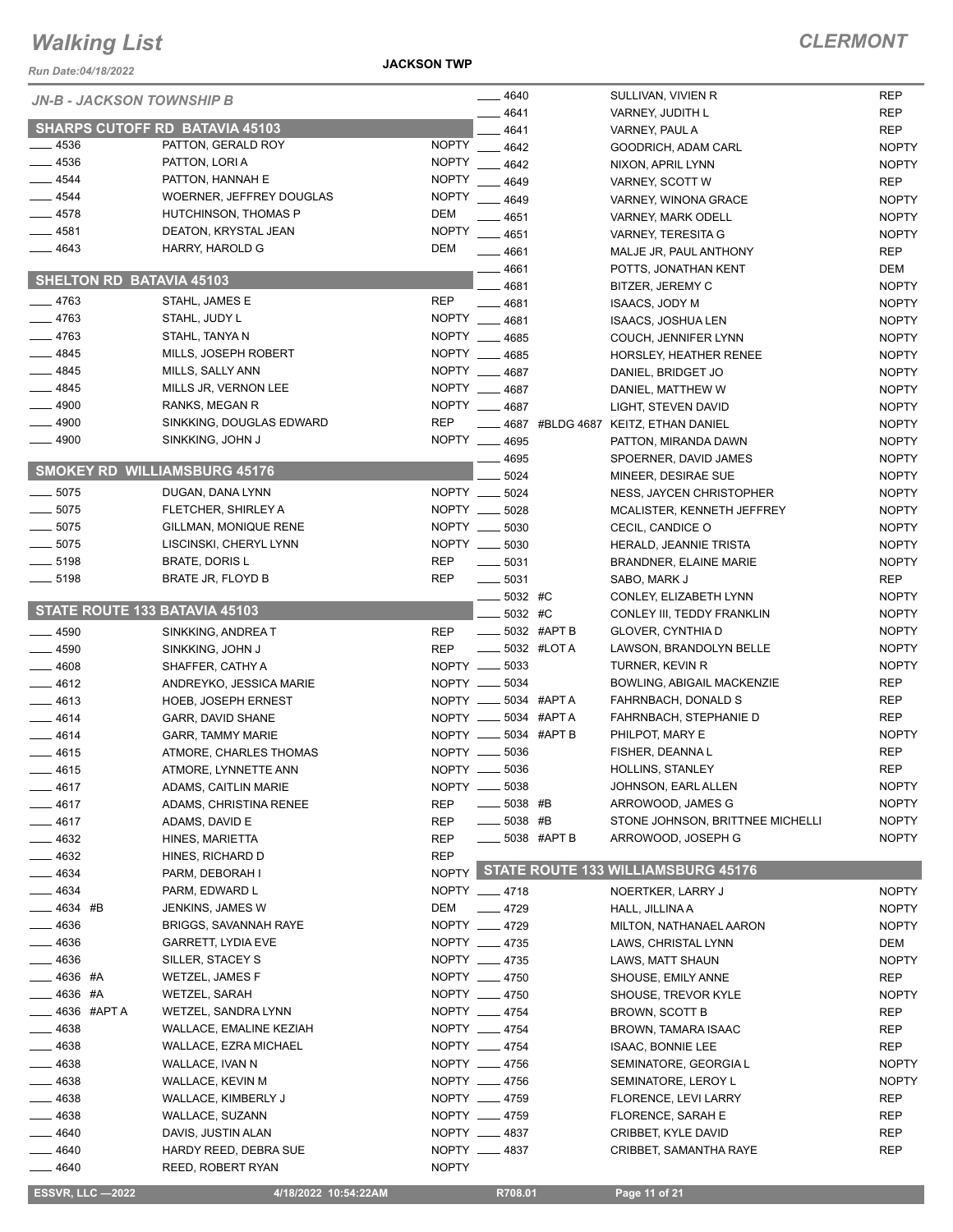*Run Date:04/18/2022*

*JN-B - JACKSON TOWNSHIP B*

|         | STATE ROUTE 133 WILLIAMSBURG 45176 |              |
|---------|------------------------------------|--------------|
| $-4860$ | <b>WATERS, JACQUELINE B</b>        | <b>NOPTY</b> |
| $-4861$ | HUTCHINSON, JOHN R                 | <b>REP</b>   |
| $-4864$ | LEWIS, ROBERT F                    | <b>REP</b>   |
| $-4864$ | LEWIS, STEPHANIE R                 | <b>REP</b>   |
| $-4925$ | HUTCHINSON, MERRICK EDWARD         | <b>NOPTY</b> |
| $-4944$ | ANDERSON, ANNA L                   | <b>REP</b>   |
| $-4944$ | ANDERSON, KEITH                    | <b>REP</b>   |
| $-4944$ | SIMPSON, ELLA JUNE                 | <b>REP</b>   |
| $-4953$ | LAUBE, BONNIE WILLIAMS             | <b>REP</b>   |
| $-4953$ | LAUBE, MATTHEW JEROME              | <b>REP</b>   |
| $-4959$ | <b>BURROUGHS, JUSTIN P</b>         | <b>REP</b>   |
| $-4959$ | BURROUGHS, LEAH ELIZABETH          | <b>REP</b>   |
| $-4960$ | PRIVETT, BRUCE E                   | <b>DEM</b>   |
| $-4960$ | PRIVETT, SHARMAN L                 | <b>DEM</b>   |
| $-4963$ | <b>BURROUGHS, POLLY A</b>          | <b>REP</b>   |
| $-4966$ | CASTLE, JENNY JEANETTE             | <b>NOPTY</b> |
| $-4966$ | <b>CASTLE, RICHARD ALLEN</b>       | <b>NOPTY</b> |
| $-4970$ | HENDERSON, LINDA LEE               | <b>NOPTY</b> |
| $-5013$ | DONAWORTH, CHELSEA ELIZABETH       | <b>NOPTY</b> |
| $-5013$ | DONAWORTH, DANIEL R                | <b>NOPTY</b> |
| $-5018$ | WILLIFORD, LILIANN A               | <b>NOPTY</b> |
| $-5018$ | <b>WILLIFORD, MICHAEL PATRICK</b>  | <b>REP</b>   |
| $-5018$ | WILLIFORD, MICHAEL PEARCE          | <b>REP</b>   |
| $-5018$ | WILLIFORD, STEPHANIE A             | <b>REP</b>   |

*TOTAL :* **478**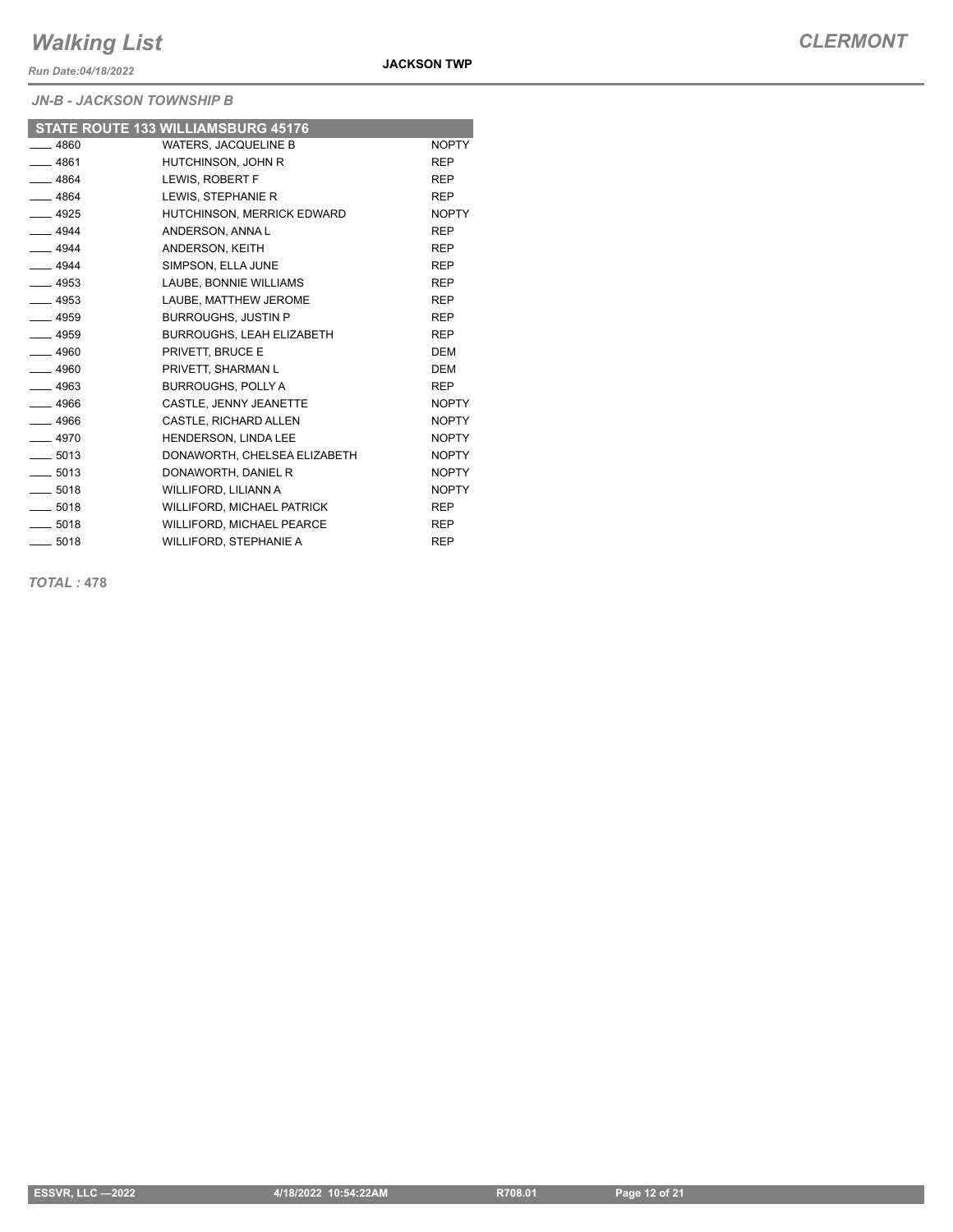*Run Date:04/18/2022*

**JACKSON TWP**

## *CLERMONT*

| <b>JN-C - JACKSON TOWNSHIP C</b> |                                       |              | $\frac{1}{2}$ 3033 | STAHL, ANGELA S                      | <b>REP</b>   |
|----------------------------------|---------------------------------------|--------------|--------------------|--------------------------------------|--------------|
|                                  |                                       |              | 3033               | STAHL, KASSIE ELIZABETH              | <b>REP</b>   |
| <b>BIGAM RD BATAVIA 45103</b>    |                                       |              | 3033               | STAHL, MAKAYLA N                     | <b>REP</b>   |
| $- 5015$                         | EKERMEYER, GLORIA JEAN                | <b>NOPTY</b> | 3065               | MCLEMORE, CATHERINE ANN              | <b>NOPTY</b> |
| .5021                            | HODGE, HELEN W                        | <b>REP</b>   | 3065               | MCLEMORE, JONATHON EDWARD            | <b>NOPTY</b> |
| $-5021$                          | HODGE, RALPH B                        | <b>REP</b>   | 3065               | MCLEMORE, SARAH J                    | <b>NOPTY</b> |
| 5025                             | GUBERNATH, DANIEL ADAM                | <b>NOPTY</b> | 3065               | MCLEMORE, TIMOTHY R                  | <b>NOPTY</b> |
| 5029                             | SIBERT, CONNER W                      | <b>NOPTY</b> | 3075               | FOSTER II, JONATHAN JAMES            | <b>NOPTY</b> |
| 5029                             |                                       | <b>NOPTY</b> | 3075               | HILL JR, RICHARD DALE                | <b>NOPTY</b> |
|                                  | SIBERT, DEBORAH S                     |              | 3199               | <b>BLAIR, JAMES RUSSELL</b>          | <b>NOPTY</b> |
| 5029                             | SIBERT, EARL W                        | <b>NOPTY</b> | 3199               | <b>BLAIR, JEFFREY B</b>              | <b>NOPTY</b> |
| 5515                             | DALTON, CAROLYN L                     | <b>NOPTY</b> | 3199               | <b>BLAIR, NICOLE L</b>               | <b>NOPTY</b> |
| 5515                             | DALTON, MICHAEL W                     | <b>NOPTY</b> | 3199               | <b>GOLDFUSS, CHARLES H</b>           | DEM          |
| 5669                             | JORDAN JR, EDWARD H                   | <b>NOPTY</b> | 3199               | GOLDFUSS, SANDRA JEAN                | DEM          |
| 5686                             | SHORT, CLIFFORD E                     | <b>DEM</b>   |                    |                                      |              |
| 5693                             | DENMAN, ERIC J                        | <b>NOPTY</b> |                    | <b>CAUDILL WEST RD BATAVIA 45103</b> |              |
| 5693                             | DENMAN, JENSI MICHELLE                | <b>NOPTY</b> | $-2750$            | FISHBACK, JOSHUA QUINTIN             | <b>NOPTY</b> |
|                                  |                                       |              | 2797               | <b>FISHBACK, ELMER G</b>             | <b>NOPTY</b> |
| <b>BRYANT LN</b>                 | <b>WILLIAMSBURG 45176</b>             |              |                    |                                      |              |
| $-202$                           | <b>DURBIN, BRITTANY KAY</b>           | <b>NOPTY</b> | 2797               | FISHBACK, GRANT ISAIAH               | <b>NOPTY</b> |
| 202                              | YEATS, CHRISTOPHER JOHN               | <b>NOPTY</b> | 2797               | <b>FISHBACK, KAREN L</b>             | <b>NOPTY</b> |
| 203                              | HAHN, TONYA KAY                       | <b>NOPTY</b> |                    | <b>CLEMONS RD BATAVIA 45103</b>      |              |
| 203                              | SWEENEY, JESSE E                      | <b>NOPTY</b> |                    |                                      |              |
| 204                              | ALEXANDER, AMANDA MARIE               | <b>NOPTY</b> | 3048               | <b>WESTENDORF, BETHANY MARY</b>      | <b>NOPTY</b> |
| 204                              | ALEXANDER, STEPHEN ADAM               | <b>NOPTY</b> | 3048               | WESTENDORF, JEFFREY SCOTT            | <b>NOPTY</b> |
| 206                              | HELTON, KATTIE NICOLE                 | <b>NOPTY</b> | 3049               | RHOADES, GENE J                      | <b>REP</b>   |
| 209                              | ROBINSON, DAVID                       | <b>NOPTY</b> | 3049               | RHOADES, JACQUELINE M                | <b>REP</b>   |
| 209 #APT A                       | ROBINSON, LESTER E                    | <b>NOPTY</b> | 3052               | <b>GEERS, KATHRYN L</b>              | <b>REP</b>   |
|                                  |                                       |              | 3052               | <b>GEERS, MICHAEL A</b>              | <b>REP</b>   |
|                                  | <b>BUCKTOWN RD WILLIAMSBURG 45176</b> |              | 3053               | SEXTON II, GARY LEE                  | <b>NOPTY</b> |
| 5301                             |                                       | <b>NOPTY</b> | 3053               | <b>SEXTON, NICOLE LEE</b>            | <b>NOPTY</b> |
|                                  | MILLS, BEVERLY JEAN                   |              | 3057               | <b>MCQUITTY, ANGELA R</b>            | <b>NOPTY</b> |
| $-5301$                          | MILLS, MIKE WAYNE                     | <b>NOPTY</b> | 3057               | MCQUITTY, BRYAN H                    | <b>NOPTY</b> |
| 5345                             | GAVEY, JOHN A                         | <b>NOPTY</b> | 3060               | BROWN JR, CLARENCE R                 | <b>REP</b>   |
| $-5345$                          | GAVEY, KIMBERLY A                     | <b>NOPTY</b> | 3063               | <b>BROTHERS, LINDAS</b>              | <b>REP</b>   |
| $-5355$                          | GAVEY, BECKY J                        | <b>REP</b>   | 3063               | <b>BROTHERS, STEPHEN F</b>           | <b>REP</b>   |
| $-5355$                          | GAVEY, DANIEL E                       | <b>REP</b>   | 3064               | SUMMERS, CHARLES E                   | <b>NOPTY</b> |
| 5359                             | <b>HOFFMAN, DAISY</b>                 | <b>REP</b>   | 3064               | SUMMERS, RITA L                      | <b>NOPTY</b> |
| 5359                             | HOFFMAN, ROBERT W                     | <b>REP</b>   | 3065               | MILLER, SHERIE ELIZABETH             | <b>NOPTY</b> |
| 5403                             | <b>GACEK, STEVEN T</b>                | <b>NOPTY</b> | 3065               |                                      | <b>NOPTY</b> |
| 5429                             | GACAK, STANLEY                        | <b>NOPTY</b> |                    | MILLER, WILLIAM T                    |              |
| $-5429$                          | GACEK, PATRICIA ANN                   | <b>NOPTY</b> | 3068               | CONLEY IV, TEDDY FRANKLIN            | <b>NOPTY</b> |
| _ 5445                           | WIEDERHOLD, SANDRA K                  | <b>REP</b>   | 3068               | NINICHUCK, ROBIN MICHELLE            | <b>NOPTY</b> |
| $-5445$                          | WIEDERHOLD, WILLIAM J                 | <b>REP</b>   | 3068               | NINICHUCK, RYAN ALLEN                | <b>NOPTY</b> |
| $-5505$                          | WIEDERHOLD, BETH A                    | DEM          | 3069               | LEWIS, DAVID P                       | <b>REP</b>   |
| 5505                             | WIEDERHOLD, EUGENE R                  | DEM          | 3069               | LEWIS, DAVID S                       | <b>REP</b>   |
| 5511                             | ZURMEHLY, JEANNIE M                   | REP          | _ 3069             | LEWIS, PAMELA A                      | <b>REP</b>   |
| 5511                             | ZURMEHLY, TIMOTHY A                   | <b>REP</b>   | $-3072$            | NICELY, FELICIA S                    | <b>NOPTY</b> |
| 5551                             | RACE, BRENDON LEE                     | <b>REP</b>   | $=3072$            | WATSON, DAWN L                       | <b>NOPTY</b> |
| 5551                             | RACE, CHERYL L                        | <b>NOPTY</b> | $-3072$            | WATSON, JONAH DAVID                  | <b>NOPTY</b> |
| 5551                             | RACE, STEPHEN P                       | <b>REP</b>   | . 3072             | WATSON, SCOTT D                      | <b>NOPTY</b> |
| 5571                             |                                       | <b>REP</b>   | $=3077$            | HAYES, SAVANNAH SUE                  | <b>REP</b>   |
|                                  | JONES, JILL A                         |              | $-3077$            | POPE, RYAN R                         | <b>REP</b>   |
| $-5571$                          | JONES, MICHAEL P                      | <b>REP</b>   | _ 3077             | WALLACE, TARA JADE                   | <b>NOPTY</b> |
|                                  |                                       |              | 4889               | <b>HEGGE, EDWARD G</b>               | <b>REP</b>   |
| <b>CAUDILI</b>                   | <b>EAST RD BATAVIA 45103</b>          |              | 4889               | HEGGE, JENNIFER L                    | <b>NOPTY</b> |
| $-2750$                          | FISHBACK, DEBORAH LYNN                | <b>NOPTY</b> | 4889               | <b>HEGGE, MAXWELL JAMES</b>          | <b>NOPTY</b> |
| $-2800$                          | SUTTON, AMANDA LYNN                   | <b>NOPTY</b> | 4901               | TRUESDELL, COREY CLIFFORD            | <b>NOPTY</b> |
| $=2800$                          | SUTTON, ANTHONY K                     | <b>NOPTY</b> | 4901               |                                      | <b>NOPTY</b> |
| _ 2974                           | <b>WILLIAMS, CHARLES R</b>            | <b>REP</b>   |                    | TRUESDELL, DAWN R                    |              |
| 2974                             | WILLIAMS, VIRGINIA L                  | <b>REP</b>   | _ 4901             | TRUESDELL, ISRAEL C                  | <b>NOPTY</b> |
| 2976                             | MITCHELL, PHILIP B                    | <b>REP</b>   | $-4901$            | TRUESDELL, JULIE ANN                 | <b>NOPTY</b> |
| 3014                             | MICKLES, ERNEST C                     | <b>NOPTY</b> | 4901               | TRUESDELL, MALLORY SUSAN LANE        | <b>NOPTY</b> |
| 3024                             | MICKLES, MARY E                       | <b>NOPTY</b> | 4903               | CHAMBERS, CHRISTINA MARIE            | <b>NOPTY</b> |
| 3033                             | STAHL, ALBERT E                       | <b>REP</b>   | 4905               | FISHER, ERIC MATTHEW                 | <b>NOPTY</b> |
|                                  |                                       |              | $-4905$            | FISHER, JAMIE LYNN                   | <b>NOPTY</b> |
|                                  |                                       |              |                    |                                      |              |

**ESSVR, LLC —2022 4/18/2022 10:54:22AM** R708.01 **Page 13 of 21**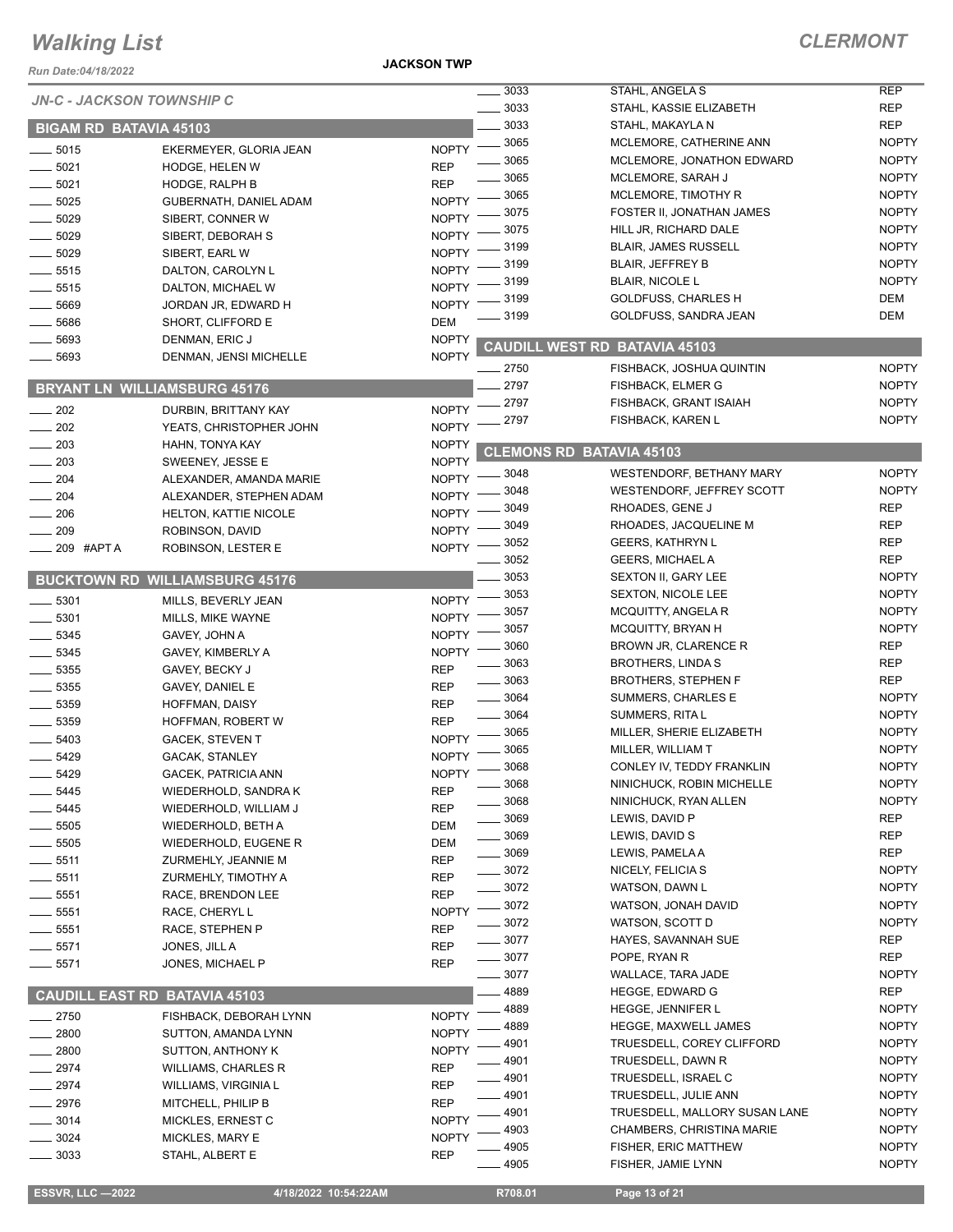*Run Date:04/18/2022*

**JACKSON TWP**

| <b>JN-C - JACKSON TOWNSHIP C</b>    |                               |              | $- 2654$           | <b>BALL, NANCY A</b>             | <b>NOPTY</b> |
|-------------------------------------|-------------------------------|--------------|--------------------|----------------------------------|--------------|
|                                     |                               |              | 2657               | PANGALLO, CHRISTINA A            | <b>NOPTY</b> |
| <b>CLEMONS RD BATAVIA 45103</b>     |                               |              | 2657               | PANGALLO II, JOSEPH              | <b>NOPTY</b> |
| $-4913$                             | COOKE, ROBIN S                | <b>REP</b>   | $\frac{1}{2658}$   | WEATHERFORD, GLENNA K            | <b>NOPTY</b> |
| .4926                               | STAHL, PAMELA S               | <b>REP</b>   | $-2658$            | WEATHERFORD, KENNETH W           | <b>NOPTY</b> |
| 4926                                | STAHL, STEPHEN E              | <b>REP</b>   | $-2661$            | <b>BISCHOFF, JACQUELYN A</b>     | <b>NOPTY</b> |
| 4990                                | STAHL, MARY E                 | <b>REP</b>   | 2662               | MELL, ERIN LEIGH                 | <b>NOPTY</b> |
|                                     |                               |              | 2662               | MELL, KRISTOPHER RONALD          | <b>NOPTY</b> |
| <b>COUNTRYSIDE DR BATAVIA 45103</b> |                               |              | 2662               | RICHARDSON, FRANCES              | <b>REP</b>   |
| 2020                                | SHARP, MELANIE LOUISE         | <b>REP</b>   | $-2662$            | RICHARDSON, JOHN W               | <b>NOPTY</b> |
| $-2020$                             | SHARP, STEVE R                | <b>NOPTY</b> |                    |                                  |              |
| $-2080$                             | KUHN, JULIE A                 | <b>REP</b>   |                    | <b>HAWLEY RD BATAVIA 45103</b>   |              |
| $-2080$                             | KUHN, ROGER A                 | <b>REP</b>   | $-4672$            | ABDON, BONNIE S                  | <b>NOPTY</b> |
| $-2100$                             | KUHN, JILLIAN MEREDITH        |              | NOPTY __ 4672      | ABDON, GREGORY D                 | <b>NOPTY</b> |
| $-2100$                             | KUHN, JUSTIN ANDREW           |              | NOPTY __ 4726      | REED, ANGELA F                   | <b>NOPTY</b> |
| $-2160$                             | <b>BOGGS, CONNIE MARIE</b>    | <b>REP</b>   | $-4740$            | <b>BRACKETT, CHARLES STEPHEN</b> | <b>NOPTY</b> |
| $-2160$                             | <b>BOGGS III, SAM</b>         | <b>REP</b>   | $-4740$            | <b>BRACKETT, MARY HELEN</b>      | <b>NOPTY</b> |
| $-2160$                             | HOOVER, MEGAN KATE            |              | NOPTY __ 4740      | MCDEVITT, ALEXANDRA CATHRYN      | <b>NOPTY</b> |
|                                     |                               |              | 4740               | WILLENBRINK TALLEY, GRETCHEN RAE | <b>NOPTY</b> |
| <b>FREEDOM TRAIL BATAVIA 45103</b>  |                               |              | 4752               | <b>KRETTEN, ANDREW J</b>         | <b>NOPTY</b> |
| 2600                                | KENNEDY, GERALD M             |              | NOPTY __ 4760      |                                  |              |
|                                     |                               |              | NOPTY __ 4760      | BROWN, KENADY SHANNON            | <b>NOPTY</b> |
| 2600                                | KENNEDY, MARILOU              |              |                    | <b>BROWN, KYNLEA R</b>           | <b>NOPTY</b> |
| $-2612$                             | JONES, KELSEY L               |              | NOPTY __ 4764      | ABRAMS, KIMBERLY RENEE           | <b>NOPTY</b> |
| $-2612$                             | JONES II, RAYMOND DALE        |              | NOPTY __ 4764      | <b>GULAT, TEARENAL</b>           | <b>NOPTY</b> |
| 2613                                | RASFELD, MATTHEW A            |              | NOPTY __ 4764      | KNOERZER JR, DANIEL H            | <b>NOPTY</b> |
| 2613                                | RASFELD, STEPHEN A            | <b>REP</b>   | $-4773$            | REYNOLDS, JUSTIN P               | <b>NOPTY</b> |
| $-2613$                             | RASFELD, SUSAN E              | <b>REP</b>   | $-4773$            | REYNOLDS, PAUL R                 | <b>NOPTY</b> |
| $-2615$                             | SWEETLAND, PAULINA C          | <b>REP</b>   | $-4781$            | BLAIR, MARSHA SUZANNE            | <b>NOPTY</b> |
| $-2615$                             | SWEETLAND, RICHARD            | <b>REP</b>   | $-4787$            | ROUSH, CHARLES E                 | <b>REP</b>   |
| $-2617$                             | CLARK, JOSEPH K               |              | NOPTY __ 4787      | ROUSH, SHARON E                  | DEM          |
| 2620                                | GORDON, LORI JO               | <b>REP</b>   | $-4790$            | ROGERS, PAMELA G                 | <b>NOPTY</b> |
| 2620                                | GORDON, PHILIP R              | <b>REP</b>   | $-4790$            | ROGERS, ROCKIE L                 | <b>REP</b>   |
| 2623                                | <b>WILSON, KRISTEN ANN</b>    |              | NOPTY __ 4794      | <b>CORNS, MARK N</b>             | <b>NOPTY</b> |
| 2623                                | <b>WILSON, STEVEN MATTHEW</b> |              | NOPTY __ 4795      | DISTLER, CHRISTOPHER A           | <b>REP</b>   |
| 2624                                | KIRKLAND, BONNIE A            | <b>REP</b>   | $-4795$            | DISTLER, MELISSA A               | <b>REP</b>   |
| 2624                                | KIRKLAND, BROOKE KASSIDY      | <b>NOPTY</b> |                    |                                  |              |
| $-2624$                             | KIRKLAND, COURTNEY TAYLOR     |              |                    | NOPTY JACKSON PIKE BATAVIA 45103 |              |
| 2624                                | KIRKLAND, KYLE DWAYNE         | <b>REP</b>   | $-2782$            | PEDIGO, DAVID EDWARD             | <b>NOPTY</b> |
| 2628                                | <b>BURNS, LARRY B</b>         |              | NOPTY __ 2782      | RUEHL, MICHAEL A                 | <b>NOPTY</b> |
| 2629                                | YEAGER, CRAIG MICHAEL         | <b>NOPTY</b> | 2815               | BOLMER, DAVID                    | <b>NOPTY</b> |
| 2629                                | YEAGER, STEPHANIE M           |              | NOPTY __ 2816      | HORTON, WILLIAM M                | <b>REP</b>   |
| 2630                                | <b>WRIGHT, HEATHER L</b>      | <b>REP</b>   | 2818               | PALMER, KHARON L                 | REP          |
| 2630                                | <b>WRIGHT, LANCE N</b>        | <b>NOPTY</b> | $-2818$            | PALMER JR, WILLIAM LEROY         | <b>REP</b>   |
| 2630                                | <b>WRIGHT, LINDSAY RENEE</b>  | <b>REP</b>   | 2820               | CONINE, DANIELLE ANGELINE        | <b>NOPTY</b> |
| 2634                                | REASONER, DAVID A             | <b>NOPTY</b> | 2820               | HARDIN, MARK ALEXANDER           | <b>NOPTY</b> |
| 2634                                | REASONER, PAULA DIANN         | NOPTY ___    | 2822               | <b>BARKER, KELLY S</b>           | REP          |
| $-2635$                             | MELVIN, CHANCELLAR DU BIGNON  | <b>NOPTY</b> | 2822               |                                  |              |
| $-2635$                             | MELVIN, MEGAN K               |              | NOPTY __ 2832      | <b>BARKER, STEPHEN P</b>         | REP          |
|                                     | DURHAM, JUANITA JEANETTE      |              |                    | <b>BAILEY, RUTH N</b>            | <b>NOPTY</b> |
| _ 2638                              |                               | <b>REP</b>   | $-2833$            | BOGGANO, JULIE A SHAFFER         | DEM          |
| $-2638$                             | MAGAW, JOHN S                 | REP          | $\frac{1}{2833}$   | BOGGANO, ROBERT M                | DEM          |
| 2638                                | MAGAW, LINDA DENISE           | REP          | $-2834$            | RUEHL, BRIAN W                   | <b>NOPTY</b> |
| 2641                                | STEPHAN, EMMA I               | REP          | $\frac{2834}{200}$ | RUEHL, KRISTIE JO                | <b>NOPTY</b> |
| 2641                                | STEPHAN, ERIC WAYNE           | <b>REP</b>   | $\frac{1}{2835}$   | ROGERS, GEORGE W                 | REP          |
| 2641                                | STEPHAN, SARAH E              | REP          | 2835               | ROGERS, PEGGY S                  | REP          |
| 2646                                | HAZELBAKER, GRACE CATHERINE   | <b>NOPTY</b> | $\frac{1}{2836}$   | DEFELICE, ANTHONY J              | REP          |
| 2646                                | SCHMIDT, JULIE A              | <b>DEM</b>   | $-2836$            | DEFELICE, DOROTHY A              | REP          |
| 2646                                | SCHMIDT, KEVIN P              |              | NOPTY __ 2836      | DEFELICE, JAMES A                | <b>REP</b>   |
| 2650                                | CADDELL, MARK A               | REP          | $-2837$            | POYNTER, FLORENCE F              | <b>NOPTY</b> |
| 2650                                | CADDELL, NORA AMANDA          | REP          | 2858               | HAYNES, SANDRA J                 | REP          |
| $\frac{1}{2651}$                    | FLAKE, DEBORAH ANN            |              | NOPTY 2858         | HAYNES, TERRIE LEE               | REP          |
| 2651                                | FLAKE, JAMES FRANKLIN         |              | NOPTY __ 2863      | WAHL, JONATHAN K                 | <b>REP</b>   |
| $-2654$                             | <b>BALL, GRACE ELIZABETH</b>  | NOPTY __     | 2864               | SEREY, JOHN                      | <b>NOPTY</b> |
| 2654                                | BALL, JEFFERY C               | <b>NOPTY</b> |                    |                                  |              |
|                                     |                               |              |                    |                                  |              |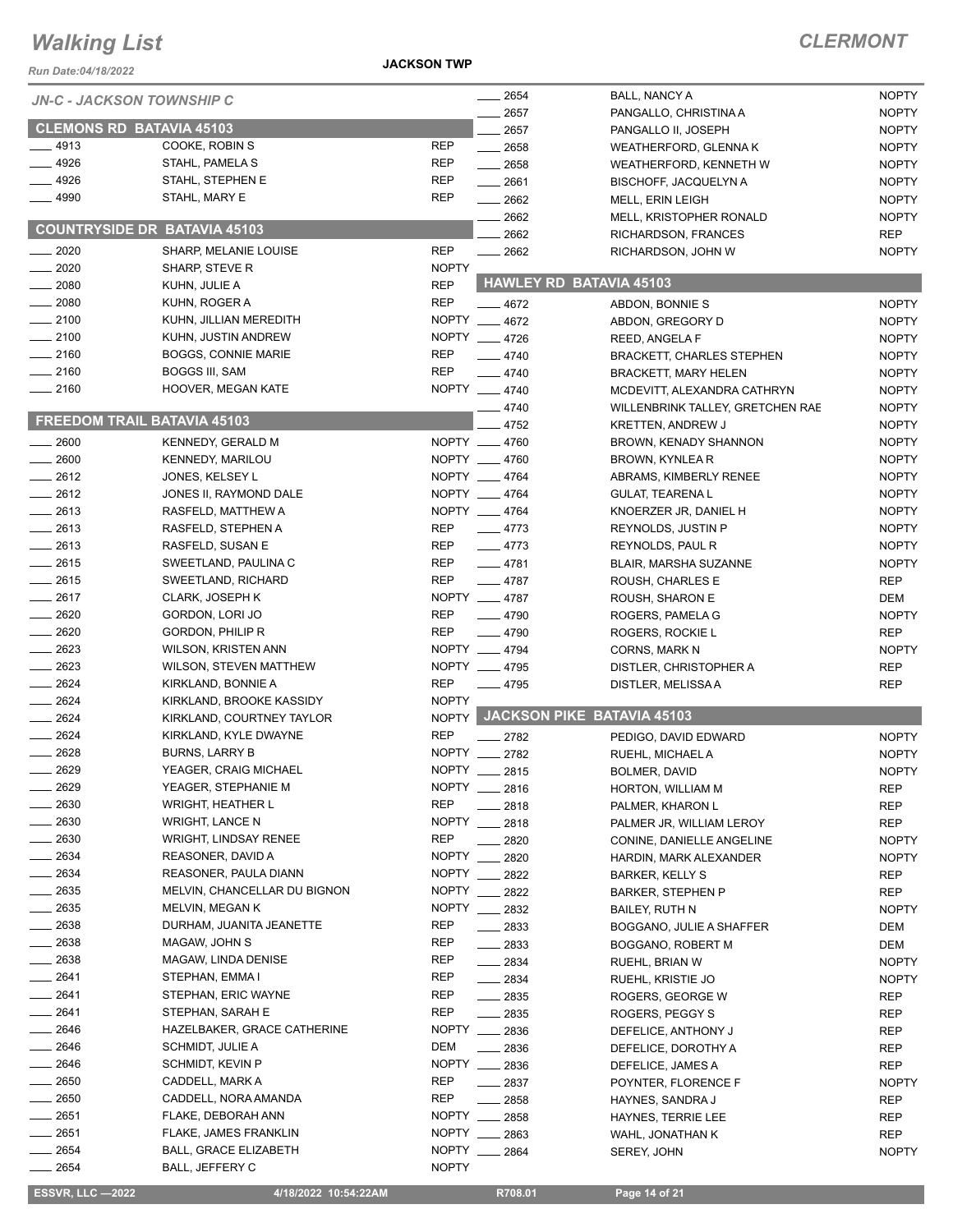*Run Date:04/18/2022*

**JACKSON TWP**

| <i>NUIT Date.v+/T0/L024</i>      |                                              |                            |                       |                                          |                          |
|----------------------------------|----------------------------------------------|----------------------------|-----------------------|------------------------------------------|--------------------------|
| <b>JN-C - JACKSON TOWNSHIP C</b> |                                              |                            | 5238                  | WIEDERHOLD, EILEEN M                     | <b>REP</b>               |
|                                  |                                              |                            | 5238                  | WIEDERHOLD, JOSEPH W                     | <b>REP</b>               |
|                                  | <b>JACKSON PIKE BATAVIA 45103</b>            |                            | 5238                  | WIEDERHOLD, MARY L                       | <b>NOPTY</b>             |
| 2864                             | SEREY, TAMARA G                              |                            | NOPTY __ 5240         | HORTON, HEATHER D                        | <b>NOPTY</b>             |
| $- 2864$                         | SMITH, TERRY A                               |                            | NOPTY __ 5240         | HUDSON, HERBERT W                        | <b>NOPTY</b>             |
| 2871                             | PASSMAN, ANDREW OWEN                         |                            | NOPTY __ 5240         | HUDSON, MARY J                           | <b>NOPTY</b>             |
| $-2871$                          | PASSMAN, ELLIOT JOHN                         | <b>REP</b>                 | 5240                  | SCHMIDT, JASON EDWARD                    | <b>NOPTY</b>             |
| 2871<br>$-2882$                  | PASSMAN, ROBIN KATHERINE                     | <b>REP</b><br><b>NOPTY</b> |                       | LONE OAK DR WILLIAMSBURG 45176           |                          |
| 2882                             | ARMSTRONG, SETH L<br>CATALANO III, EDWARD C  | <b>REP</b>                 |                       |                                          |                          |
| 2882                             | CATALANO, JACQUELINE K                       | <b>NOPTY</b>               | $-5372$               | <b>WHEELER, TRAVIS</b>                   | <b>NOPTY</b>             |
| $-2882$                          | CATALANO, NICOLE KATHRYN                     | <b>NOPTY</b>               |                       | MONTEREY MAPLE GROVE RD BATAVIA 45103    |                          |
| 2891                             | SHELTON III, CLAUDE F                        | <b>REP</b>                 | $-4839$               |                                          | <b>NOPTY</b>             |
| $\frac{1}{2891}$                 | SHELTON, LISA G                              | <b>REP</b>                 | $-4840$               | <b>KENYON, BRITTANY LYNN</b>             | DEM                      |
| $\frac{1}{2892}$                 | UNGER, LORA JEANNE                           | <b>REP</b>                 | $-4840$               | DALTON, DONNAL<br>DALTON, MICHAEL DANNY  | <b>REP</b>               |
| 2892                             | UNGER, MICHEAL E                             | <b>REP</b>                 | 4841                  | HARRIS, TYLER JACOB                      | <b>NOPTY</b>             |
| $- 2900$                         | <b>GRIBBINS, PEGGY LOU</b>                   | <b>NOPTY</b>               | 4841                  | SHREVE, CHARLES JUDSON                   | DEM                      |
| 2900                             | <b>GRIBBINS, RONALD KEITH</b>                | <b>NOPTY</b>               | 4841                  | SHREVE, MARY ANN                         | DEM                      |
| 2900                             | HAMILTON, BRANDON THOMAS                     | <b>NOPTY</b>               | 4844                  | BEEBE, GARY CLAY                         | <b>NOPTY</b>             |
| $- 2908$                         | SKINNER, DORIS A                             | <b>REP</b>                 | 4844                  | KNIGHT, JUSTIN KEITH                     | <b>NOPTY</b>             |
| 2921                             | BORKE, CHRISTOPHER D                         | <b>NOPTY</b>               | 4845                  | KARNES, STEVEN A                         | <b>NOPTY</b>             |
| $-2921$                          | <b>BORKE, SHIRLEY ANN</b>                    | <b>NOPTY</b>               | 4845                  | STEM, PAMELA S                           | <b>NOPTY</b>             |
| 2921                             | SCHATTAUER, RYAN CHEROKEE                    | <b>NOPTY</b>               | 4846                  | WARREN, JASON N                          | <b>NOPTY</b>             |
| $-2922$                          | SNIDER, ROBIN RENEE                          | <b>NOPTY</b>               | 4846                  | WARREN, JENNIFER M                       | <b>NOPTY</b>             |
| $-2926$                          | HUNT, CHRISTOPHER T                          | NOPTY __                   | 4851                  | COX, DEBORAH R                           | <b>NOPTY</b>             |
| 2926                             | HUNT, TINA L                                 | NOPTY __                   | 4851                  | STEWART, ANGELA M                        | <b>NOPTY</b>             |
| 2928                             | SCHLOSSER, DEBORAH J                         | <b>REP</b>                 | $-4853$               | JONES, RAYMOND E                         | <b>REP</b>               |
| $-2931$                          | HENSON, CATHLEEN                             |                            | NOPTY __ 4861         | FARMER, CAIN PATRICK                     | <b>NOPTY</b>             |
| 2954                             | SMITH, DORSEY ANN                            | <b>NOPTY</b>               | 4861                  | <b>WILSON, LUCIANA MAE</b>               | <b>NOPTY</b>             |
| 2954                             | STURGIS, MICHAEL JOSEPH                      | <b>NOPTY</b>               | 4863                  | KELLEY, ALICIA NICOLE                    | <b>NOPTY</b>             |
| 2965                             | DUNCAN, CHRISTIAN                            | <b>REP</b>                 | 4863                  | <b>KELLEY, LYLE GENE</b>                 | <b>NOPTY</b>             |
| 2965                             | DUNCAN, JEANNETTE                            | <b>REP</b>                 | $-4863$               | KELLEY, TERI L                           | <b>NOPTY</b>             |
| 2966                             | MENTZEL, DEVIN WILLIAM                       | <b>NOPTY</b>               | 4865                  | HILL, MISTI AMANDA                       | <b>NOPTY</b>             |
| 2966                             | SHANNON, AMANDA K                            | <b>NOPTY</b>               | $-4870$               | HARMELING, JESSICA ANNE                  | <b>NOPTY</b>             |
| 2966                             | WOODS, TYLER DILLON OSACAR                   | <b>NOPTY</b>               | 4870                  | YORK, JAMES WILLIAM                      | <b>NOPTY</b>             |
| 2980                             | NORRIS, ERIN L                               | <b>REP</b>                 | 4874                  | BRUBAKER, JOHN V                         | <b>REP</b>               |
| 2980                             | NORRIS, KAREN L                              | <b>REP</b>                 | 4874                  | BRUBAKER, PAMELA                         | <b>NOPTY</b>             |
| 2990                             | DAVIS, ALAN J                                | NOPTY __                   | 4875                  | NICKELL, BONNIE B                        | DEM                      |
| 2991                             | JASPER, DARRELL R                            | <b>NOPTY</b>               | 4875                  | NICKELL, JAMES D                         | DEM                      |
| 2991                             | JASPER, TAMI L                               | <b>NOPTY</b>               | 4876                  | HONEYCUTT, ANTHONY S                     | <b>NOPTY</b>             |
| 3061                             | LAY, ANDREW MICHAEL                          |                            | NOPTY __ 4876         | HONEYCUTT, ROY I                         | <b>NOPTY</b>             |
| 3061                             | LAY, JAMIE LYNN                              | <b>NOPTY</b>               | 4879                  | EVANS, ALEDA F                           | DEM                      |
| 3063                             | ANSTEATT, JEANETTE L                         | <b>NOPTY</b>               | 4879                  | EVANS, CASPER T                          | DEM                      |
| 3063                             | ANSTEATT, JUSTIN DAVID                       | <b>NOPTY</b>               | 4883                  | <b>BLANKENSHIP, TIFFANY LYNNE NICOLE</b> | <b>NOPTY</b>             |
| 3064                             | <b>BOTKIN, ELISE MARLEEN</b>                 | <b>NOPTY</b>               | 4883                  | <b>BLANKENSHIP, TREVOR JOSHUA</b>        | <b>NOPTY</b>             |
| 3065                             | RICHEY, TIFFANY L                            | <b>NOPTY</b>               | $-4887$               | FREEMAN, LISA MARIE                      | <b>NOPTY</b>             |
| $-3092$                          | PROVINS III, HOWARD C                        | <b>REP</b>                 | $-4891$               | <b>BROWN, GEORGE RAYMOND</b>             | <b>REP</b>               |
| $-3092$                          | PROVINS, ROSETTA M<br><b>WRIGHT, BETTY A</b> | <b>REP</b>                 | $-4891$               | BROWN, YVONNE SUE                        | <b>NOPTY</b>             |
| $=$ 3155<br>$\frac{1}{2}$ 3155   |                                              | REP<br><b>REP</b>          | $-4891$               | YOUNG, EMILY KAY                         | <b>NOPTY</b>             |
| $-3211$                          | WRIGHT, WILLIAM R<br>ROSE, JONALEEN          | <b>NOPTY</b>               | 4893                  | DAVIS, REBECCA JEANNE                    | <b>NOPTY</b>             |
| $\frac{1}{2}$ 3215               | AMIOTT, DANIEL KENNETH                       |                            | 4893<br>NOPTY __ 4893 | DAVIS, WALTER C                          | <b>NOPTY</b>             |
| $- 3215$                         | AMIOTT, THERESA E                            | <b>REP</b>                 |                       | TAYLOR, LARRY A                          | <b>NOPTY</b>             |
| $=$ 3215                         | CHRISTIE, DAVID R                            | <b>NOPTY</b>               | 4899                  | <b>BRINSON, RONNIE G</b>                 | <b>REP</b>               |
| 3251                             | MOORE, DAVID WAYNE                           | <b>NOPTY</b>               | $-4905$               | COURTOT, MARY M                          | <b>NOPTY</b>             |
|                                  |                                              |                            | 4909                  | LUNG, MARIE E                            | REP                      |
| <b>LOCUST ST BATAVIA 45103</b>   |                                              |                            | 4909                  | LUNG, TIMOTHY A                          | REP                      |
| $-5201$                          | HARTNESS, CHRISTOPER                         |                            | 4919<br>NOPTY __ 4919 | DOYLE, JESSICA MARIE                     | <b>NOPTY</b>             |
| 5201                             | WARD, STELLA M                               |                            | NOPTY __ 4931         | VANZANT, NATHAN R                        | <b>NOPTY</b>             |
| $-5215$                          | SCHUMACHER, KYLE EDWARD                      |                            | NOPTY __ 4931         | BRUNNER, KATHERINE I                     | <b>REP</b><br><b>REP</b> |
| $-5235$                          | FLYNN, CHARLENE D                            |                            | NOPTY __ 4939         | BRUNNER JR, RICHARD A<br>FETTER, DIANE M | REP                      |
| $-5235$                          | WOLF, CONNIE SUE                             |                            | NOPTY __ 4939         | FETTER, DWIGHT W                         | REP                      |
| 5238                             | WIEDERHOLD, CHARLES G                        | <b>REP</b>                 | 4942                  |                                          | REP                      |
|                                  |                                              |                            |                       | CAUDILL, SHARON A                        |                          |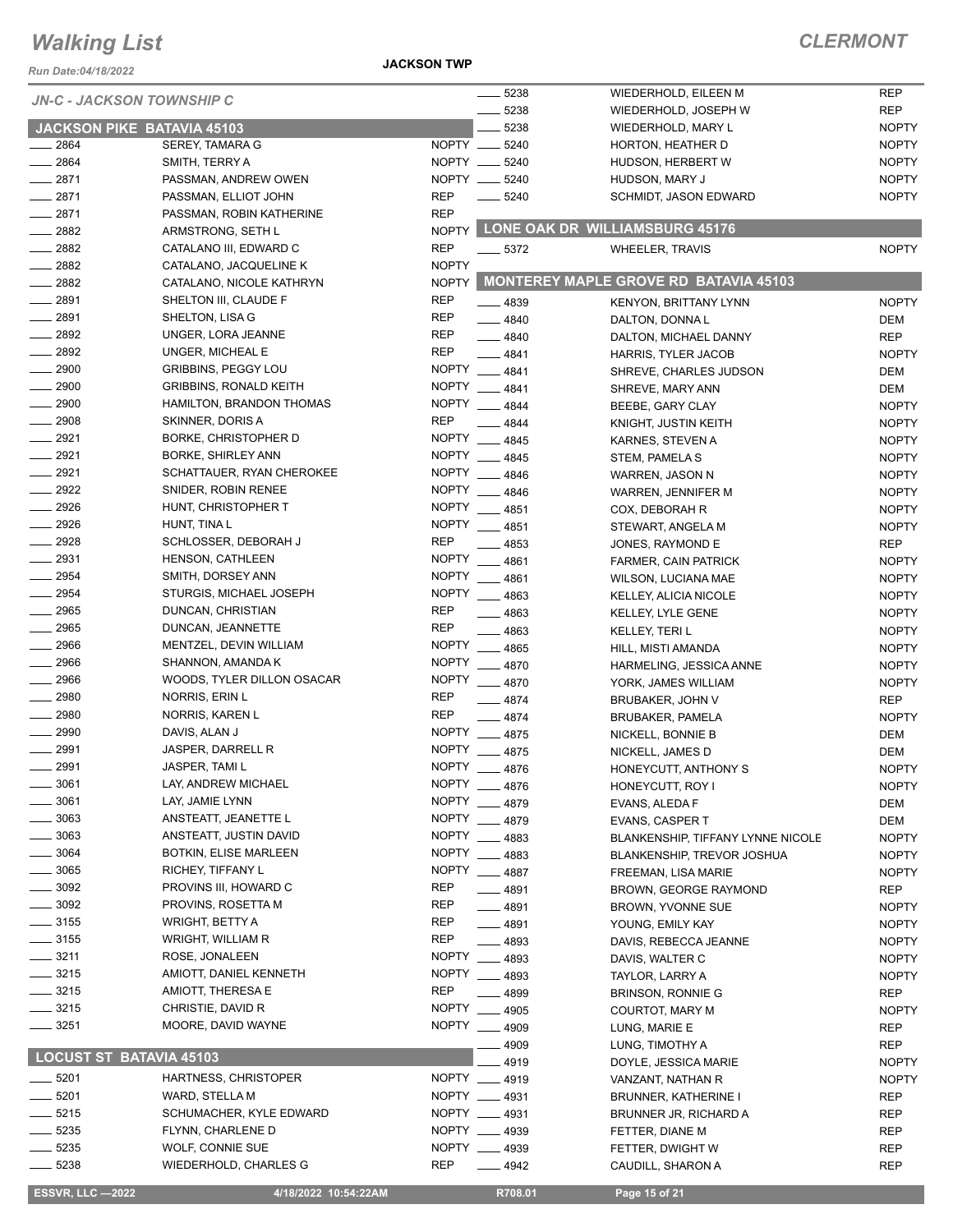**JACKSON TWP**

### *CLERMONT*

| Run Date:04/18/2022                      |                                           | <b>JACKSON TWP</b>             |                                |                                                  |                              |
|------------------------------------------|-------------------------------------------|--------------------------------|--------------------------------|--------------------------------------------------|------------------------------|
|                                          | <b>JN-C - JACKSON TOWNSHIP C</b>          |                                | $-5179$<br>$- 5179$            | MANSFIELD, ANGELA M<br>MANSFIELD, CARLOS H       | <b>NOPTY</b><br><b>NOPTY</b> |
|                                          | MONTEREY MAPLE GROVE RD BATAVIA 45103     |                                |                                |                                                  |                              |
| $-4942$                                  | MESSER, ROBERT A                          |                                |                                | NOPTY MONTEREY RD BATAVIA 45103                  |                              |
| $-4944$                                  | OWENS, DEBORAH G                          | NOPTY __ 2907                  |                                | GILKISON, FRANCES I                              | <b>NOPTY</b>                 |
| $-4944$                                  | OWENS, MICHAEL D                          | NOPTY __ 2958                  |                                | WASHBURN, JON A                                  | <b>NOPTY</b>                 |
| $- 4944$                                 | ROBERTS, CINDY KAY                        | NOPTY __ 3000                  |                                | HALMI, LAURIE                                    | <b>NOPTY</b>                 |
| $-4967$                                  | HERRON, HAROLD L                          | DEM                            | $\frac{1}{2}$ 5205             | TINDLE, JESSICA MARIE                            | <b>NOPTY</b>                 |
| $- 4967$                                 | HERRON, PATSY L                           | <b>REP</b>                     | $\frac{1}{2}$ 5207             | THOMPSON, CHELSEA LEE                            | <b>NOPTY</b>                 |
| $-4976$                                  | STROUB, BETTY J                           | NOPTY __ 5207                  |                                | THOMPSON, KENNETH M                              | <b>NOPTY</b>                 |
| $-4976$                                  | STROUB, EDDIE D                           | NOPTY __ 5216                  |                                | HAGGARD, CLAUDIA M                               | REP                          |
| $- 4979$                                 | FISHBACK, JEREMY                          | NOPTY __ 5233                  |                                | TELLEP, JOHN CONNOR                              | <b>NOPTY</b>                 |
| $-4979$<br>$- 4979$                      | FISHBACK, KRISTIE L<br>FISHBACK, LOGAN D  | NOPTY __ 5233<br>NOPTY __ 5233 |                                | TELLEP, JOHN D<br>TELLEP, MELISSA CATHERINE      | <b>NOPTY</b><br><b>NOPTY</b> |
| $-4997$                                  | FISHBACK, ANNETTE LYNN                    | REP                            | $\frac{1}{2}$ 5237             | LITTERAL, TIFFANY M                              | REP                          |
| $-4997$                                  | FISHBACK, EARLENE F                       | REP                            | $\frac{1}{2}$ 5237             | TELLEP, JILLIAN RACHEL                           | <b>NOPTY</b>                 |
| $-4997$                                  | FISHBACK, NATHAN                          | REP                            | $\frac{1}{2}$ 5248             | CAUDILL, JOHN P                                  | <b>REP</b>                   |
| $\frac{1}{2}$ 5019                       | SCHULER, KARL H                           | NOPTY __ 5248                  |                                | CAUDILL, JUANITA J                               | DEM                          |
| $\frac{1}{2}$ 5027                       | FISHBACK, DONALD R                        | NOPTY __ 5268                  |                                | CAUDILL, HEATHER M                               | <b>NOPTY</b>                 |
| $\frac{1}{2}$ 5029                       | SINGLETON, ROY A                          | NOPTY __ 5268                  |                                | CAUDILL, STEPHEN MICHAEL                         | <b>NOPTY</b>                 |
| $\frac{1}{2}$ 5031                       | HUBER, LEEVESTA E                         | REP                            | $\frac{1}{2}$ 5268             | MORISSETTE, ABAGAIL ROSE                         | <b>NOPTY</b>                 |
| $\frac{1}{2}$ 5067                       | FARKAS, BRIGITTA                          | NOPTY __ 5273                  |                                | RICHARDS, MARK K                                 | DEM                          |
| $\frac{1}{2}$ 5067                       | PONYI, TAMAS                              | NOPTY __ 5273                  |                                | RICHARDS, YVONNE WILSON                          | <b>REP</b>                   |
| $\frac{1}{2}$ 5069                       | HAYSLIP, CORY LEE                         | NOPTY __ 5273                  |                                | <b>WILSON, LOGAN PHILIP</b>                      | <b>NOPTY</b>                 |
| $\frac{1}{2}$ 5069                       | HAYSLIP, RICKEY L                         | NOPTY __ 5278                  |                                | <b>GEISER, CATHERINE LOUISE</b>                  | <b>NOPTY</b>                 |
| $\frac{1}{2}$ 5069                       | HAYSLIP, ROBIN R                          | NOPTY __ 5278                  |                                | GEISER, EDWARD JOSEPH                            | <b>NOPTY</b>                 |
| $\frac{1}{2}$ 5080                       | SANNES, LYNDA P                           | <b>REP</b>                     | $- 5279$                       | <b>BRUCE, JORDAN WILLIAM</b>                     | <b>NOPTY</b>                 |
| $\frac{1}{2}$ 5080                       | SANNES, MIKE A                            | REP                            | $- 5279$                       | <b>BRUCE, KIMBERLY HENNING</b>                   | <b>REP</b>                   |
| $\frac{1}{2}$ 5100                       | CATES, CALLIE JO                          | NOPTY __ 5279                  |                                | <b>BRUCE, ROBERT D</b>                           | REP                          |
| $\frac{1}{2}$ 5100                       | CATES, CLARA                              | NOPTY __ 5279                  |                                | PREBBLE, REBEKAH MAIE                            | <b>NOPTY</b>                 |
| $\frac{1}{2}$ 5100                       | CATES, LARRY J                            | NOPTY __ 5304                  |                                | ROMOHR, BRANDON J                                | <b>NOPTY</b>                 |
| $\frac{1}{2}$ 5100                       | YEAGER, MATTHEW BRIAN GERALD              | NOPTY __ 5304                  |                                | ROMOHR, CHARITY L                                | <b>NOPTY</b>                 |
| $\frac{1}{2}$ 5101                       | CUSTODIO, LAURA ELIZABETH                 | NOPTY __ 5305                  |                                | PUCKETT, BRADLEY W                               | <b>NOPTY</b>                 |
| $\frac{1}{2}$ 5101<br>$-5115$            | STANDRING, MARY ANN                       | REP                            | $\frac{1}{2}$ 5305             | PUCKETT, ERIN E                                  | <b>NOPTY</b>                 |
| $\frac{1}{2}$ 5115                       | CARTER, JOYCE M<br>CARTER, THOMAS E       | REP<br>REP                     | $- 5312$<br>$\frac{1}{2}$ 5318 | FULTZ, ROBIN L                                   | <b>NOPTY</b><br>REP          |
| $\frac{1}{2}$ 5131                       | CHRISTIE, ADAM WAYNE                      | NOPTY __ 5331                  |                                | RUCK, RYAN E<br>STRUNK, JACK E                   | <b>NOPTY</b>                 |
| $\frac{1}{2}$ 5131                       | CHRISTIE, DIANA LILLY                     | NOPTY __ 5331                  |                                | STRUNK, SUSAN A                                  | <b>NOPTY</b>                 |
| $\frac{1}{2}$ 5131                       | CHRISTIE, PAMELA A                        | <b>NOPTY</b>                   |                                |                                                  |                              |
| $\frac{1}{2}$ 5133                       | CARRICO, CRYSTAL YVETTE                   |                                |                                | NOPTY MOORE MARATHON RD GOSHEN 45122             |                              |
| $\frac{1}{2}$ 5133                       | <b>HESS, ERIN LYNN</b>                    | NOPTY 4223                     |                                | CORNWELL, LORI K                                 | REP                          |
| $\frac{1}{2}$ 5133                       | <b>HESS III, JEREMIAH</b>                 | NOPTY __ 4243                  |                                | LEWIS, DONALD R                                  | <b>REP</b>                   |
| $\frac{1}{2}$ 5133                       | <b>HESS, TANESSAL</b>                     | NOPTY __ 4243                  |                                | LEWIS, HELEN L                                   | REP                          |
| $\frac{1}{2}$ 5133                       | MOCK, HOLDEN JOSEPH NICHOLAS              | NOPTY __ 4253                  |                                | GARBUTT, SEAN T                                  | <b>NOPTY</b>                 |
| $\frac{1}{2}$ 5135                       | SCHMERR, CATHERINE A                      | NOPTY 4253                     |                                | MYERS, MANDY LINN                                | <b>NOPTY</b>                 |
| $\frac{1}{2}$ 5135                       | <b>SCHMERR, PRESTON A</b>                 | NOPTY __ 4253                  |                                | SMITH, JAMES RAY                                 | <b>NOPTY</b>                 |
| $\frac{1}{2}$ 5139                       | TARTER, DONALD W                          | NOPTY __ 4263                  |                                | <b>BURNS, CHERYL L</b>                           | REP                          |
| $\frac{1}{2}$ 5139                       | TARTER II, DONALD WAYNE                   | NOPTY __ 4263                  |                                | <b>CURTISS, PATRICK E</b>                        | REP                          |
| $\frac{1}{2}$ 5143                       | ATWELL, JOHNATHAN G                       | NOPTY __ 4267                  |                                | COMBS, MITCHELL WAYNE                            | <b>NOPTY</b>                 |
| $\frac{1}{2}$ 5143                       | ATWELL, PAIGE                             | NOPTY 4273                     |                                | KONRAD, SHERRY M                                 | <b>NOPTY</b>                 |
| $\frac{1}{2}$ 5143                       | ATWELL, SUSAN MICHELE                     | NOPTY 4285                     |                                | PERRY, TANYA                                     | <b>NOPTY</b>                 |
| $\frac{1}{2}$ 5143                       | ATWELL, VANESSA R                         | NOPTY __ 4293                  |                                | MCKINZIE, ANGELA M                               | <b>NOPTY</b>                 |
| $\frac{1}{2}$ 5147                       | SNEED, RAYMOND MICHEAL                    | NOPTY 4299                     |                                | FULTON III, FRANCIS ROBERT                       | <b>NOPTY</b>                 |
| $\frac{1}{2}$ 5152                       | FAULKNER, BENJAMIN ANDREW                 | NOPTY __ 4303<br>NOPTY __ 4303 |                                | HILL, JERRY L                                    | <b>NOPTY</b>                 |
| $\frac{1}{2}$ 5152<br>$\frac{1}{2}$ 5156 | KIENTZ, SEAN I                            | NOPTY 4303                     |                                | HILL, KATIE L                                    | <b>NOPTY</b>                 |
| $- 5156$                                 | ACKERMAN, ROBERT<br><b>BRESCH, CHAD A</b> | NOPTY __ 4303                  |                                | HILL, KIMBERLY                                   | <b>NOPTY</b><br><b>NOPTY</b> |
| $\frac{1}{2}$ 5156                       | HURST, SAMANTHA M                         | NOPTY __ 4311                  |                                | HILL, MADISON ELIZABETH<br>CONLIFF, MICHAEL ADAM | <b>NOPTY</b>                 |
| $\frac{1}{2}$ 5156                       | ROCHFORD, MARY M                          | NOPTY __ 4311                  |                                | LIPPERT, MEGAN MARIE                             | <b>NOPTY</b>                 |
| $\frac{1}{2}$ 5159                       | MOSES, KARLA L                            | NOPTY 4319                     |                                | PEELMAN, DEBORAH A                               | <b>NOPTY</b>                 |
| $\frac{1}{2}$ 5165                       | KNOECHELMAN, DAVID E                      | <b>REP</b>                     | $-4339$                        | MYERS, STEPHANIE J                               | <b>NOPTY</b>                 |
| $- 5172$                                 | COLONEL, DALE A                           | NOPTY __ 4339                  |                                | <b>UECKER, MAXWELL R</b>                         | <b>NOPTY</b>                 |
| $-5172$                                  | COLONEL, DEBBIE L                         | <b>REP</b>                     |                                |                                                  |                              |
|                                          |                                           |                                |                                |                                                  |                              |

 **ESSVR, LLC —2022 4/18/2022 10:54:22AM R708.01 Page 16 of 21**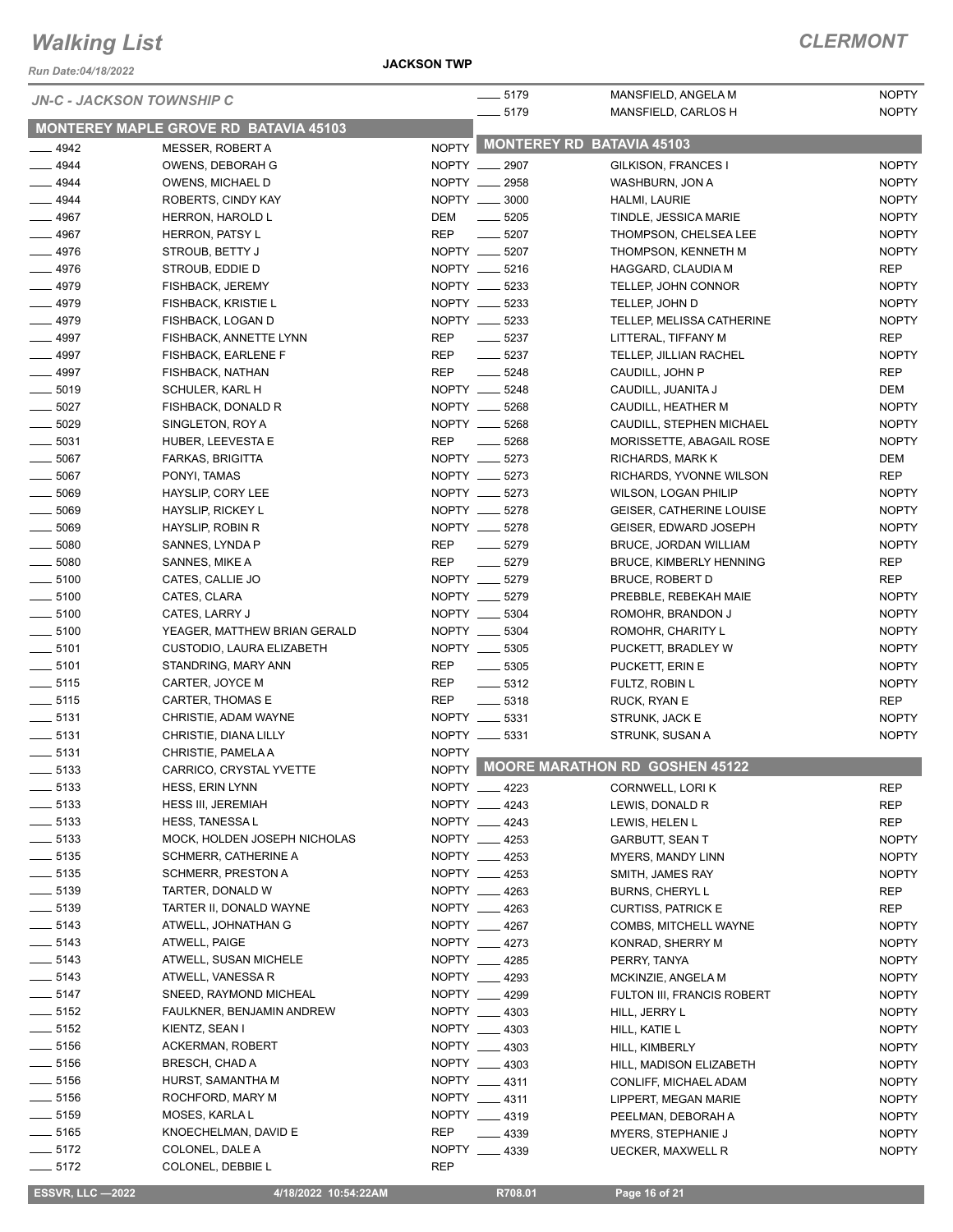*Run Date:04/18/2022*

**JACKSON TWP**

*CLERMONT*

NOPTY NOPTY

|                    | <b>JN-C - JACKSON TOWNSHIP C</b>                |              | 2944            | DEWEY, BRITTANY KATLIN                | <b>REP</b>   |
|--------------------|-------------------------------------------------|--------------|-----------------|---------------------------------------|--------------|
|                    |                                                 |              | 2944            | EICHENLAUB, COURTNEY LYNN             | <b>REP</b>   |
|                    |                                                 |              | 2944            | EICHENLAUB, DANIEL L                  | <b>REP</b>   |
|                    | <b>NEWTONSVILLE HUTCHINSON RD BATAVIA 45103</b> |              | 2944            | EICHENLAUB, MICHAEL A                 | <b>NOPTY</b> |
| 5830               | MCLEMORE, BARBARA F                             | <b>NOPTY</b> | 2944            | EICHENLAUB, SAMUEL F                  | <b>NOPTY</b> |
| 5848               | RANDOLPH, ALMA L                                | <b>REP</b>   | 2944            | EICHENLAUB, TEDDY LEE                 | REP          |
|                    |                                                 |              | 2944            | EICHENLAUB, TERRIE LEE                | <b>REP</b>   |
|                    | PENNINGTON LN WILLIAMSBURG 45176                |              | 2948            | CHAUSMER, ELLEN MARY KINNETT          | <b>NOPTY</b> |
| $-3118$            | MEENACH, LISA MICHELLE                          | <b>NOPTY</b> | 2948            | <b>CHAUSMER, JOHN PATRICK</b>         | <b>NOPTY</b> |
| $-3122$            | LUNG, TONY A                                    | <b>NOPTY</b> | 2962            | DAVIS, ELISABETH A                    | <b>NOPTY</b> |
| $-3123$            | <b>HENSON, LAURA L</b>                          | <b>NOPTY</b> | 2962            | SHEPHERD, BRENDA KAY                  | REP          |
| $- 3124$           | FREESE, LINDA G                                 | <b>REP</b>   | 2962            | SHEPHERD, ERIC B                      | <b>REP</b>   |
| $- 3124$           | FREESE, PAUL MICHAEL                            | <b>REP</b>   | 2966            | RAYMOND, KIMBERLY RENE                | <b>NOPTY</b> |
| $- 3124$           | FREESE, RITA A                                  | <b>REP</b>   | 2966            | RAYMOND, PAUL E                       | <b>NOPTY</b> |
| $\frac{1}{2}$ 3125 | KAYATA, REBECCA A                               | <b>NOPTY</b> | 2970            | POWERS JR, SAMUEL EDWARD              | <b>REP</b>   |
| $\frac{1}{2}$ 3125 | KAYATA, TED A                                   | <b>REP</b>   | 2970            | POWERS, TAWANNA M                     | <b>REP</b>   |
| $- 3168$           | GARNETT, JACQUELINE ANN                         | <b>NOPTY</b> | 2972            | DOZIER, MARGARET L                    | <b>NOPTY</b> |
| $- 3168$           | <b>GARNETT, JAMES A</b>                         | <b>NOPTY</b> | 2973            | <b>BURDINE, CRISSENA M</b>            | <b>NOPTY</b> |
| $- 3168$           | <b>GARNETT, JAMES PATRICK</b>                   | <b>NOPTY</b> | 2973            | <b>BURDINE, RUSTY W</b>               | <b>NOPTY</b> |
| $\frac{1}{2}$ 3168 | <b>GARNETT, TRACY A</b>                         | <b>NOPTY</b> | 2974            | <b>GRANT, JASON CHARLES</b>           | <b>REP</b>   |
| $\frac{1}{2}$ 3172 | MOONEYHAM, LINCOLN                              | <b>NOPTY</b> | 2974            | <b>GRANT, JASON LANE</b>              | <b>NOPTY</b> |
| $\frac{3172}{2}$   | <b>WORLEY, CASEY S</b>                          | <b>NOPTY</b> | 2974            | <b>GRANT, MELISSA A</b>               | <b>REP</b>   |
| $- 3172$           | <b>WORLEY, GREGORY K</b>                        | <b>NOPTY</b> | 2976            | ACORD, ROBERT C S                     | <b>NOPTY</b> |
| $-3174$            | <b>MADONIS, ANASTASIOS CHRISTOS</b>             | <b>NOPTY</b> | 2976            | ACORD, SAMANTHA M                     | <b>NOPTY</b> |
| $- 3174$           | MADONIS, EMILY J                                | <b>NOPTY</b> | 2976            | <b>BOWMAN, LARRY</b>                  | <b>NOPTY</b> |
| $- 3174$           | VAIL, REBA FAY                                  | <b>NOPTY</b> | 2976            | BOWMAN, MARIA M                       | <b>NOPTY</b> |
| $\frac{1}{2}$ 3181 | HAMMOCK, MYRA JEAN                              | <b>NOPTY</b> | 2979            | DALLMAN, BONNIE L                     | <b>NOPTY</b> |
| $- 3181$           | <b>SCHAFER, STEVEN EMERY</b>                    | <b>NOPTY</b> | 2979            | WHITAKER, CODY MICHAEL                | <b>NOPTY</b> |
| $-3184$            | <b>BURCHETT, JOSIE ANN</b>                      | <b>NOPTY</b> | 3002            | COYLE, HARRIETTE YVONNE               | <b>REP</b>   |
| $\frac{1}{2}$ 3184 | FARMER, LINDSEY M                               | <b>NOPTY</b> | 3002            | COYLE, JAMES ALLEN                    | <b>REP</b>   |
| $\frac{1}{2}$ 3186 | LANCASTER, VIDA Z                               | <b>NOPTY</b> | 3024            | <b>BURDINE, BENNY JOE</b>             | <b>REP</b>   |
| $\frac{1}{2}$ 3186 | PHELPS, BRANDON B                               | <b>NOPTY</b> | 3024            | <b>BURDINE, DARLA G</b>               | <b>REP</b>   |
| $\frac{1}{2}$ 3193 | HILL, ANDREW JAMES                              | <b>NOPTY</b> | 3030            | <b>BURDINE, DUSTIN</b>                | <b>NOPTY</b> |
| $\frac{1}{2}$ 3193 | NAIBRICH, CAMERAN ALEXANDER                     | <b>NOPTY</b> | 3030            | BURDINE, NATALIE JANE                 | <b>NOPTY</b> |
| $\frac{1}{2}$ 3193 | NORRIS, SAMANTHA S                              | <b>NOPTY</b> | 3036            | <b>WESLEY, FRANCES M</b>              | REP          |
| $-3193$            | PENNINGTON SR, JERRY W                          | <b>NOPTY</b> | 3036            | <b>WESLEY, GARRY K</b>                | <b>REP</b>   |
| $-3193$            | PENNINGTON, RHONDA G                            | <b>NOPTY</b> | 3040            | WOLF, JAY A                           | <b>NOPTY</b> |
| $-3197$            | LUCKETT, RICHARD L                              | <b>NOPTY</b> | 3040            | <b>WOLF, PATRICIA I</b>               | <b>NOPTY</b> |
| $-3197$            | LUCKETT, RUTH A                                 | <b>NOPTY</b> | 3044            | ASKREN, AUSTIN CASE                   | <b>NOPTY</b> |
| 3210               | ESZ, DAWN M                                     | <b>NOPTY</b> | 3044            | ASKREN, DAVID A                       | <b>NOPTY</b> |
| 3210               | ESZ, DONALD C                                   | <b>NOPTY</b> | 3048            | LIBBEE, LUCAS M                       | <b>NOPTY</b> |
| 3210               | ESZ, DONALD M                                   | <b>NOPTY</b> | 3053            | PILKINGTON, KARL I                    | <b>NOPTY</b> |
| 3227               | MATTES, AMY                                     | <b>NOPTY</b> | 3074            | CAMPBELL, CODY L                      | <b>NOPTY</b> |
| 3227               | MATTES, MATTHEW MARTIN                          | <b>NOPTY</b> | 3074            | POPE, AMANDA                          | <b>NOPTY</b> |
|                    |                                                 |              | 3088            | SHAW, JOSHUA P                        | REP          |
|                    | PRESTIGE WAY BATAVIA 45103                      |              | 3088            | SHAW, SARAH A                         | <b>NOPTY</b> |
| $-1000$            | PARKER, MARGARET ANN                            | <b>NOPTY</b> | <b>RIGGS LN</b> | <b>BATAVIA 45103</b>                  |              |
| $=$ 1003           | PEMBERTON, JAMES C                              | <b>NOPTY</b> |                 |                                       |              |
| $- 1003$           | PEMBERTON, KRISTI LOUISE                        | <b>NOPTY</b> | $-2801$         | KUWATCH, CORTNEY LYNN                 | <b>NOPTY</b> |
| _ 1004             | CREECH, LINDA LEE                               | <b>NOPTY</b> | 2801            | KUWATCH, MICHAEL ROBERT               | <b>NOPTY</b> |
| $-1008$            | SCHMIDT, JEFFREY L                              | <b>NOPTY</b> | 2803            | TURK, LYNN VANSICKLE                  | <b>NOPTY</b> |
| $-1008$            | <b>SCHMIDT, KIMBERLY B</b>                      | <b>NOPTY</b> | 2803            | <b>TURK, RODNEY G</b>                 | <b>NOPTY</b> |
| $=$ 1009           | NOWACKI, MICHELLE MARIA                         | <b>NOPTY</b> | 2806            | MILLER, JEFFERY A                     | <b>NOPTY</b> |
| $\frac{1}{2}$ 1009 | NOWACKI, STAN J                                 | <b>NOPTY</b> | 2806            | MILLER, LORA LEE                      | REP          |
|                    |                                                 |              | 2809            | SACKRIDER, RAYMOND A                  | <b>NOPTY</b> |
|                    | <b>QUITTER RD WILLIAMSBURG 45176</b>            |              | 2809            | SACKRIDER, SHARON LYNN                | <b>NOPTY</b> |
| 2935               | PRATT, DENISE KATHLEEN                          | <b>NOPTY</b> | 2811            | CRAMER, AMBER R                       | <b>NOPTY</b> |
| 2935               | PRATT, JESSE M                                  | <b>NOPTY</b> | 2811            | CRAMER, GERROD DAVID                  | <b>NOPTY</b> |
| 2938               | CANTEY, BONNIE KAY                              | <b>NOPTY</b> | 2811            | RACKLEY JR, THOMAS LEE                | <b>NOPTY</b> |
| 2938               | CANTEY, ROBERT LEE                              | <b>NOPTY</b> |                 | <b>SHARPS CUTOFF RD BATAVIA 45103</b> |              |
| 2940               | ADKINS, DIANE BERNICE                           | <b>NOPTY</b> |                 |                                       |              |
| 2944               | DEWEY, BRANDON MICHAEL                          | <b>REP</b>   | $-4715$         | LEACH, ANGELA H                       | <b>NOPTY</b> |
|                    |                                                 |              | $-4715$         | LEACH, LOGAN MATTHEW                  | <b>NOPTY</b> |
|                    |                                                 |              |                 |                                       |              |

**ESSVR, LLC -2022 4/18/2022 10:54:22AM R708.01 Page 17 of 21**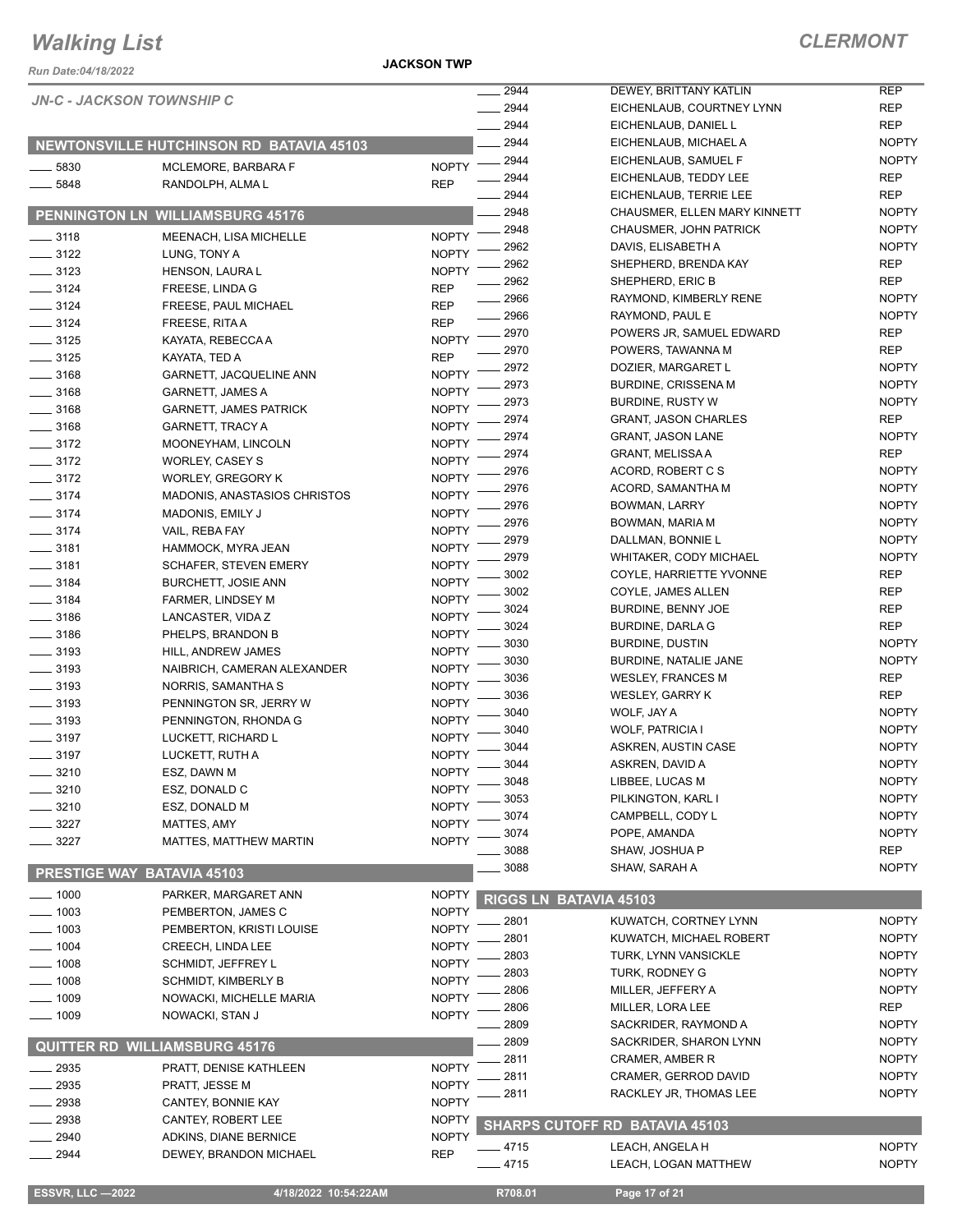#### *Run Date:04/18/2022*

**JACKSON TWP**

#### *CLERMONT*

NOPTY NOPTY NOPTY

NOPTY

NOPTY NOPTY NOPTY

NOPTY NOPTY

| <b>JN-C - JACKSON TOWNSHIP C</b> |                                           |              | $\frac{1}{2}$ 5392       |                            | <b>KEATON, BRUCE B</b>         | <b>NOPTY</b> |
|----------------------------------|-------------------------------------------|--------------|--------------------------|----------------------------|--------------------------------|--------------|
|                                  |                                           |              | 5392                     |                            | <b>KEATON, DAISY ELLEN</b>     | <b>NOPTY</b> |
|                                  | <b>SHARPS CUTOFF RD BATAVIA 45103</b>     |              | 5392                     |                            | MCDONALD, TYLER RUSSEL         | <b>NOPTY</b> |
| $-4715$                          | LEACH, MATTHEW A                          |              | NOPTY __ 5405            |                            | NEWBERRY, JACOB DOUGLAS        | <b>NOPTY</b> |
| $-4765$                          | SWITZER, CAROL S                          |              | NOPTY __ 5405            |                            | NEWBERRY, LISA MARIE           | <b>NOPTY</b> |
| $-4765$                          | SWITZER, SUSAN N                          |              | NOPTY __ 5405 #APTA      |                            | NEWBERRY, DOUGLAS BLANE        | <b>REP</b>   |
| $-4769$                          | NEELEY, PAMELA ANN                        |              | NOPTY __ 5405 #UNIT A    |                            | BAKER, ALEX M                  | <b>NOPTY</b> |
| $-4769$                          | NEELEY, RICKY W                           |              | NOPTY _____ 5405 #UNIT B |                            | NEWBERRY, SHERRI L             | <b>REP</b>   |
| $-4787$                          | SWITZER, BRIAN G                          | DEM          | $\frac{1}{2}$ 5406       |                            | NOLAN, PATRICK S               | <b>NOPTY</b> |
| $-4787$                          | SWITZER II, BRIAN GLEN                    | <b>REP</b>   | $- 5407$                 |                            | <b>BARNES, BRENDA R</b>        | <b>REP</b>   |
| $-4787$                          | SWITZER, REGINA A                         | DEM          | $\frac{1}{2}$ 5407       |                            | <b>BARNES, VERNON R</b>        | <b>REP</b>   |
|                                  |                                           |              | $- 5408$                 |                            | GOODINE, BRIAN JAMES           | <b>NOPTY</b> |
| STATE ROUTE 133 BATAVIA 45103    |                                           |              | $- 5408$                 |                            | GOODINE, CLINTON CARTER        | DEM          |
| $\frac{1}{2}$ 5057               | FIX, PATRICIA A                           | DEM          | $\frac{1}{2}$ 5408       |                            | GOODINE, JUSTIN CASE           | <b>NOPTY</b> |
| $\frac{1}{2}$ 5081               | ARNETT, JASON TIMOTHY                     |              | NOPTY __ 5408            |                            | GOODINE, NICHOLAS RYAN         | <b>NOPTY</b> |
| $\frac{1}{2}$ 5081               | MILLION, GINGER C                         |              | NOPTY __ 5408            |                            | GOODINE, ZELMA M               | DEM          |
| $\frac{1}{2}$ 5081               | MILLION JR, MARTIN CHAD                   |              | NOPTY __ 5410            |                            | SWEETEN, DANIEL SCOTT          | <b>NOPTY</b> |
| $\frac{1}{2}$ 5083 #LOT 2        | SCHINDELDECKER, SHIRLEY IRENE             |              | NOPTY __ 5410            |                            | SWEETEN, LAURA KAY             | <b>NOPTY</b> |
| $\frac{1}{2}$ 5103               | <b>GILL, KAREN JANEEN</b>                 | <b>REP</b>   | $\frac{1}{2}$ 5412       |                            | LEEVER, BARBARA ANN            | <b>NOPTY</b> |
| $\frac{1}{2}$ 5103               | HOOVER, LOGAN MICHAEL                     |              | NOPTY __ 5412            |                            | LEEVER, GEORGE EDWARD          | <b>NOPTY</b> |
| $\frac{1}{2}$ 5183               | <b>BOGAN, TERRY G</b>                     | <b>REP</b>   | $- 5420$                 |                            | LUNG, JODY                     | <b>NOPTY</b> |
| $\frac{1}{2}$ 5602               | <b>KENSER, BRANDON S</b>                  |              | NOPTY __ 5429            |                            | BOSLEY JR, GEORGE M            | <b>NOPTY</b> |
| $\frac{1}{2}$ 5602               | <b>KENSER, DANIELLE MARIE</b>             |              | NOPTY __ 5429            |                            | <b>BOSLEY, LISA M</b>          | <b>NOPTY</b> |
| $\frac{1}{2}$ 5602               | KENSER, SHELLY M                          |              | NOPTY __ 5431            |                            | MAPHET, DONNA G                | <b>NOPTY</b> |
| $\frac{1}{2}$ 5610               | SOWDERS, JAMES S                          |              | NOPTY __ 5431            |                            | MAPHET JR, EDWARD A            | <b>REP</b>   |
| $- 5610$                         | SOWDERS, SHAUNDA SUE                      |              | NOPTY __ 5433            |                            | MEYER, AMY L                   | REP          |
| $\frac{1}{2}$ 5640               | WOLFER, RUTH ANN                          |              | NOPTY __ 5437            |                            |                                | <b>NOPTY</b> |
| $- 5646$                         |                                           |              | NOPTY __ 5437            |                            | WANSTRATH, BRANDON MATTHEW     |              |
|                                  | HINES, DAWN M                             |              |                          |                            | WANSTRATH, JULIA A             | <b>NOPTY</b> |
| $\frac{1}{2}$ 5646               | HINES, HUNTER LEE                         |              | NOPTY __ 5472            |                            | MILLER, JUDY L                 | <b>REP</b>   |
| $\frac{1}{2}$ 5654               | BRINSON, CLARA ANN                        |              | NOPTY __ 5476            |                            | ARNETT, JASON ROBERT           | <b>NOPTY</b> |
| $\frac{1}{2}$ 5654               | BRINSON, SHAWN E                          |              | NOPTY __ 5476            |                            | ARNETT, JUSTIN LEE             | <b>NOPTY</b> |
| $\frac{1}{2}$ 5654               | BRINSON, WENDI A                          |              | NOPTY __ 5476            |                            | ARNETT, KELLY L                | <b>NOPTY</b> |
| $\frac{1}{2}$ 5666               | <b>BRINSON, EILEEN A</b>                  |              | NOPTY __ 5476            |                            | HUTCHINSON, NESANTA SARA       | <b>NOPTY</b> |
| $- 5672$                         | NORTHERN, RONNIE B                        |              | NOPTY __ 5476            |                            | WILLIAMS, SADIE PAIGE NICOLE   | <b>NOPTY</b> |
| $-5672$                          | ROSS, DENNIS DEWAYNE                      |              | NOPTY __ 5495            |                            | <b>JUSTIN, BARBARA A</b>       | REP          |
| $- 5678$                         | MITCHELL, SEAN ROBERT                     |              | NOPTY __ 5495            |                            | <b>JUSTIN, THOMAS A</b>        | <b>REP</b>   |
| $\frac{1}{2}$ 5685               | DURR, EMILY K                             |              | NOPTY __ 5506            |                            | FOSTER, KRISTIE LYNN           | <b>NOPTY</b> |
| $- 5695$                         | MCCOWN, BOBBIE JO                         | <b>REP</b>   | $\frac{1}{2}$ 5506       |                            | FOSTER, RONALD CRAIG           | <b>REP</b>   |
| $- 5695$                         | MCCOWN, TEDDY W                           |              | NOPTY __ 5516            |                            | VAN ZANT, EILENE               | <b>NOPTY</b> |
| $- 5734$                         | CORNWELL, ANGELA L                        |              | NOPTY __ 5516            |                            | VAN ZANT, JUSTIN SCOTT         | <b>NOPTY</b> |
| __ 5734                          | CORNWELL, JOHN N                          | <b>REP</b>   | $-5528$                  |                            | <b>VILVENS, BONITA S</b>       | <b>REP</b>   |
| 5774                             | SAMMONS, ROBERT W                         | <b>REP</b>   | 5528                     |                            | <b>VILVENS, JOSEPH ARTHUR</b>  | <b>REP</b>   |
|                                  |                                           |              | 5545                     |                            | COUCH, EVERETT                 | REP          |
|                                  | <b>STATE ROUTE 133 WILLIAMSBURG 45176</b> |              | 5571                     |                            | TENGLER, DAVID ANTHONY         | <b>NOPTY</b> |
| 4976                             | <b>KELLUM, KAREN L</b>                    | <b>DEM</b>   | $- 5571$                 |                            | TENGLER, DEANNAL               | <b>NOPTY</b> |
| _ 4976                           | KELLUM, NATHAN VINCENT                    | <b>DEM</b>   | $-5572$                  |                            | DAVENPORT, ROBERT DAVID        | <b>NOPTY</b> |
| _ 4976                           | <b>KELLUM, PHILIP A</b>                   | <b>DEM</b>   | $\frac{1}{2}$ 5580       |                            | BUESCHER YOUNG, JUDITH MICHELE | REP          |
| 5200                             | REESE, ANTHONY LEE                        | <b>DEM</b>   | $\frac{1}{2}$ 5580       |                            | YOUNG, BRITTNEY LYNN           | <b>REP</b>   |
| .5200                            | <b>REESE, BIRRAN N</b>                    | <b>DEM</b>   | $\frac{1}{2}$ 5580       |                            | YOUNG, EAN PAUL                | <b>REP</b>   |
| $-5305$                          | PIERCE, CHARLES E                         |              | NOPTY __ 5580            |                            | YOUNG, GABRIELLA SOPHIA        | REP          |
|                                  |                                           |              |                          |                            |                                | <b>REP</b>   |
| _ 5305                           | PIERCE, CONSTANCE ANNE                    |              | NOPTY __ 5580            |                            | YOUNG, MARK STEVEN             |              |
| $-5305$                          | PIERCE, HENRY RAYMOND                     |              | NOPTY __ 5580            |                            | YOUNG, NATHAN TAYLOR           | REP          |
| $-5305$                          | PIERCE, JACKSON AUBREY                    |              | NOPTY __ 5584            |                            | JEWELL, RUTH                   | DEM          |
| ___ 5372                         | CARVER, JOSEPH TYLER                      |              | NOPTY __ 5584            |                            | STEPHENS, DORTHY M             | REP          |
| _ 5372                           | CARVER, WHITNEY PAIGE                     |              | NOPTY __ 5586            |                            | <b>WILLIAMS, MICHAEL</b>       | <b>NOPTY</b> |
| $-5372$                          | WHEELER, LINDSAY C                        |              | NOPTY __ 5588            |                            | FRITH, CONNIE LYNN             | <b>NOPTY</b> |
| $-5379$                          | ROYAL, BRYAN CHRISTOPHER                  |              | NOPTY __ 5590            |                            | WEBB, TOMMY WAYNE              | <b>NOPTY</b> |
| 5385                             | <b>BURDSALL, CHRISTOPHER PERRY</b>        | <b>NOPTY</b> |                          |                            |                                |              |
| 5385                             | <b>BURDSALL, SARAH NICOLE</b>             |              |                          | NOPTY U S 50 BATAVIA 45103 |                                |              |
| 5386                             | JOHNSTON, KATHEY S                        | <b>REP</b>   | $-2845$                  |                            | HUMPHRIES, SCOOTER C           | <b>REP</b>   |
| 5386                             | SHRADER, WILLIAM C                        | <b>REP</b>   | $-2845$                  |                            | LANG, BRENDA K                 | <b>NOPTY</b> |
| 5388                             | <b>BARNES, CONNIE LYNN</b>                |              | NOPTY __ 2845            |                            | STANDRING, ROSS ALAN           | <b>NOPTY</b> |
| 5388                             | <b>BARNES III, VERNON R</b>               | <b>NOPTY</b> |                          |                            |                                |              |
|                                  |                                           |              |                          |                            |                                |              |
| <b>ESSVR, LLC -2022</b>          | 4/18/2022 10:54:22AM                      |              | R708.01                  |                            | Page 18 of 21                  |              |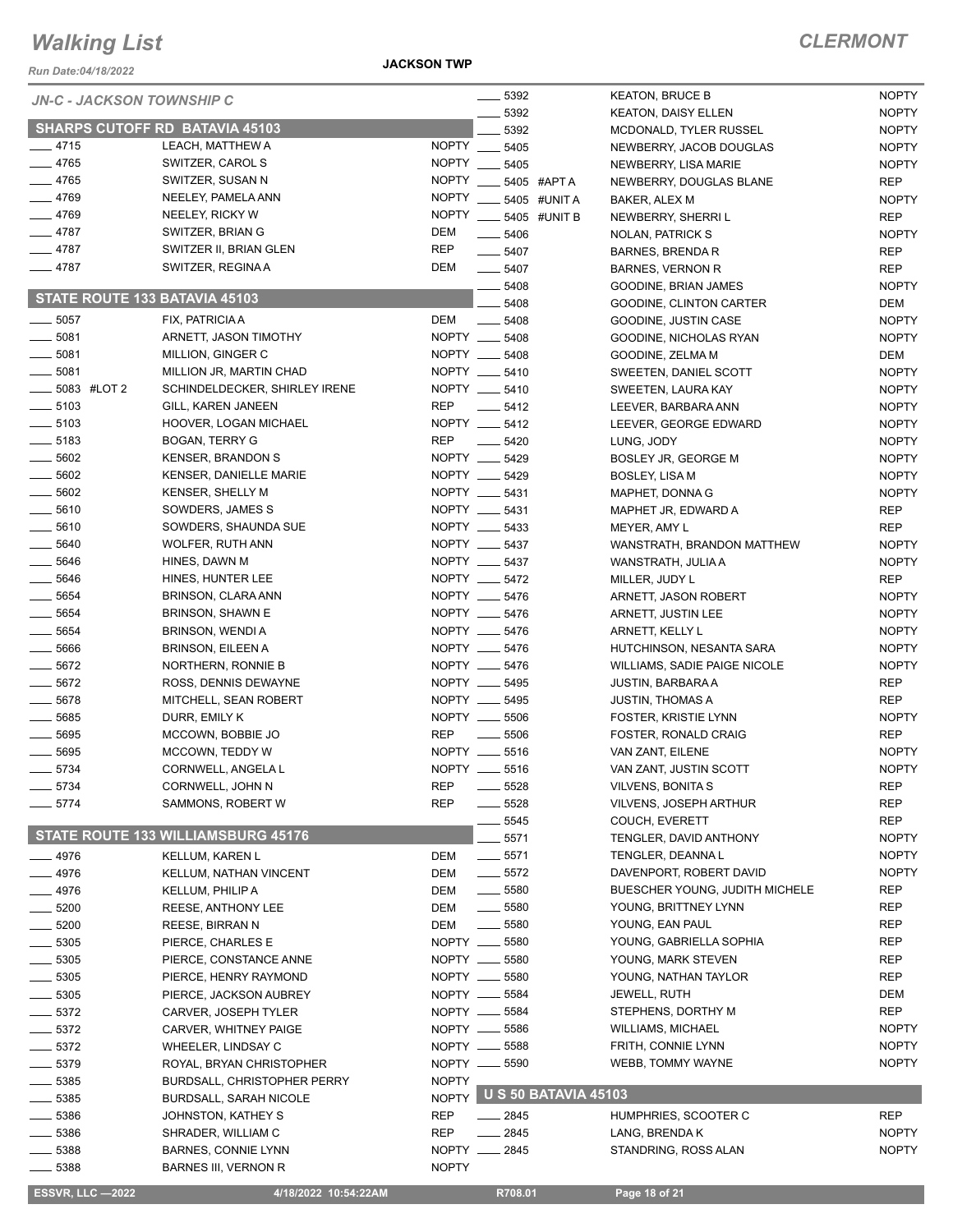*Run Date:04/18/2022*

#### **JACKSON TWP**

## *CLERMONT*

|                    |                             | <b>JN-C - JACKSON TOWNSHIP C</b>       |              | $\frac{1}{2}$ 3027    |             | WALKER, ROBIN A                 | <b>NOPTY</b> |
|--------------------|-----------------------------|----------------------------------------|--------------|-----------------------|-------------|---------------------------------|--------------|
|                    |                             |                                        |              |                       | 3027 #APT B | RAABE, BARBARA A                | <b>NOPTY</b> |
|                    | <b>U S 50 BATAVIA 45103</b> |                                        |              |                       | 3027 #APT B | RAABE, SCOTT T                  | <b>NOPTY</b> |
| 2845               |                             | VAUGHT, CURTIS LEE                     |              | NOPTY -8034           |             | CARNEY, KEEGAN LISLE            | <b>REP</b>   |
| $-2845$ #45103     |                             | MULLIGAN, JOSEPH THOMAS                |              | NOPTY -8034           |             | CARNEY, LAURA C                 | <b>REP</b>   |
|                    | 2845 #APT 8                 | <b>BROWN, GARY ROBERT</b>              | REP          | $- 3049$              |             | ALVIN, MARGARET H               | <b>REP</b>   |
|                    | 2845 #APT 10                | ISBEL, JESSICA RAYNA                   |              | NOPTY -8050           |             | LAWSON, MICHAEL PATRICK         | <b>NOPTY</b> |
|                    | 2845 #LOT 16B               | PARTIN, ELISABETH LARAE                |              | NOPTY __ 3050         |             | LUCK, ROBIN P                   | <b>REP</b>   |
|                    | _2845 #LOT 16B              | PARTIN JR, JEFFERY C                   |              | NOPTY __ 3056         |             | DONOVAN, DANIEL L               | <b>REP</b>   |
| $-2848$            |                             | BAYLIFF, FINNEGAN PRICE                |              | NOPTY __ 3056         |             | DONOVAN, SHAWN M                | <b>REP</b>   |
| $-2848$            |                             | <b>BAYLIFF, MICHELE LOUISE</b>         |              | NOPTY __ 3063 #BLDG 0 |             | LAWSON, DANIEL                  | <b>NOPTY</b> |
| $-2848$            |                             | BAYLIFF, SHAWN A                       | <b>NOPTY</b> |                       |             |                                 |              |
| 2864               |                             | HUTCHINSON, STACEY R                   |              |                       |             | NOPTY U S 50 WILLIAMSBURG 45176 |              |
| 2864               |                             | MCDONOUGH, MARISSA RENEE               |              | NOPTY __ 3106         |             | SMITH, LINUAL O                 | <b>NOPTY</b> |
| $-2875$            |                             | YOUNG, RICHARD LEE                     | <b>REP</b>   | $\frac{1}{2}$ 3194    |             | <b>GAGYI MOWELL, MARICA E</b>   | <b>NOPTY</b> |
| 2876               |                             | <b>SEGER, ANTHONY MAITLAND</b>         |              | NOPTY __ 3214         |             | PRIVETT, ERIK B                 | DEM          |
| $-2876$            |                             | <b>SEGER, VALORIE MARIE</b>            |              | NOPTY __ 3214         |             | PRIVETT, KRISTIN                | <b>NOPTY</b> |
| $- 2880$           |                             | KLEINE, KATHY ANN                      | <b>REP</b>   | $\frac{3222}{2}$      |             | PHELPS, DENISE A                | <b>NOPTY</b> |
| $-2880$            |                             | SALISBURY, MARK NICHOLOUS              |              | NOPTY __ 3264         |             | ARNETT, LESTER                  | <b>REP</b>   |
| $-2880$            |                             | WALKER, BRANDON LEE                    |              | NOPTY __ 3264         |             | ARNETT, PATRICIA A              | <b>REP</b>   |
| 2887               |                             | WILLIAMS, ROSE ELLEN                   | <b>NOPTY</b> |                       |             |                                 |              |
| $-2903$            |                             | <b>BUESCHER, BARBARA A</b>             | <b>REP</b>   |                       |             | <b>WEAVER RD BATAVIA 45103</b>  |              |
| 2903               |                             | BUESCHER, JONATHAN RAYMOND             |              | NOPTY __ 3307         |             | PRIVETTE, MARILYN L             | <b>NOPTY</b> |
| $-2911$            |                             | SMITH, FLORENCE M                      |              | NOPTY __ 3309         |             | AMANN, KENNETH R                | <b>NOPTY</b> |
| $-2914$            |                             |                                        | REP          | $\frac{1}{2}$ 3309    |             |                                 |              |
| 2920               |                             | SANNES JR, EVEN A<br>FETTER, MARILYN K | REP          |                       |             | AMANN, PAMELA K                 | <b>NOPTY</b> |
|                    |                             |                                        |              | $\frac{1}{2}$ 3313    |             | NOONAN, CAREY A                 | <b>NOPTY</b> |
| 2920               |                             | FETTER, MICHAEL A                      | REP          | $\frac{3313}{2}$      |             | NOONAN, JASON M                 | <b>REP</b>   |
| 2927               |                             | <b>VOEGELE, BENJAMIN JAMES</b>         |              | NOPTY __ 3320         |             | PERRY, STEVEN R                 | <b>NOPTY</b> |
| $-2927$            |                             | <b>VOEGELE, CATHLEEN F</b>             | <b>REP</b>   | $\frac{1}{2}$ 3323    |             | BURBAGE, BRADLEY J              | <b>NOPTY</b> |
| $-2927$            |                             | <b>VOEGELE, MICHAEL P</b>              | <b>REP</b>   | $- 3323$              |             | <b>BURBAGE, CHRISTA M</b>       | <b>NOPTY</b> |
| $-2928$            |                             | PRATHER, APRIL MARIE                   |              | NOPTY __ 3328         |             | KOZLOW, DEAN P                  | <b>NOPTY</b> |
| $-2928$            |                             | PRATHER, KYLIE MARIE                   |              | NOPTY __ 3328         |             | KOZLOW, ELLIOTT GENE            | <b>NOPTY</b> |
| 2928               |                             | PRATHER, MICHAEL DEAN                  |              | NOPTY __ 3329         |             | COOK, EDWIN TYLER               | <b>NOPTY</b> |
| 2928               |                             | PRATHER, SHAI ANN                      |              | NOPTY __ 3329         |             | HALEY, BENNY J                  | <b>NOPTY</b> |
| - 2930             |                             | SHELTON, JACQUELINE ANN                |              | NOPTY __ 3329         |             | HALEY, ROBIN LEE                | <b>NOPTY</b> |
| $-2931$            |                             | COX, MICHAEL RAY                       |              | NOPTY __ 3334         |             | DAVIS JR, RICHARD MICHAEL       | <b>NOPTY</b> |
| $-2931$            |                             | COX, YVONNA L                          |              | NOPTY __ 3334         |             | <b>GARRETT, BRITTANY NICOLE</b> | <b>NOPTY</b> |
| $-2931$            |                             | <b>WRIGHT, SEAN DEAN</b>               |              | NOPTY __ 3334         |             | WAY, DEBRA R                    | <b>NOPTY</b> |
| 2943               |                             | ROWAN, MELINDA ELLEN                   |              | NOPTY 3334            |             | WAY, FREDDY D                   | <b>NOPTY</b> |
| 2944               |                             | DOYLE, MARK ANTHONY                    |              | NOPTY __ 3334         |             | WAY, JESSICA LYNN               | <b>NOPTY</b> |
| - 2944             |                             | DOYLE, PANDA S                         |              | NOPTY __ 3334         |             | WAY, MICHAEL DARIEN             | <b>NOPTY</b> |
| $-2944$            |                             | LICHTENBERG, DANIEL JOSEPH             |              | NOPTY __ 3340         |             | BULL JR, ROBERT LAINE LUTHER    | <b>NOPTY</b> |
| $-2944$            |                             | LICHTENBERG, MICHELLE M                |              | NOPTY __ 3340         |             | FAUGNO, KASSANDRA L             | <b>NOPTY</b> |
| $-2948$            |                             | BUNDY, JAMES H                         |              | NOPTY __ 3347         |             | TRACEY, JUANITA M               | REP          |
| $-2948$            |                             | LOPEZ, PAUL KURT CANIK                 |              | NOPTY __ 3350         |             | PIERCE, JEFFREY S               | <b>NOPTY</b> |
| $-2955$            |                             | CHRISTIE, DALE R                       |              | NOPTY __ 3360         |             | BROWN, CARL E                   | <b>NOPTY</b> |
| $-2975$            |                             | ROADES, KARYN MARIA                    |              | NOPTY __ 3360         |             | BROWN, CATHERINE J              | <b>NOPTY</b> |
| $-2975$            |                             | TOLES, JUSTIN LEE                      |              | NOPTY __ 3368         |             | <b>HEDGES, GAYNITA ANN</b>      | <b>NOPTY</b> |
| $-2975$            |                             | TOLES, LEE AZRIEL                      |              | NOPTY __ 3368         |             | HEDGES SR, WILLIAM A            | <b>NOPTY</b> |
| $-2985$            |                             | MOULDEN, DAVID G                       | REP          | $\frac{1}{2}$ 3369    |             | CLEM, HORACE E                  | REP          |
| $-2985$            |                             | MOULDEN, KELLI SUE                     | REP          | $- 3369$              |             | CRAWFORD, CHARLENE              | <b>NOPTY</b> |
| $-2992$            |                             | ELAM, CHRISTINA                        |              | NOPTY __ 3374         |             | LANDERS, LISAA                  | <b>NOPTY</b> |
| $- 2992$           |                             | YOUNG SR, RONI PAUL                    |              | NOPTY __ 3375         |             | HOLLINGSWORTH, BILLY HOWARD     | <b>NOPTY</b> |
| $\frac{1}{2996}$   |                             | BOND, BARON N                          | REP          | $\frac{1}{2}$ 3391    |             | COLE, AMY L                     | REP          |
| $-2996$            |                             | <b>HAYES, GLENDA B</b>                 | REP          | $\frac{1}{2}$ 3391    |             | COLE, SYDNEY T                  | REP          |
| $-2997$            |                             | BROWN, CARLA A                         |              | NOPTY __ 3398         |             | WIEDERHOLD, STEVEN MICHAEL      | <b>NOPTY</b> |
| $\equiv$ 2997      |                             | BROWN, MAKAYLA MARIE                   |              | NOPTY __ 3398         |             | WIEDERHOLD, TRISTAN MICHAEL     | <b>NOPTY</b> |
| $- 2997$           |                             | BROWN, TYLER TROY CREED                |              | NOPTY __ 3420         |             | PRICE, DOUGLAS HUGH             | <b>NOPTY</b> |
| $\frac{1}{2997}$   |                             | WALKER, CHEYENNE NICOLE                |              | NOPTY __ 3420         |             | TERRY, MELISSA A                | <b>NOPTY</b> |
| $\frac{1}{2}$ 3011 |                             | BAIN-HILL, JUANITA B                   |              | NOPTY __ 3434         |             | MOORE, MARY C                   | <b>NOPTY</b> |
| $-3011$            |                             | MCDONALD, MICHELE RAYE                 |              | NOPTY __ 3470         |             | ERBE, CARLA A                   | <b>NOPTY</b> |
| $- 3027$           |                             | <b>HEMING, MARK W</b>                  |              | NOPTY __ 3470         |             | ERBE, GARY LEE                  | DEM          |
| $- 3027$           |                             | RAABE, KIRSTIN ANN                     |              | NOPTY __ 3493         |             | MCCOWAN, SARAH ROSE             | <b>NOPTY</b> |
|                    |                             |                                        |              |                       |             |                                 |              |

 **ESSVR, LLC —2022 4/18/2022 10:54:22AM R708.01 Page 19 of 21**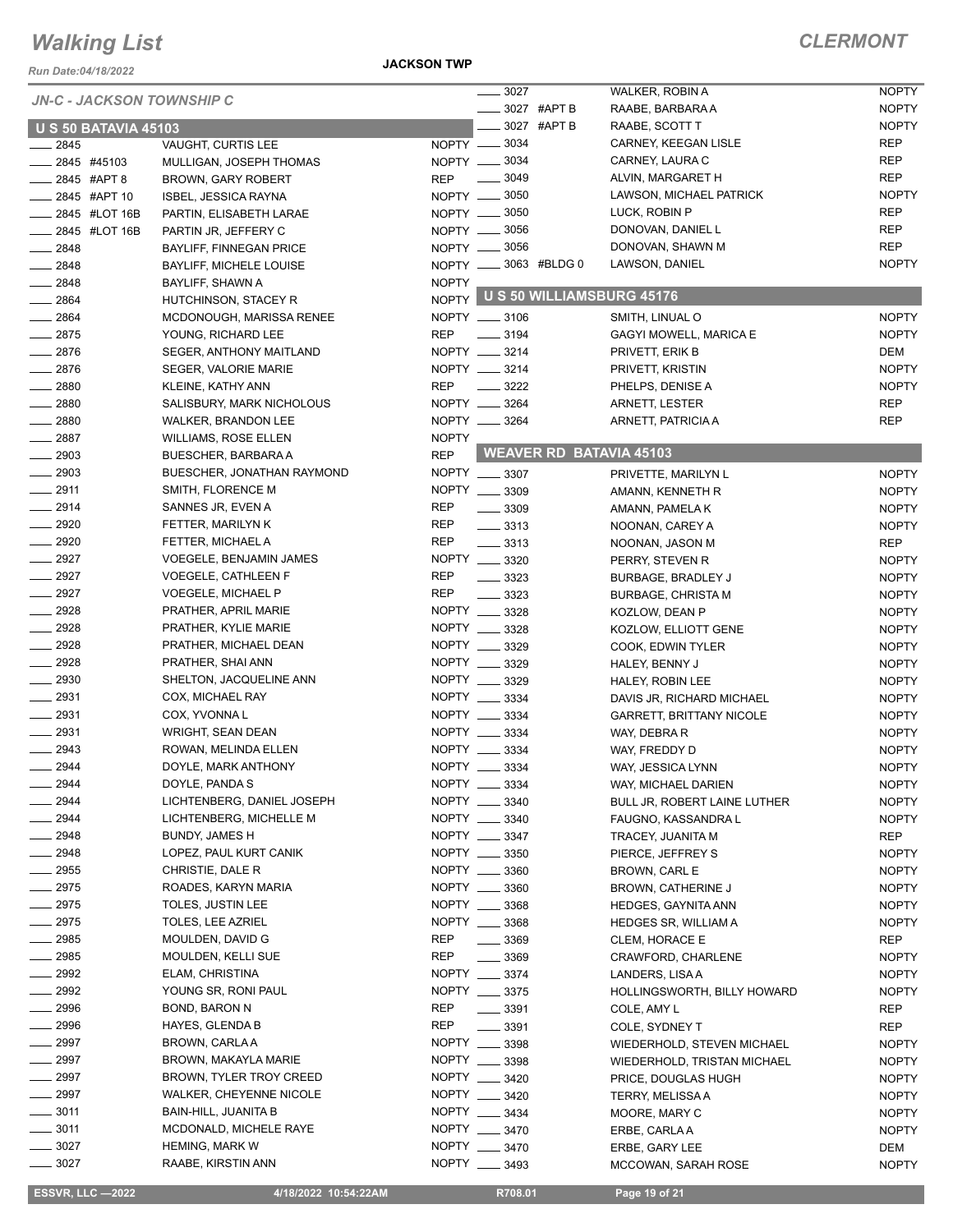*Run Date:04/18/2022*

#### *JN-C - JACKSON TOWNSHIP C*

#### **JACKSON TWP**

|                                | JN-C - JACKSON TOWNSHIP C           |                                   |  |
|--------------------------------|-------------------------------------|-----------------------------------|--|
|                                |                                     | $-3769$                           |  |
| <b>WEAVER RD BATAVIA 45103</b> |                                     | $-3769$                           |  |
| $-3493$                        | SHINKLE, RONALD RAY                 | NOPTY __ 3769                     |  |
| $-3493$                        | SHINKLE, TONI LYNN                  | NOPTY __ 3787                     |  |
| $-3505$                        | MCCARTY, CLAYTON ELLIOTT            | NOPTY __ 3787                     |  |
| $-3505$                        | <b>MCCARTY, FRANKLIN EARL</b>       | NOPTY __ 3795                     |  |
| $-3505$                        | <b>MCCARTY, LOIS IRENE</b>          | NOPTY __ 3795                     |  |
| $-3513$                        | HOFFMAN, CHRISTINE                  | NOPTY __ 3795                     |  |
| $-3513$                        | <b>HOFFMAN, JAMES R</b>             | NOPTY __ 3803                     |  |
| $-3513$                        | HOFFMAN, JOHNATHAN MICHAEL          | NOPTY __ 3803                     |  |
| $-3515$                        | <b>MESSER, ROBERT LEE</b>           | NOPTY __ 3809                     |  |
| $\frac{1}{2}$ 3533             | AMANN, JOSEPH M                     | NOPTY __ 3809                     |  |
| $-3533$                        | COLLINS, BARBARA L                  | NOPTY __ 3821                     |  |
| $-3545$                        | MULLINS, AUDREY ANN                 | NOPTY __ 3821                     |  |
| $- 3545$                       | MULLINS SR, JOSEPH B                | NOPTY __ 3824                     |  |
| $\equiv$ 3545                  | RAMEY, DAKOTA LEE                   | NOPTY __ 3824                     |  |
| $\equiv$ 3559                  | DAVIS, JESSICA D                    | <b>NOPTY</b>                      |  |
| $-3576$                        | PAYNE, JENNIFER R                   | <b>NOPTY</b><br><b>TOTAL: 882</b> |  |
| $-3576$                        | PAYNE, KEVIN M                      | <b>NOPTY</b>                      |  |
| $-3576$                        | PAYNE, STONE MICHAEL                | <b>NOPTY</b>                      |  |
| $-3583$                        | FITCH, CATHERINE M                  | <b>NOPTY</b>                      |  |
| $-3583$                        | FITCH, ROBERT STEVE                 | <b>NOPTY</b>                      |  |
| $-3590$                        | LOSEKAMP, KENNETH A                 | <b>NOPTY</b>                      |  |
| $-3590$                        | LOSEKAMP, KENNETH DOUGLAS           | <b>NOPTY</b>                      |  |
| $-3590$                        | LOSEKAMP, MELISSA K                 | <b>NOPTY</b>                      |  |
| $-3601$                        | FISHBACK, BRANDI NICOLE             | <b>NOPTY</b>                      |  |
| $-3601$                        | FISHBACK, JOHN L                    | <b>NOPTY</b>                      |  |
| $-3623$                        | <b>HOSKINS, JAMES D</b>             | <b>REP</b>                        |  |
| _ 3623                         | <b>HOSKINS, THOMAS SCOTT</b>        | <b>NOPTY</b>                      |  |
| $= 3627$                       | MALOTT, JACKIE RAY                  | <b>NOPTY</b>                      |  |
| _ 3633                         | CRAWFORD, IAN BRYCE                 | <b>NOPTY</b>                      |  |
| $-3633$                        | CRAWFORD, JESSICA ANN               | <b>NOPTY</b>                      |  |
| $= 3633$                       | STEWART, SHANE W                    | <b>NOPTY</b>                      |  |
|                                | <b>WEAVER RD WILLIAMSBURG 45176</b> |                                   |  |
| $-3654$                        | STEWARD JR, ELZA                    | <b>DEM</b>                        |  |
| $-3666$                        | SYDNOR, EDWARD DEE                  | <b>NOPTY</b>                      |  |
| 200C                           | CVDNOD DOCEMADY                     | <b>NIODTV</b>                     |  |

| 3761 | PROPPS. KATHLEEN ANN       | <b>NOPTY</b> |
|------|----------------------------|--------------|
| 3769 | CALDWELL, RENEE            | <b>NOPTY</b> |
| 3769 | CALDWELL, STACY LEE        | <b>NOPTY</b> |
| 3769 | <b>GOECKE, JAMES F</b>     | <b>NOPTY</b> |
| 3787 | MCCARTER, MICHAEL EDWARD   | <b>NOPTY</b> |
| 3787 | <b>MCCARTER, SANDRA S</b>  | <b>NOPTY</b> |
| 3795 | BATTS, CONSTANCE S         | <b>REP</b>   |
| 3795 | <b>BATTS, FREDERICK W</b>  | <b>REP</b>   |
| 3795 | <b>GRAVES. JOSIE MARIE</b> | <b>NOPTY</b> |
| 3803 | WARD, JAMES WALTER         | <b>NOPTY</b> |
| 3803 | WARD, SALLY ANN            | <b>NOPTY</b> |
| 3809 | WILKEY, DELBERT WAYNE      | <b>REP</b>   |
| 3809 | <b>WILKEY, JANET LYNN</b>  | <b>REP</b>   |
| 3821 | JONES. AMANDA ANGEL        | <b>NOPTY</b> |
| 3821 | JONES, CARTER D            | <b>NOPTY</b> |
| 3824 | <b>NEAL. AMBER NICHOLE</b> | <b>NOPTY</b> |
| 3824 | <b>NEAL, CHRIS MICHAEL</b> | <b>NOPTY</b> |

| $-3654$            | STEWARD JR, ELZA                | <b>DEM</b>   |
|--------------------|---------------------------------|--------------|
| $-3666$            | SYDNOR, EDWARD DEE              | <b>NOPTY</b> |
| $-3666$            | SYDNOR, ROSEMARY                | <b>NOPTY</b> |
| $\equiv$ 3667      | LUSCHEK, ALYSA CHEYANNE CARLOTA | <b>NOPTY</b> |
| $-3667$            | LUSCHEK, MICHAEL DUANE          | <b>NOPTY</b> |
| $- 3670$           | <b>GRAY, KAREN L</b>            | <b>REP</b>   |
| $-3670$            | <b>GRAY, WILLIAM KEITH</b>      | <b>NOPTY</b> |
| $- 3673$           | THOROUGHMAN, EVA S              | <b>NOPTY</b> |
| $-3673A$           | SEARS, SUE A                    | <b>DEM</b>   |
| $-3681$            | WADE, TAMRA L                   | <b>DEM</b>   |
| $-3685$            | <b>MCKEE, ANDREW T</b>          | <b>DEM</b>   |
| $- 3685$           | <b>MCKEE, SUELLEN</b>           | <b>NOPTY</b> |
| $-3691$            | <b>BASTON, CHEYENNE W</b>       | <b>NOPTY</b> |
| $-3691$            | <b>SCHWIER, BRYAN A</b>         | <b>NOPTY</b> |
| $- 3697$           | <b>SUNDIN, AUSTIN LEE</b>       | <b>NOPTY</b> |
| $-3703$            | <b>WHITTON, ALICE M</b>         | <b>NOPTY</b> |
| $\equiv$ 3703      | WHITTON, CASEY A                | <b>NOPTY</b> |
| $-3703$            | <b>WHITTON, CAYTLYN MARIE</b>   | <b>NOPTY</b> |
| $-3703$            | <b>WHITTON, MICHAEL L</b>       | <b>NOPTY</b> |
| $- 3719$           | STENCE, JOYCE FAYE              | <b>REP</b>   |
| $-3722$            | DOTSON, OLIVIA DIANE            | <b>NOPTY</b> |
| $-3727$            | VAUGHN, STEPHANIE LYNN          | <b>NOPTY</b> |
| $-3737$            | WHITE, KAREN D                  | <b>NOPTY</b> |
| $-3753$            | THOMSON, WILLIAM D              | <b>NOPTY</b> |
| $-3761$            | KHULENBERG SR, CHARLES R        | <b>NOPTY</b> |
| $\frac{1}{2}$ 3761 | KHULENBERG, DAWN R              | <b>NOPTY</b> |
| $-3761$            | KHULENBERG, MARK A              | <b>NOPTY</b> |